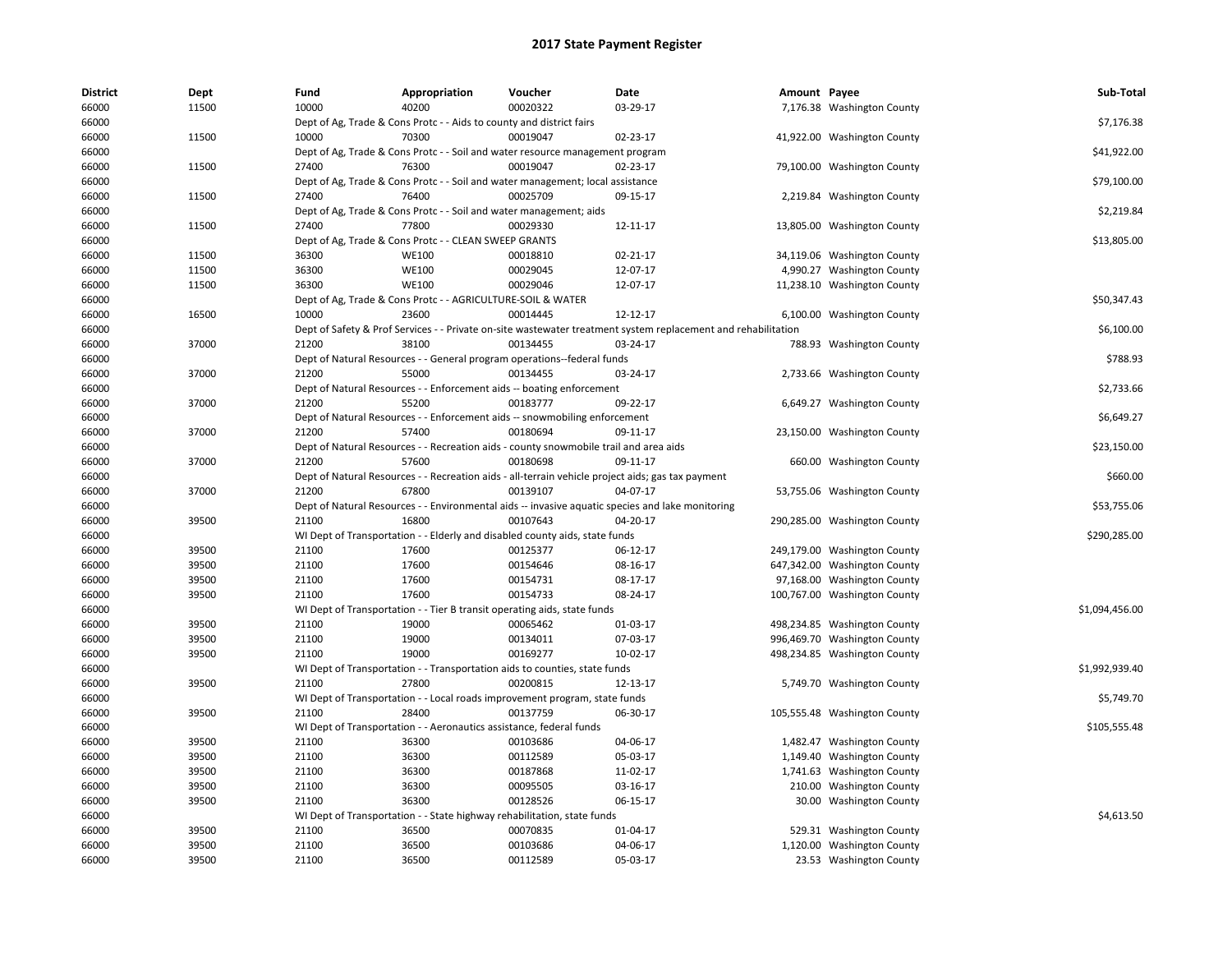| <b>District</b> | Dept  | Fund  | Appropriation                                                                       | Voucher  | Date                                                                                                 | Amount Payee |                              | Sub-Total      |
|-----------------|-------|-------|-------------------------------------------------------------------------------------|----------|------------------------------------------------------------------------------------------------------|--------------|------------------------------|----------------|
| 66000           | 39500 | 21100 | 36500                                                                               | 00127856 | 06-13-17                                                                                             |              | 1,933.09 Washington County   |                |
| 66000           | 39500 | 21100 | 36500                                                                               | 00138647 | 06-30-17                                                                                             | 5,685.90     | <b>Washington County</b>     |                |
| 66000           | 39500 | 21100 | 36500                                                                               | 00151255 | 08-07-17                                                                                             |              | 16,338.87 Washington County  |                |
| 66000           | 39500 | 21100 | 36500                                                                               | 00167867 | 09-22-17                                                                                             |              | 3,039.89 Washington County   |                |
| 66000           | 39500 | 21100 | 36500                                                                               | 00174577 | 10-04-17                                                                                             | 1,005.95     | <b>Washington County</b>     |                |
| 66000           | 39500 | 21100 | 36500                                                                               | 00187868 | 11-02-17                                                                                             | 1,728.00     | <b>Washington County</b>     |                |
| 66000           | 39500 | 21100 | 36500                                                                               | 00083626 | 02-08-17                                                                                             | 4,163.60     | <b>Washington County</b>     |                |
| 66000           | 39500 | 21100 | 36500                                                                               | 00177251 | 10-10-17                                                                                             |              | 56.45 Washington County      |                |
| 66000           | 39500 | 21100 | 36500                                                                               | 00185397 | 10-30-17                                                                                             | 689.64       | <b>Washington County</b>     |                |
| 66000           |       |       | WI Dept of Transportation - - Highway system management and operations, state funds |          |                                                                                                      |              |                              | \$36,314.23    |
| 66000           | 39500 | 21100 | 46100                                                                               | 00187868 | 11-06-17                                                                                             |              | 224.26 Washington County     |                |
| 66000           |       |       | WI Dept of Transportation - - Departmental management and operations, state funds   |          |                                                                                                      |              |                              | \$224.26       |
| 66000           | 39500 | 21100 | 96100                                                                               | 00167867 | 09-28-17                                                                                             |              | 1,271.83 Washington County   |                |
| 66000           | 39500 | 21100 | 96100                                                                               | 00174577 | 10-06-17                                                                                             |              | 8,962.34 Washington County   |                |
| 66000           | 39500 | 21100 | 96100                                                                               | 00201773 | 12-19-17                                                                                             |              | 164.39 Washington County     |                |
| 66000           |       |       |                                                                                     |          | WI Dept of Transportation - - Highways, bridges and local transportation assistance clearing account |              |                              | \$10,398.56    |
| 66000           | 39500 | 21100 | 36800                                                                               | 00070835 | 01-04-17                                                                                             | 191,698.96   | <b>Washington County</b>     |                |
| 66000           | 39500 | 21100 | 36800                                                                               | 00070887 | 01-05-17                                                                                             |              | 97,201.37 Washington County  |                |
| 66000           | 39500 | 21100 | 36800                                                                               | 00084214 | 02-09-17                                                                                             |              | 1,255.33 Washington County   |                |
| 66000           | 39500 | 21100 | 36800                                                                               | 00084234 | 02-09-17                                                                                             | 30,557.68    | <b>Washington County</b>     |                |
| 66000           | 39500 | 21100 | 36800                                                                               | 00084237 | 02-09-17                                                                                             |              | 108,712.39 Washington County |                |
| 66000           | 39500 | 21100 | 36800                                                                               | 00084239 | 02-09-17                                                                                             |              | 57,539.21 Washington County  |                |
| 66000           | 39500 | 21100 | 36800                                                                               | 00086034 | 02-14-17                                                                                             |              | 996.37 Washington County     |                |
| 66000           | 39500 | 21100 | 36800                                                                               | 00086035 | 02-14-17                                                                                             |              | 638.11 Washington County     |                |
| 66000           | 39500 | 21100 | 36800                                                                               | 00094212 | 03-16-17                                                                                             | 31,139.87    | <b>Washington County</b>     |                |
| 66000           | 39500 | 21100 | 36800                                                                               | 00095866 | 03-23-17                                                                                             |              | 447,317.71 Washington County |                |
| 66000           | 39500 | 21100 | 36800                                                                               | 00095866 | 03-17-17                                                                                             | 18,198.89    | <b>Washington County</b>     |                |
| 66000           | 39500 | 21100 | 36800                                                                               | 00103686 | 04-11-17                                                                                             | 232,826.52   | <b>Washington County</b>     |                |
| 66000           | 39500 | 21100 | 36800                                                                               | 00103686 | 04-06-17                                                                                             | 16,497.43    | <b>Washington County</b>     |                |
| 66000           | 39500 | 21100 | 36800                                                                               | 00112589 | 05-05-17                                                                                             |              | 210,342.18 Washington County |                |
| 66000           | 39500 | 21100 | 36800                                                                               | 00112589 | 05-03-17                                                                                             |              | 26,646.90 Washington County  |                |
| 66000           | 39500 | 21100 | 36800                                                                               | 00127856 | 06-15-17                                                                                             |              | 413,472.27 Washington County |                |
| 66000           | 39500 | 21100 | 36800                                                                               | 00127856 | 06-13-17                                                                                             | 6,000.77     | <b>Washington County</b>     |                |
| 66000           | 39500 | 21100 | 36800                                                                               | 00138647 | $07-10-17$                                                                                           | 153,800.93   | <b>Washington County</b>     |                |
| 66000           | 39500 | 21100 | 36800                                                                               | 00138647 | 06-30-17                                                                                             |              | 7,455.17 Washington County   |                |
| 66000           | 39500 | 21100 | 36800                                                                               | 00151255 | 08-10-17                                                                                             |              | 235,643.12 Washington County |                |
| 66000           | 39500 | 21100 | 36800                                                                               | 00151255 | 08-07-17                                                                                             |              | 23,114.41 Washington County  |                |
| 66000           | 39500 | 21100 | 36800                                                                               | 00167867 | 09-28-17                                                                                             |              | 147,875.59 Washington County |                |
| 66000           | 39500 | 21100 | 36800                                                                               | 00167867 | 09-22-17                                                                                             | 7,949.89     | <b>Washington County</b>     |                |
| 66000           | 39500 | 21100 | 36800                                                                               | 00174577 | 10-06-17                                                                                             |              | 297,807.28 Washington County |                |
| 66000           | 39500 | 21100 | 36800                                                                               | 00174577 | 10-04-17                                                                                             |              | 13,007.84 Washington County  |                |
| 66000           | 39500 | 21100 | 36800                                                                               | 00187868 | 11-06-17                                                                                             | 191,821.66   | <b>Washington County</b>     |                |
| 66000           | 39500 | 21100 | 36800                                                                               | 00187868 | 11-02-17                                                                                             |              | 1,981.12 Washington County   |                |
| 66000           | 39500 | 21100 | 36800                                                                               | 00083626 | 02-08-17                                                                                             |              | 471,296.13 Washington County |                |
| 66000           | 39500 | 21100 | 36800                                                                               | 00174762 | 10-05-17                                                                                             |              | 84,016.75 Washington County  |                |
| 66000           | 39500 | 21100 | 36800                                                                               | 00179989 | 10-16-17                                                                                             |              | 1,063.50 Washington County   |                |
| 66000           | 39500 | 21100 | 36800                                                                               | 00195393 | 11-24-17                                                                                             |              | 108,065.00 Washington County |                |
| 66000           | 39500 | 21100 | 36800                                                                               | 00195400 | 11-24-17                                                                                             |              | 169,931.36 Washington County |                |
| 66000           |       |       | WI Dept of Transportation - - Routine maintenance activities, state funds           |          |                                                                                                      |              |                              | \$3,805,871.71 |
| 66000           | 39500 | 21100 | 37500                                                                               | 00151255 | 08-07-17                                                                                             |              | 279.60 Washington County     |                |
| 66000           |       |       | WI Dept of Transportation - - Highway system management and operations, local funds |          |                                                                                                      |              |                              | \$279.60       |
| 66000           | 39500 | 21100 | 38000                                                                               | 00070835 | 01-04-17                                                                                             |              | 1,292.29 Washington County   |                |
|                 |       |       |                                                                                     |          |                                                                                                      |              |                              |                |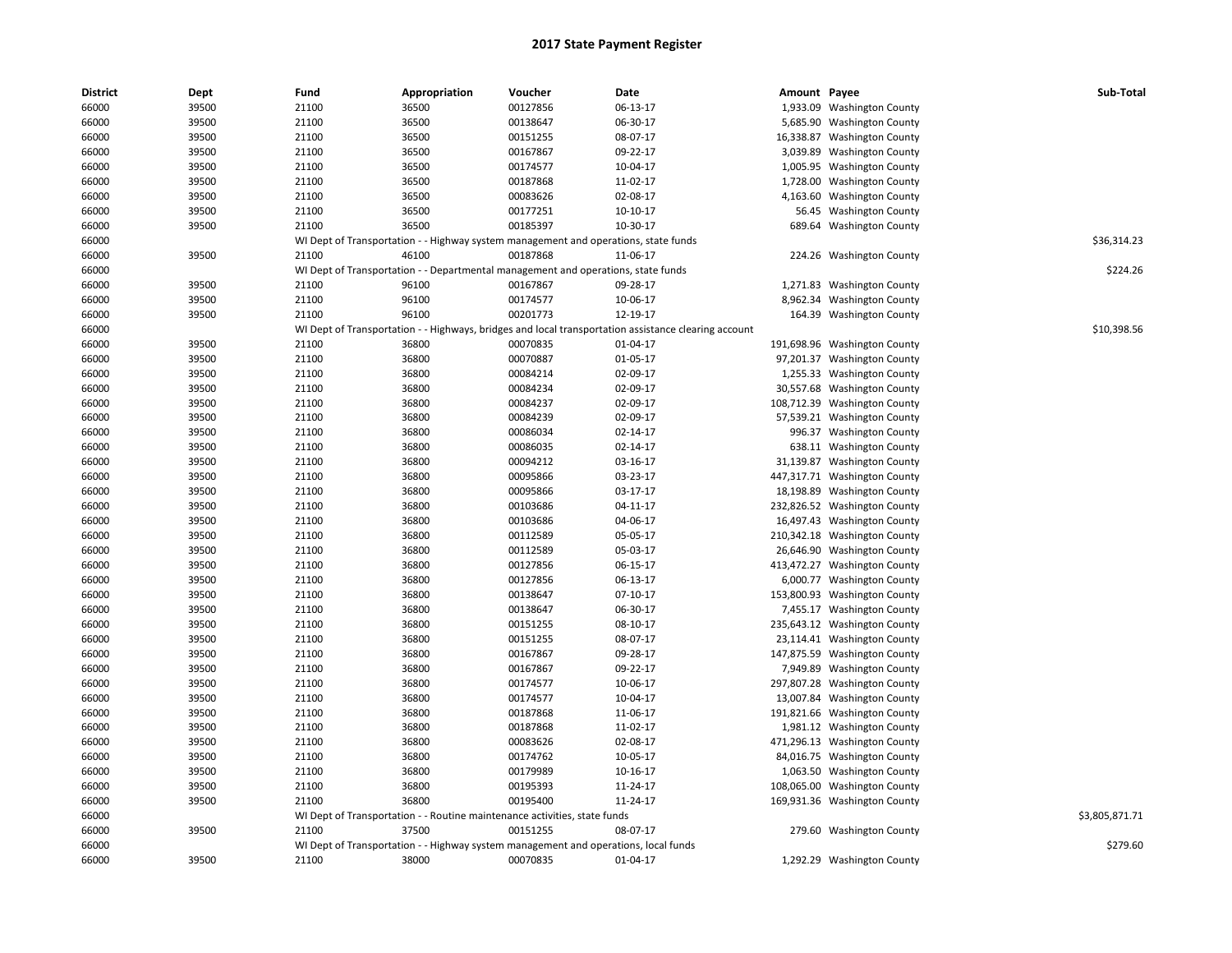| <b>District</b> | Dept  | Fund  | Appropriation                                                     | Voucher                                                                               | Date                                                                                                    | Amount Payee |                              | Sub-Total      |
|-----------------|-------|-------|-------------------------------------------------------------------|---------------------------------------------------------------------------------------|---------------------------------------------------------------------------------------------------------|--------------|------------------------------|----------------|
| 66000           | 39500 | 21100 | 38000                                                             | 00138647                                                                              | 06-30-17                                                                                                |              | 188.90 Washington County     |                |
| 66000           | 39500 | 21100 | 38000                                                             | 00151255                                                                              | 08-07-17                                                                                                |              | 39,294.20 Washington County  |                |
| 66000           | 39500 | 21100 | 38000                                                             | 00167867                                                                              | 09-22-17                                                                                                |              | 10,756.90 Washington County  |                |
| 66000           |       |       |                                                                   | WI Dept of Transportation - - Routine maintenance activities, federal funds           |                                                                                                         |              |                              | \$51,532.29    |
| 66000           | 39500 | 21100 | 26400                                                             | 00137759                                                                              | 06-30-17                                                                                                |              | 5,864.19 Washington County   |                |
| 66000           |       |       | WI Dept of Transportation - - Aeronautics assistance, state funds |                                                                                       |                                                                                                         |              |                              | \$5,864.19     |
| 66000           | 39500 | 21100 | 27400                                                             | 00137759                                                                              | 06-30-17                                                                                                |              | 5,864.19 Washington County   |                |
| 66000           |       |       | WI Dept of Transportation - - Aeronautics assistance, local funds |                                                                                       |                                                                                                         |              |                              | \$5,864.19     |
| 66000           | 39500 | 21100 | 37300                                                             | 00187868                                                                              | 11-02-17                                                                                                |              | 760.93 Washington County     |                |
| 66000           |       |       |                                                                   | WI Dept of Transportation - - State highway rehabilitation, local funds               |                                                                                                         |              |                              | \$760.93       |
| 66000           | 39500 | 21100 | 38300                                                             | 00187868                                                                              | 11-02-17                                                                                                |              | 3,304.65 Washington County   |                |
| 66000           |       |       |                                                                   | WI Dept of Transportation - - State highway rehabilitation, federal funds             |                                                                                                         |              |                              | \$3,304.65     |
| 66000           | 39500 | 21100 | 38500                                                             | 00151255                                                                              | 08-07-17                                                                                                |              | 37.64 Washington County      |                |
| 66000           | 39500 | 21100 | 38500                                                             | 00177251                                                                              | $10-10-17$                                                                                              |              | 225.79 Washington County     |                |
| 66000           | 39500 | 21100 | 38500                                                             | 00185397                                                                              | 10-30-17                                                                                                |              | 2,758.55 Washington County   |                |
| 66000           |       |       |                                                                   | WI Dept of Transportation - - Highway system management and operations, federal funds |                                                                                                         |              |                              | \$3,021.98     |
| 66000           | 41000 | 10000 | 11600                                                             | 00167970                                                                              | 11-07-17                                                                                                |              | 121,502.60 Washington County |                |
| 66000           |       |       |                                                                   |                                                                                       | Department of Corrections - - Reimbursing counties for probation, extended supervision and parole holds |              |                              | \$121,502.60   |
| 66000           | 43500 | 10000 | 00000                                                             | 90710                                                                                 | 02-01-17                                                                                                |              | 46,449.00 Washington County  |                |
| 66000           | 43500 | 10000 | 00000                                                             | 90711                                                                                 | 03-01-17                                                                                                |              | 114,106.00 Washington County |                |
| 66000           | 43500 | 10000 | 00000                                                             | 90715                                                                                 | 05-01-17                                                                                                |              | 114,613.00 Washington County |                |
| 66000           | 43500 | 10000 | 00000                                                             | 90716                                                                                 | 06-01-17                                                                                                |              | 124,953.00 Washington County |                |
| 66000           | 43500 | 10000 | 00000                                                             | 90800                                                                                 | 07-01-17                                                                                                |              | 114,063.00 Washington County |                |
| 66000           | 43500 | 10000 | 00000                                                             | 90801                                                                                 | 08-01-17                                                                                                |              | 763,011.00 Washington County |                |
| 66000           | 43500 | 10000 | 00000                                                             | 90802                                                                                 | 09-01-17                                                                                                |              | 455,899.00 Washington County |                |
| 66000           | 43500 | 10000 | 00000                                                             | 90805                                                                                 | 10-02-17                                                                                                |              | 786,737.00 Washington County |                |
| 66000           | 43500 | 10000 | 00000                                                             | 90806                                                                                 | 11-01-17                                                                                                |              | 361,874.00 Washington County |                |
| 66000           | 43500 | 10000 | 00000                                                             | 90807                                                                                 | 12-01-17                                                                                                |              | 452,716.00 Washington County |                |
| 66000           | 43500 | 10000 | 00000                                                             | 90713                                                                                 | 04-01-17                                                                                                |              | 135,144.00 Washington County |                |
| 66000           |       |       | Department of Health Services - - State/Federal Aids              |                                                                                       |                                                                                                         |              |                              | \$3,469,565.00 |
| 66000           | 45500 | 10000 | 22100                                                             | 00035972                                                                              | 10-13-17                                                                                                |              | 7,460.00 Washington County   |                |
| 66000           |       |       |                                                                   | Department of Justice - - Crime laboratories; deoxyribonucleic acid analysis          |                                                                                                         |              |                              | \$7,460.00     |
| 66000           | 45500 | 10000 | 22500                                                             | 00024825                                                                              | 03-02-17                                                                                                |              | 13,168.00 Washington County  |                |
| 66000           | 45500 | 10000 | 22500                                                             | 00039405                                                                              | 12-28-17                                                                                                |              | 13,168.00 Washington County  |                |
| 66000           |       |       | Department of Justice - - Drug crimes enforcement; local grants   |                                                                                       |                                                                                                         |              |                              | \$26,336.00    |
| 66000           | 45500 | 10000 | 23100                                                             | 00039535                                                                              | 12-21-17                                                                                                |              | 22,080.00 Washington County  |                |
| 66000           |       |       |                                                                   | Department of Justice - - Law enforcement training fund, local assistance             |                                                                                                         |              |                              | \$22,080.00    |
| 66000           | 45500 | 10000 | 24100                                                             | 00027843                                                                              | 05-05-17                                                                                                |              | 400.57 Washington County     |                |
| 66000           | 45500 | 10000 | 24100                                                             | 00035606                                                                              | 10-04-17                                                                                                |              | 457.78 Washington County     |                |
| 66000           |       |       | Department of Justice - - Federal aid, state operations           |                                                                                       |                                                                                                         |              |                              | \$858.35       |
| 66000           | 45500 | 10000 | 25100                                                             | 00022865                                                                              | 02-02-17                                                                                                |              | 4,757.50 Washington County   |                |
| 66000           | 45500 | 10000 | 25100                                                             | 00023237                                                                              | 02-06-17                                                                                                |              | 2,727.23 Washington County   |                |
| 66000           | 45500 | 10000 | 25100                                                             | 00029063                                                                              | 06-02-17                                                                                                |              | 6,618.08 Washington County   |                |
| 66000           | 45500 | 10000 | 25100                                                             | 00033433                                                                              | 08-18-17                                                                                                |              | 9,515.00 Washington County   |                |
| 66000           | 45500 | 10000 | 25100                                                             | 00035587                                                                              | 10-11-17                                                                                                |              | 52.23 Washington County      |                |
| 66000           | 45500 | 10000 | 25100                                                             | 00036737                                                                              | 10-30-17                                                                                                |              | 4,757.50 Washington County   |                |
| 66000           | 45500 | 10000 | 25100                                                             | 00037314                                                                              | 11-16-17                                                                                                |              | 23.95 Washington County      |                |
| 66000           | 45500 | 10000 | 25100                                                             | 00037751                                                                              | 11-20-17                                                                                                |              | 5,762.66 Washington County   |                |
| 66000           |       |       | Department of Justice - - Federal aid, local assistance           |                                                                                       |                                                                                                         |              |                              | \$34,214.15    |
| 66000           | 45500 | 10000 | 27900                                                             | 00026117                                                                              | 03-31-17                                                                                                |              | 8,429.43 Washington County   |                |
| 66000           | 45500 | 10000 | 27900                                                             | 00032133                                                                              | 07-28-17                                                                                                |              | 15,298.91 Washington County  |                |
| 66000           | 45500 | 10000 | 27900                                                             | 00033151                                                                              | 08-18-17                                                                                                |              | 18,432.41 Washington County  |                |
|                 |       |       |                                                                   |                                                                                       |                                                                                                         |              |                              |                |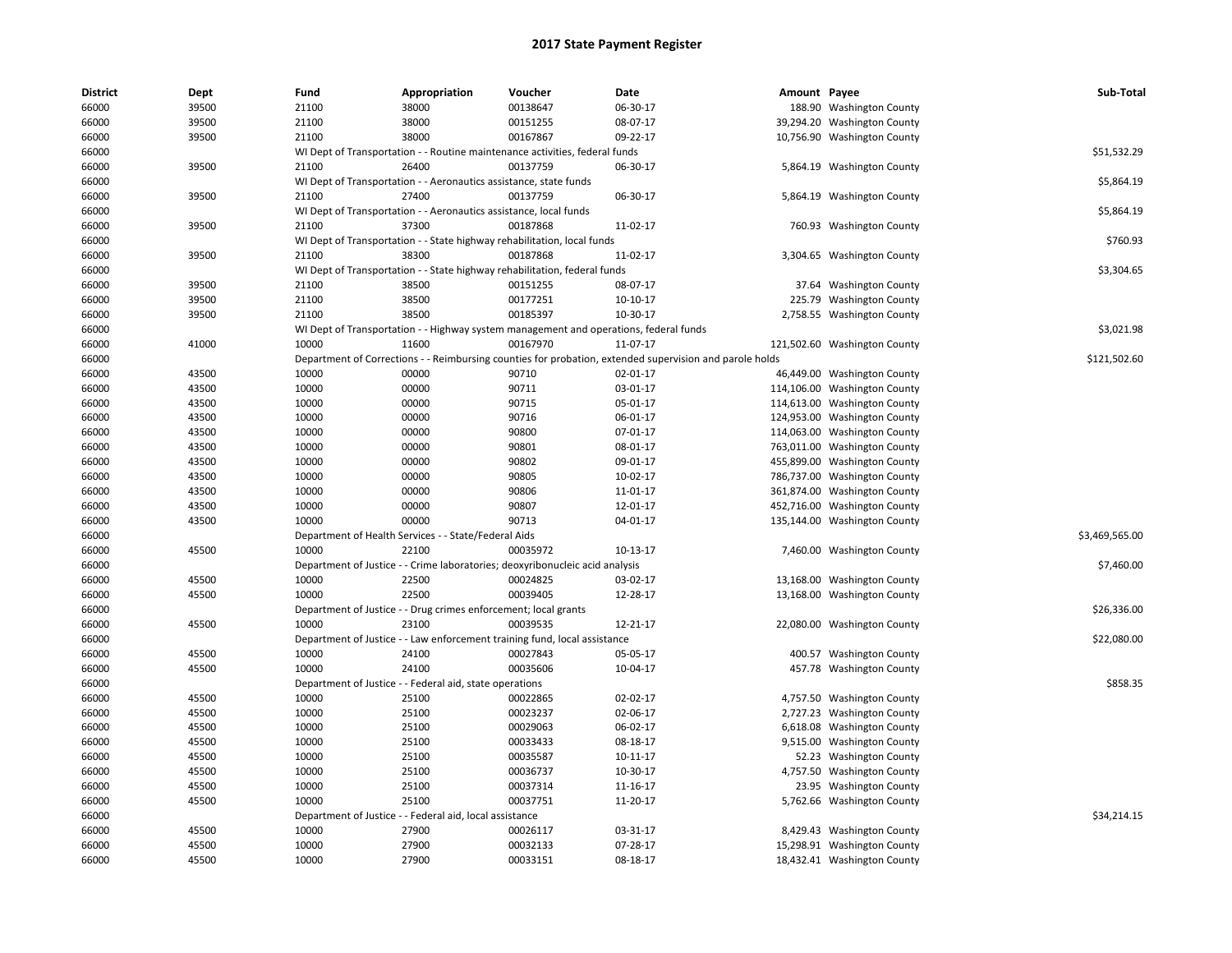| District | Dept  | Fund                                  | Appropriation                                                                             | Voucher  | Date                                                                                                                                        | Amount Payee |                             | Sub-Total   |
|----------|-------|---------------------------------------|-------------------------------------------------------------------------------------------|----------|---------------------------------------------------------------------------------------------------------------------------------------------|--------------|-----------------------------|-------------|
| 66000    | 45500 | 10000                                 | 27900                                                                                     | 00037594 | 11-16-17                                                                                                                                    |              | 22,681.38 Washington County |             |
| 66000    |       |                                       |                                                                                           |          | Department of Justice - - Alternatives to prosecution and incarceration for persons who use alcohol or other drugs; justice information fee |              |                             | \$64,842.13 |
| 66000    | 45500 | 10000                                 | 53200                                                                                     | 00024999 | 03-03-17                                                                                                                                    |              | 40,267.49 Washington County |             |
| 66000    | 45500 | 10000                                 | 53200                                                                                     | 00031744 | 07-20-17                                                                                                                                    |              | 41,626.55 Washington County |             |
| 66000    |       |                                       | Department of Justice - - Crime victim and witness assistance surcharge, general services |          |                                                                                                                                             |              |                             | \$81,894.04 |
| 66000    | 45500 | 10000                                 | 54200                                                                                     | 00034608 | 09-14-17                                                                                                                                    |              | 467.90 Washington County    |             |
| 66000    |       |                                       | Department of Justice - - Federal aid; victim assistance                                  |          |                                                                                                                                             |              |                             | \$467.90    |
| 66000    | 46500 | 10000                                 | 33700                                                                                     | 00027721 | 06-21-17                                                                                                                                    |              | 14,257.63 Washington County |             |
| 66000    |       | Department of Military Affairs -      |                                                                                           |          | - Division of emergency management; emergency planning grants                                                                               |              |                             | \$14,257.63 |
| 66000    | 46500 | 10000                                 | 34200                                                                                     | 00025764 | 05-08-17                                                                                                                                    |              | 1,600.00 Washington County  |             |
| 66000    | 46500 | 10000                                 | 34200                                                                                     | 00029301 | 07-18-17                                                                                                                                    |              | 5,950.00 Washington County  |             |
| 66000    | 46500 | 10000                                 | 34200                                                                                     | 00030762 | 08-23-17                                                                                                                                    |              | 37,542.14 Washington County |             |
| 66000    | 46500 | 10000                                 | 34200                                                                                     | 00033559 | 10-25-17                                                                                                                                    |              | 4,800.00 Washington County  |             |
| 66000    | 46500 | 10000                                 | 34200                                                                                     | 00034606 | 11-17-17                                                                                                                                    |              | 27,225.00 Washington County |             |
| 66000    |       |                                       | Department of Military Affairs - - Federal aid, local assistance                          |          |                                                                                                                                             |              |                             | \$77,117.14 |
| 66000    | 48500 | 15200                                 | 12700                                                                                     | 00024231 | $01 - 24 - 17$                                                                                                                              |              | 1,029.80 Washington County  |             |
| 66000    | 48500 | 15200                                 | 12700                                                                                     | 00031985 | 06-29-17                                                                                                                                    |              | 270.20 Washington County    |             |
| 66000    |       |                                       | Department of Veterans Affairs - - Grants to counties                                     |          |                                                                                                                                             |              |                             | \$1,300.00  |
| 66000    | 48500 | 58200                                 | 26700                                                                                     | 00024231 | $01 - 24 - 17$                                                                                                                              |              | 4,634.10 Washington County  |             |
| 66000    | 48500 | 58200                                 | 26700                                                                                     | 00031985 | 06-29-17                                                                                                                                    |              | 1,215.90 Washington County  |             |
| 66000    |       |                                       | Department of Veterans Affairs - - County grants                                          |          |                                                                                                                                             |              |                             | \$5,850.00  |
| 66000    | 48500 | 58300                                 | 37000                                                                                     | 00024231 | 01-24-17                                                                                                                                    |              | 4,634.10 Washington County  |             |
| 66000    | 48500 | 58300                                 | 37000                                                                                     | 00031985 | 06-29-17                                                                                                                                    |              | 1,215.90 Washington County  |             |
| 66000    |       |                                       | Department of Veterans Affairs - - County grants                                          |          |                                                                                                                                             |              |                             | \$5,850.00  |
| 66000    | 50500 | 10000                                 | 15500                                                                                     | 00041388 | 01-31-17                                                                                                                                    |              | 7,844.87 Washington County  |             |
| 66000    | 50500 | 10000                                 | 15500                                                                                     | 00043766 | 03-01-17                                                                                                                                    |              | 5,132.40 Washington County  |             |
| 66000    | 50500 | 10000                                 | 15500                                                                                     | 00047660 | 04-17-17                                                                                                                                    |              | 5,579.79 Washington County  |             |
| 66000    | 50500 | 10000                                 | 15500                                                                                     | 00048906 | 05-01-17                                                                                                                                    | 7,115.66     | <b>Washington County</b>    |             |
| 66000    | 50500 | 10000                                 | 15500                                                                                     | 00053082 | 06-15-17                                                                                                                                    |              | 9,673.56 Washington County  |             |
| 66000    | 50500 | 10000                                 | 15500                                                                                     | 00054261 | 06-29-17                                                                                                                                    |              | 7,886.45 Washington County  |             |
| 66000    | 50500 | 10000                                 | 15500                                                                                     | 00055758 | 07-17-17                                                                                                                                    |              | 9,894.80 Washington County  |             |
| 66000    | 50500 | 10000                                 | 15500                                                                                     | 00057871 | 08-15-17                                                                                                                                    |              | 3,824.51 Washington County  |             |
| 66000    | 50500 | 10000                                 | 15500                                                                                     | 00067484 | 12-15-17                                                                                                                                    |              | 6,712.28 Washington County  |             |
| 66000    | 50500 | 10000                                 | 15500                                                                                     | 00068720 | 12-29-17                                                                                                                                    |              | 10,161.23 Washington County |             |
| 66000    |       |                                       | Department of Administration - - Federal aid; local assistance                            |          |                                                                                                                                             |              |                             | \$73,825.55 |
| 66000    | 50500 | 23500                                 | 37100                                                                                     | 00041388 | 01-31-17                                                                                                                                    |              | 8,666.64 Washington County  |             |
| 66000    | 50500 | 23500                                 | 37100                                                                                     | 00043766 | 03-01-17                                                                                                                                    |              | 5,341.77 Washington County  |             |
| 66000    | 50500 | 23500                                 | 37100                                                                                     | 00047660 | 04-17-17                                                                                                                                    |              | 3,134.28 Washington County  |             |
| 66000    | 50500 | 23500                                 | 37100                                                                                     | 00048906 | 05-01-17                                                                                                                                    |              | 3,831.51 Washington County  |             |
| 66000    | 50500 | 23500                                 | 37100                                                                                     | 00053082 | 06-15-17                                                                                                                                    |              | 6,088.99 Washington County  |             |
| 66000    | 50500 | 23500                                 | 37100                                                                                     | 00054261 | 06-29-17                                                                                                                                    |              | 3,606.35 Washington County  |             |
| 66000    | 50500 | 23500                                 | 37100                                                                                     | 00055758 | $07-17-17$                                                                                                                                  |              | 4,841.54 Washington County  |             |
| 66000    | 50500 | 23500                                 | 37100                                                                                     | 00057871 | 08-15-17                                                                                                                                    |              | 4,759.30 Washington County  |             |
| 66000    | 50500 | 23500                                 | 37100                                                                                     | 00061489 | 09-29-17                                                                                                                                    |              | 9,608.00 Washington County  |             |
| 66000    | 50500 | 23500                                 | 37100                                                                                     | 00067484 | 12-15-17                                                                                                                                    |              | 8,019.92 Washington County  |             |
| 66000    | 50500 | 23500                                 | 37100                                                                                     | 00068720 | 12-29-17                                                                                                                                    |              | 8,285.43 Washington County  |             |
| 66000    |       |                                       | Department of Administration - - Low-income assistance grants                             |          |                                                                                                                                             |              |                             | \$66,183.73 |
| 66000    | 50500 | 26900                                 | 16600                                                                                     | 00041210 | 02-08-17                                                                                                                                    |              | 1,000.00 Washington County  |             |
| 66000    | 50500 | 26900                                 | 16600                                                                                     | 00047682 | 04-24-17                                                                                                                                    |              | 25,000.00 Washington County |             |
| 66000    |       | Department of Administration - - Land |                                                                                           |          |                                                                                                                                             |              |                             | \$26,000.00 |
| 66000    | 51000 | 10000                                 | 12000                                                                                     | 00000300 | 02-03-17                                                                                                                                    |              | 34,959.00 Washington County |             |
| 66000    |       | Elections Commission - - Recount fees |                                                                                           |          |                                                                                                                                             |              |                             | \$34,959.00 |
|          |       |                                       |                                                                                           |          |                                                                                                                                             |              |                             |             |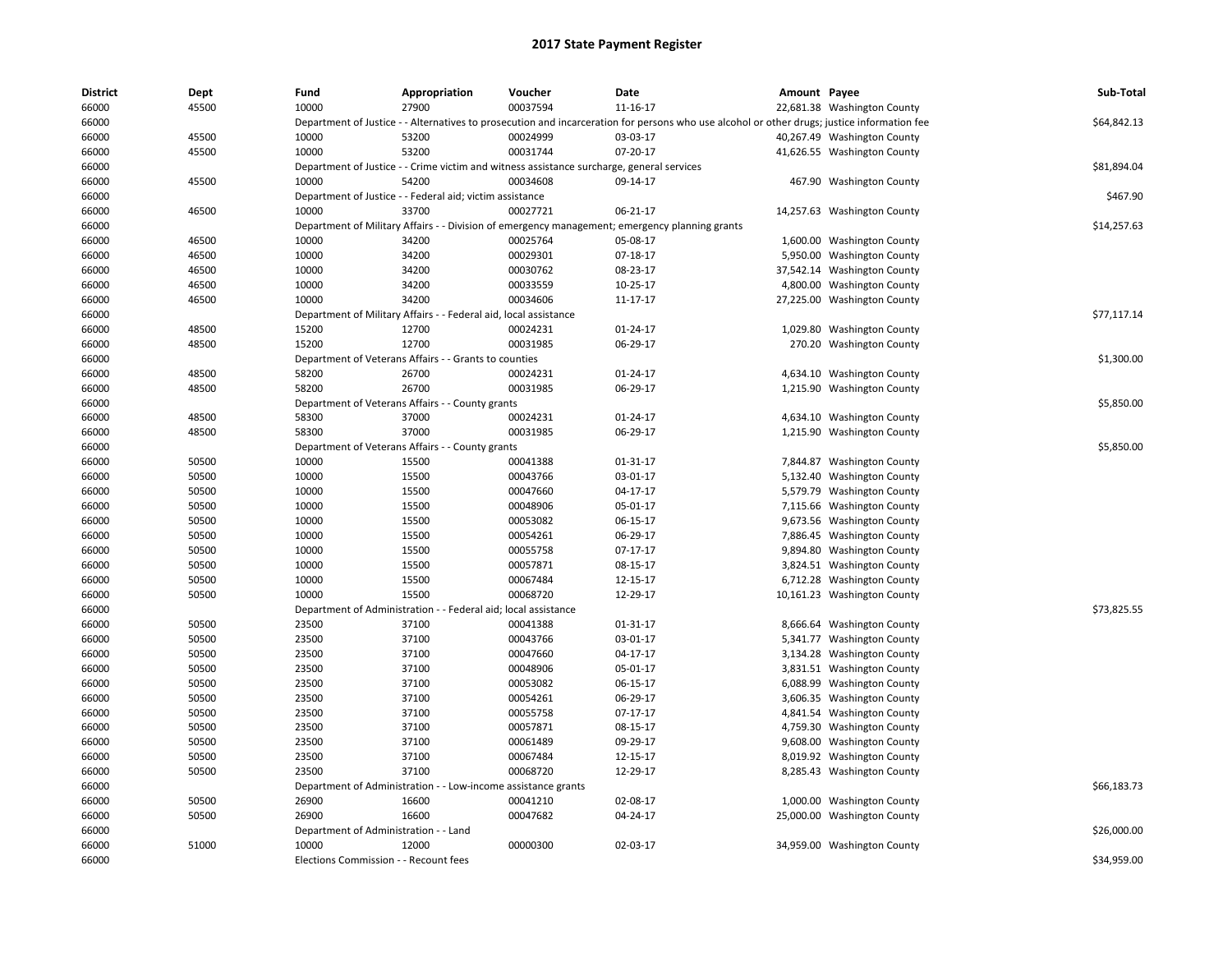| <b>District</b> | Dept  | Fund  | Appropriation                                                         | Voucher                                                                          | Date         | Amount Payee |                                 | Sub-Total       |
|-----------------|-------|-------|-----------------------------------------------------------------------|----------------------------------------------------------------------------------|--------------|--------------|---------------------------------|-----------------|
| 66000           | 83500 | 10000 | 10500                                                                 | 00021949                                                                         | 07-24-17     |              | 54,203.39 Washington County     |                 |
| 66000           | 83500 | 10000 | 10500                                                                 | 00024976                                                                         | 11-20-17     |              | 307,152.54 Washington County    |                 |
| 66000           |       |       |                                                                       | Shared Revenue and Tax Relief - - County and municipal aid account               |              |              |                                 | \$361,355.93    |
| 66000           | 83500 | 10000 | 10900                                                                 | 00017380                                                                         | 07-24-17     |              | 106,369.00 Washington County    |                 |
| 66000           |       |       | Shared Revenue and Tax Relief - - State aid; tax exempt property      |                                                                                  | \$106,369.00 |              |                                 |                 |
| 66000           | 83500 | 10000 | 11000                                                                 | 00021949                                                                         | 07-24-17     |              | 64,187.26 Washington County     |                 |
| 66000           | 83500 | 10000 | 11000                                                                 | 00024976                                                                         | 11-20-17     |              | 378,111.94 Washington County    |                 |
| 66000           |       |       | Shared Revenue and Tax Relief - - Public utility distribution account |                                                                                  |              |              |                                 | \$442,299.20    |
| 66000           | 83500 | 10000 | 30200                                                                 | 00020185                                                                         | 07-24-17     |              | 2,321,802.33 Washington County  |                 |
| 66000           | 83500 | 10000 | 30200                                                                 | 00022231                                                                         | 07-24-17     |              | 17,435,219.27 Washington County |                 |
| 66000           |       |       |                                                                       | Shared Revenue and Tax Relief - - School levy tax credit and first dollar credit |              |              |                                 | \$19,757,021.60 |
| 66000           | 83500 | 52100 | 36300                                                                 | 00016235                                                                         | 03-27-17     |              | 3,611,067.43 Washington County  |                 |
| 66000           |       |       | Shared Revenue and Tax Relief - - Lottery and gaming credit           |                                                                                  |              |              |                                 | \$3,611,067.43  |
| 66000 Total     |       |       |                                                                       |                                                                                  |              |              |                                 | \$36,118,119.62 |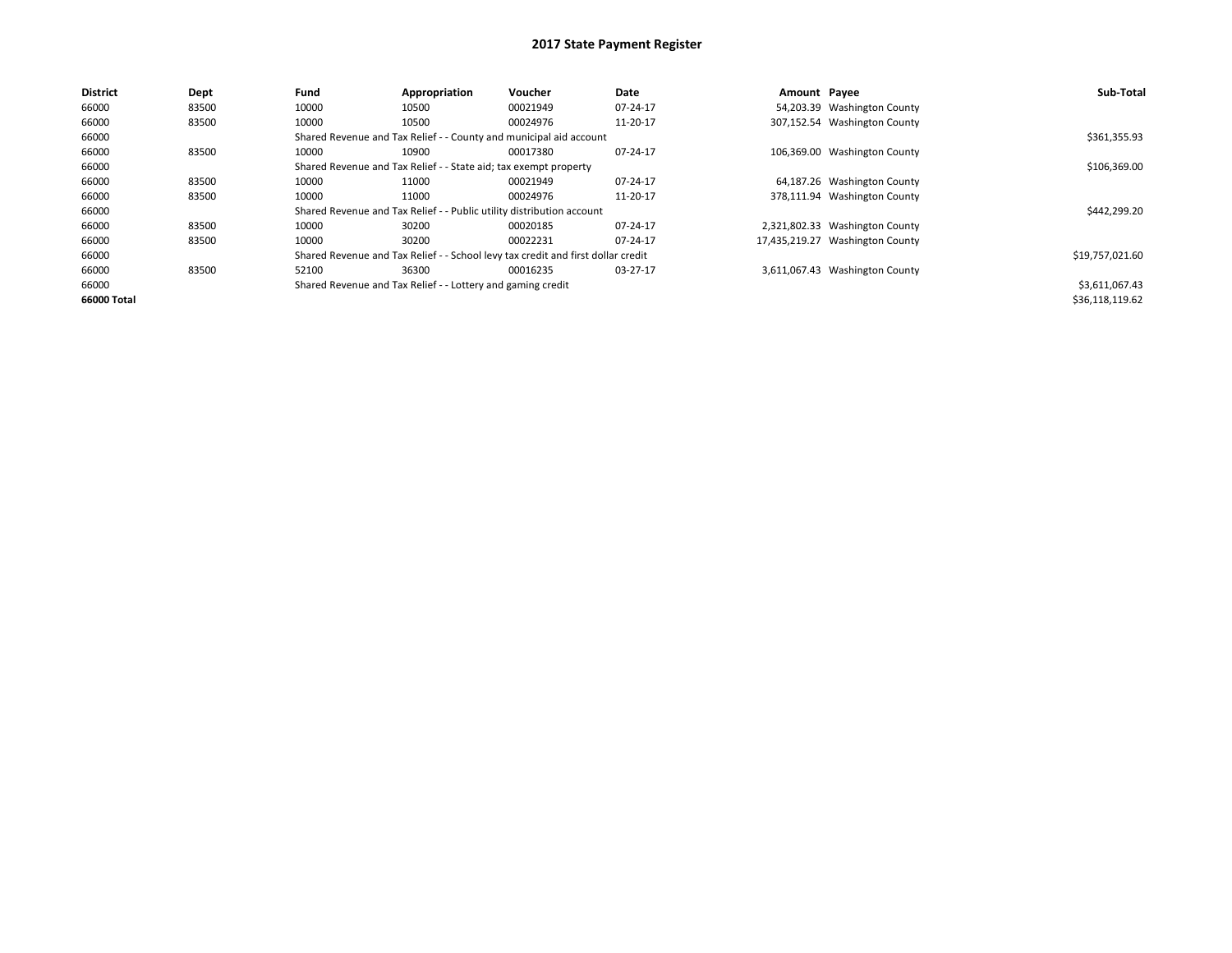| <b>District</b> | Dept  | Fund  | Appropriation                                                                      | Voucher  | Date                                                                                                         | Amount Payee |                            | Sub-Total    |  |  |  |
|-----------------|-------|-------|------------------------------------------------------------------------------------|----------|--------------------------------------------------------------------------------------------------------------|--------------|----------------------------|--------------|--|--|--|
| 66002           | 16500 | 10000 | 22500                                                                              | 00012097 | 06-27-17                                                                                                     |              | 13,308.62 Town Of Addison  |              |  |  |  |
| 66002           |       |       | Dept of Safety & Prof Services - - Fire dues distribution                          |          |                                                                                                              |              |                            | \$13,308.62  |  |  |  |
| 66002           | 37000 | 10000 | 50300                                                                              | 00125824 | 02-06-17                                                                                                     |              | 3,320.68 Town Of Addison   |              |  |  |  |
| 66002           | 37000 | 10000 | 50300                                                                              | 00142677 | $04 - 21 - 17$                                                                                               |              | 467.55 Town Of Addison     |              |  |  |  |
| 66002           |       |       | Dept of Natural Resources - - Aids in lieu of taxes - general fund                 |          |                                                                                                              |              |                            |              |  |  |  |
| 66002           | 37000 | 21200 | 16600                                                                              | 00158184 | 06-19-17                                                                                                     |              | 89.80 Town Of Addison      |              |  |  |  |
| 66002           |       |       | Dept of Natural Resources - - General program operations - state funds; forestry   |          |                                                                                                              |              |                            |              |  |  |  |
| 66002           | 37000 | 21200 | 57100                                                                              | 00158184 | 06-19-17                                                                                                     |              | 41.10 Town Of Addison      |              |  |  |  |
| 66002           |       |       |                                                                                    |          | Dept of Natural Resources - - Resource aids -- county forests, forest croplands and managed forest land aids |              |                            | \$41.10      |  |  |  |
| 66002           | 37000 | 21200 | 57900                                                                              | 00142678 | 04-21-17                                                                                                     |              | 711.54 Town Of Addison     |              |  |  |  |
| 66002           |       |       | Dept of Natural Resources - - Aids in lieu of taxes - sum sufficient               |          |                                                                                                              |              |                            | \$711.54     |  |  |  |
| 66002           | 37000 | 21200 | 58900                                                                              | 00158184 | 06-19-17                                                                                                     |              | 413.08 Town Of Addison     |              |  |  |  |
| 66002           |       |       | Dept of Natural Resources - - Resource aids - distribution of closed acreage fees. |          |                                                                                                              |              |                            | \$413.08     |  |  |  |
| 66002           | 37000 | 27400 | 67000                                                                              | 00154451 | 06-01-17                                                                                                     |              | 7,629.81 Town Of Addison   |              |  |  |  |
| 66002           |       |       | Dept of Natural Resources - - Financial assistance for responsible units           |          |                                                                                                              |              |                            |              |  |  |  |
| 66002           | 39500 | 21100 | 19100                                                                              | 00067150 | 01-03-17                                                                                                     |              | 35,534.77 Town Of Addison  |              |  |  |  |
| 66002           | 39500 | 21100 | 19100                                                                              | 00098273 | 04-03-17                                                                                                     |              | 35,534.77 Town Of Addison  |              |  |  |  |
| 66002           | 39500 | 21100 | 19100                                                                              | 00135699 | 07-03-17                                                                                                     |              | 35,534.77 Town Of Addison  |              |  |  |  |
| 66002           | 39500 | 21100 | 19100                                                                              | 00170965 | 10-02-17                                                                                                     |              | 35,534.79 Town Of Addison  |              |  |  |  |
| 66002           |       |       | WI Dept of Transportation - - Transportation aids to municipalities, state funds   |          |                                                                                                              |              |                            | \$142,139.10 |  |  |  |
| 66002           | 39500 | 21100 | 27000                                                                              | 00079709 | $01 - 27 - 17$                                                                                               |              | 104,191.99 Town Of Addison |              |  |  |  |
| 66002           |       |       |                                                                                    |          | WI Dept of Transportation - - Local roads improvement program. discretionary grants, state funds             |              |                            | \$104,191.99 |  |  |  |
| 66002           | 83500 | 10000 | 10500                                                                              | 00021929 | 07-24-17                                                                                                     |              | 6,495.71 Town Of Addison   |              |  |  |  |
| 66002           | 83500 | 10000 | 10500                                                                              | 00024956 | 11-20-17                                                                                                     |              | 36,809.00 Town Of Addison  |              |  |  |  |
| 66002           |       |       | Shared Revenue and Tax Relief - - County and municipal aid account                 |          |                                                                                                              |              |                            | \$43,304.71  |  |  |  |
| 66002           | 83500 | 10000 | 10900                                                                              | 00018949 | 07-24-17                                                                                                     |              | 1,020.00 Town Of Addison   |              |  |  |  |
| 66002           |       |       | Shared Revenue and Tax Relief - - State aid; tax exempt property                   |          |                                                                                                              |              |                            | \$1,020.00   |  |  |  |
| 66002           | 83500 | 10000 | 11000                                                                              | 00021929 | 07-24-17                                                                                                     |              | 32.50 Town Of Addison      |              |  |  |  |
| 66002           | 83500 | 10000 | 11000                                                                              | 00024956 | 11-20-17                                                                                                     |              | 153.13 Town Of Addison     |              |  |  |  |
| 66002           |       |       | Shared Revenue and Tax Relief - - Public utility distribution account              |          |                                                                                                              |              |                            |              |  |  |  |
| 66002 Total     |       |       |                                                                                    |          |                                                                                                              |              |                            | \$316,823.61 |  |  |  |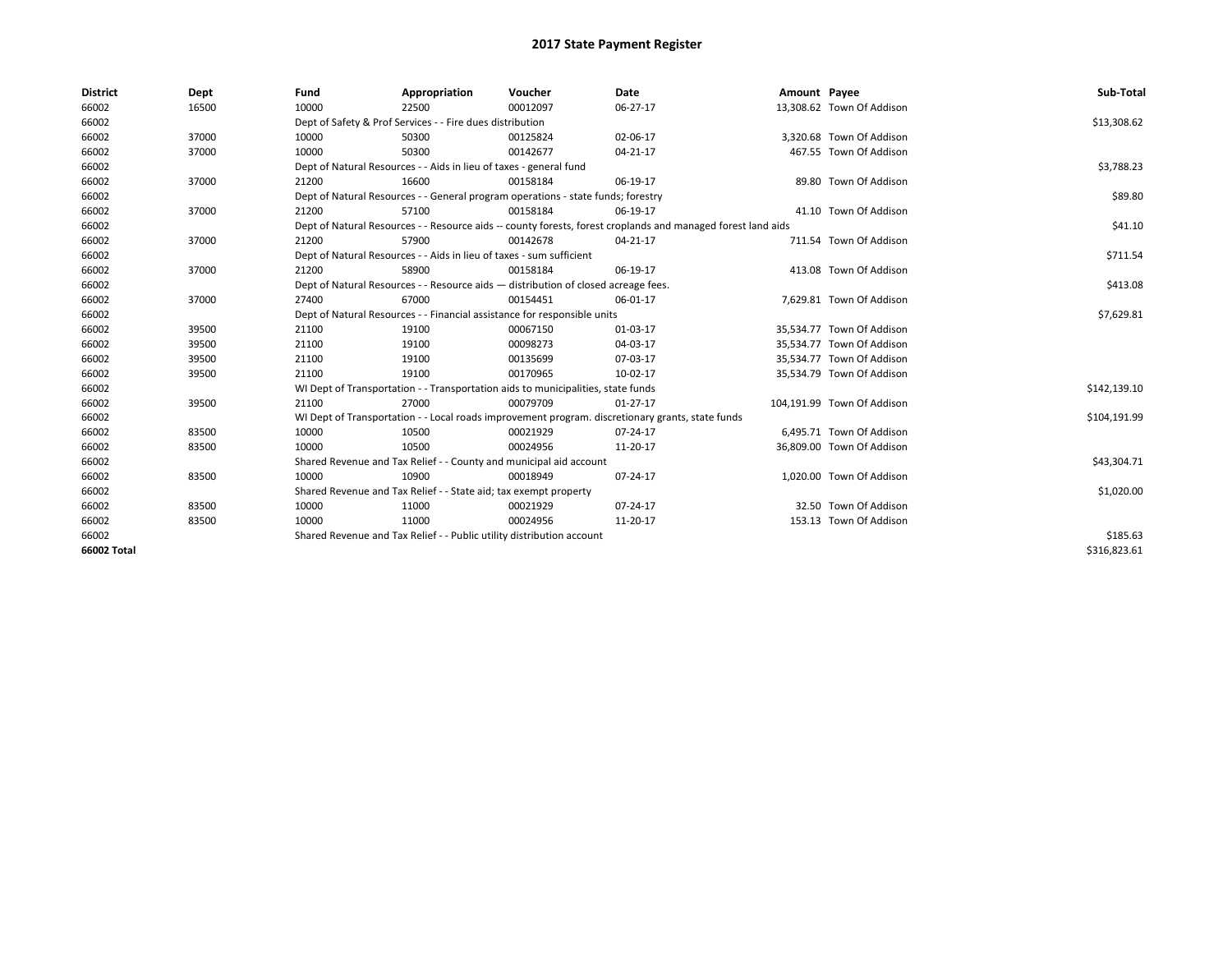| <b>District</b> | Dept  | Fund  | Appropriation                                                                      | Voucher  | Date                                                                                                         | Amount Payee |                          | Sub-Total    |
|-----------------|-------|-------|------------------------------------------------------------------------------------|----------|--------------------------------------------------------------------------------------------------------------|--------------|--------------------------|--------------|
| 66004           | 16500 | 10000 | 22500                                                                              | 00012098 | 06-26-17                                                                                                     |              | 11,977.50 Town Of Barton |              |
| 66004           |       |       | Dept of Safety & Prof Services - - Fire dues distribution                          |          |                                                                                                              |              |                          | \$11,977.50  |
| 66004           | 37000 | 10000 | 50300                                                                              | 00125935 | 02-06-17                                                                                                     |              | 2,490.74 Town Of Barton  |              |
| 66004           | 37000 | 10000 | 50300                                                                              | 00125936 | 02-06-17                                                                                                     |              | 4,367.43 Town Of Barton  |              |
| 66004           | 37000 | 10000 | 50300                                                                              | 00142976 | 04-21-17                                                                                                     |              | 12.64 Town Of Barton     |              |
| 66004           |       |       | Dept of Natural Resources - - Aids in lieu of taxes - general fund                 |          | \$6,870.81                                                                                                   |              |                          |              |
| 66004           | 37000 | 21200 | 16600                                                                              | 00158185 | 06-19-17                                                                                                     |              | 171.75 Town Of Barton    |              |
| 66004           |       |       | Dept of Natural Resources - - General program operations - state funds; forestry   |          |                                                                                                              |              |                          | \$171.75     |
| 66004           | 37000 | 21200 | 57100                                                                              | 00158185 | 06-19-17                                                                                                     |              | 78.61 Town Of Barton     |              |
| 66004           |       |       |                                                                                    |          | Dept of Natural Resources - - Resource aids -- county forests, forest croplands and managed forest land aids |              |                          | \$78.61      |
| 66004           | 37000 | 21200 | 58900                                                                              | 00158185 | 06-19-17                                                                                                     |              | 790.04 Town Of Barton    |              |
| 66004           |       |       | Dept of Natural Resources - - Resource aids - distribution of closed acreage fees. |          |                                                                                                              |              |                          | \$790.04     |
| 66004           | 37000 | 27400 | 67000                                                                              | 00154618 | 06-01-17                                                                                                     |              | 2,982.51 Town Of Barton  |              |
| 66004           |       |       | Dept of Natural Resources - - Financial assistance for responsible units           |          | \$2,982.51                                                                                                   |              |                          |              |
| 66004           | 39500 | 21100 | 19100                                                                              | 00067151 | 01-03-17                                                                                                     |              | 25,471.63 Town Of Barton |              |
| 66004           | 39500 | 21100 | 19100                                                                              | 00098274 | 04-03-17                                                                                                     |              | 25,471.63 Town Of Barton |              |
| 66004           | 39500 | 21100 | 19100                                                                              | 00135700 | 07-03-17                                                                                                     |              | 25,471.63 Town Of Barton |              |
| 66004           | 39500 | 21100 | 19100                                                                              | 00170966 | 10-02-17                                                                                                     |              | 25,471.65 Town Of Barton |              |
| 66004           |       |       | WI Dept of Transportation - - Transportation aids to municipalities, state funds   |          |                                                                                                              |              |                          | \$101,886.54 |
| 66004           | 83500 | 10000 | 10500                                                                              | 00021930 | $07 - 24 - 17$                                                                                               |              | 5,098.64 Town Of Barton  |              |
| 66004           | 83500 | 10000 | 10500                                                                              | 00024957 | 11-20-17                                                                                                     |              | 28,892.30 Town Of Barton |              |
| 66004           |       |       | Shared Revenue and Tax Relief - - County and municipal aid account                 |          |                                                                                                              |              |                          | \$33,990.94  |
| 66004           | 83500 | 10000 | 10900                                                                              | 00018950 | 07-24-17                                                                                                     |              | 1,319.00 Town Of Barton  |              |
| 66004           |       |       | Shared Revenue and Tax Relief - - State aid; tax exempt property                   |          |                                                                                                              |              |                          | \$1,319.00   |
| 66004           | 83500 | 10000 | 11000                                                                              | 00021930 | $07 - 24 - 17$                                                                                               |              | 1.820.23 Town Of Barton  |              |
| 66004           | 83500 | 10000 | 11000                                                                              | 00024957 | 11-20-17                                                                                                     |              | 11,381.77 Town Of Barton |              |
| 66004           |       |       | Shared Revenue and Tax Relief - - Public utility distribution account              |          |                                                                                                              |              |                          | \$13,202.00  |
| 66004           | 83500 | 52100 | 36300                                                                              | 00016079 | 03-27-17                                                                                                     |              | 1,853.00 Town Of Barton  |              |
| 66004           |       |       | Shared Revenue and Tax Relief - - Lottery and gaming credit                        |          | \$1,853.00                                                                                                   |              |                          |              |
| 66004 Total     |       |       |                                                                                    |          |                                                                                                              |              |                          | \$175,122.70 |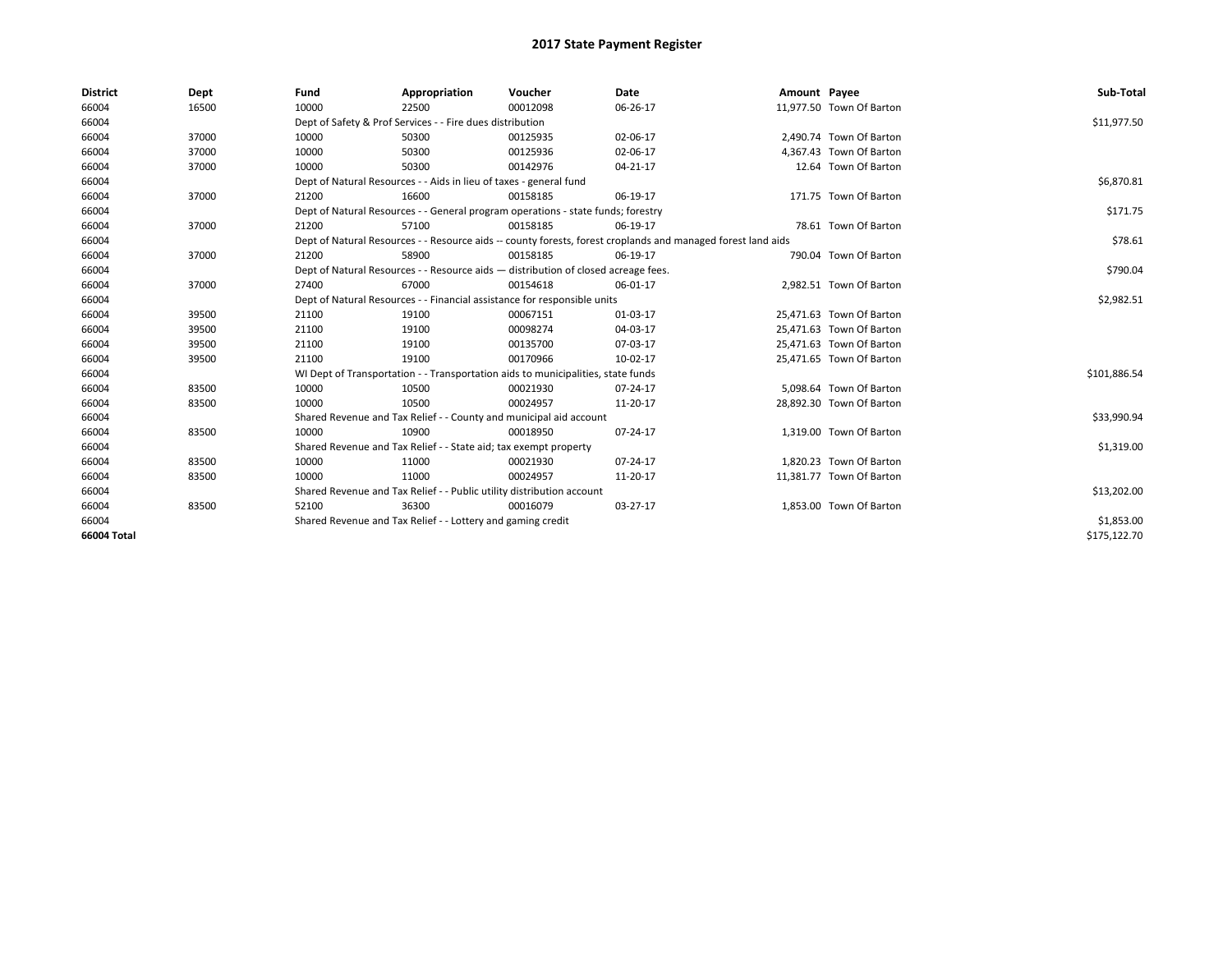| <b>District</b> | Dept  | Fund                                                                               | Appropriation                                                                                                | Voucher                                                                          | Date     | Amount Payee |                        | Sub-Total    |  |  |  |
|-----------------|-------|------------------------------------------------------------------------------------|--------------------------------------------------------------------------------------------------------------|----------------------------------------------------------------------------------|----------|--------------|------------------------|--------------|--|--|--|
| 66006           | 16500 | 10000                                                                              | 22500                                                                                                        | 00012099                                                                         | 06-26-17 |              | 18,660.49 Town Of Erin |              |  |  |  |
| 66006           |       |                                                                                    | Dept of Safety & Prof Services - - Fire dues distribution                                                    |                                                                                  |          |              |                        | \$18,660.49  |  |  |  |
| 66006           | 37000 | 10000                                                                              | 50300                                                                                                        | 00125874                                                                         | 02-06-17 |              | 22,215.09 Town Of Erin |              |  |  |  |
| 66006           | 37000 | 10000                                                                              | 50300                                                                                                        | 00125875                                                                         | 02-06-17 |              | 24,447.02 Town Of Erin |              |  |  |  |
| 66006           |       |                                                                                    | Dept of Natural Resources - - Aids in lieu of taxes - general fund                                           |                                                                                  |          |              |                        |              |  |  |  |
| 66006           | 37000 | 21200                                                                              | 16600                                                                                                        | 00158186                                                                         | 06-19-17 |              | 597.56 Town Of Erin    |              |  |  |  |
| 66006           |       |                                                                                    | Dept of Natural Resources - - General program operations - state funds; forestry                             |                                                                                  |          |              |                        |              |  |  |  |
| 66006           | 37000 | 21200                                                                              | 57100                                                                                                        | 00158186                                                                         | 06-19-17 |              | 273.49 Town Of Erin    |              |  |  |  |
| 66006           |       |                                                                                    | Dept of Natural Resources - - Resource aids -- county forests, forest croplands and managed forest land aids |                                                                                  |          |              |                        |              |  |  |  |
| 66006           | 37000 | 21200                                                                              | 57900                                                                                                        | 00142820                                                                         | 04-21-17 |              | 3,196.99 Town Of Erin  |              |  |  |  |
| 66006           |       |                                                                                    | Dept of Natural Resources - - Aids in lieu of taxes - sum sufficient                                         |                                                                                  |          |              |                        | \$3,196.99   |  |  |  |
| 66006           | 37000 | 21200                                                                              | 58900                                                                                                        | 00158186                                                                         | 06-19-17 |              | 2,748.79 Town Of Erin  |              |  |  |  |
| 66006           |       | Dept of Natural Resources - - Resource aids - distribution of closed acreage fees. |                                                                                                              | \$2,748.79                                                                       |          |              |                        |              |  |  |  |
| 66006           | 37000 | 27400                                                                              | 67000                                                                                                        | 00154174                                                                         | 06-01-17 |              | 6.334.00 Town Of Erin  |              |  |  |  |
| 66006           |       |                                                                                    |                                                                                                              | Dept of Natural Resources - - Financial assistance for responsible units         |          |              |                        | \$6,334.00   |  |  |  |
| 66006           | 39500 | 21100                                                                              | 19100                                                                                                        | 00067152                                                                         | 01-03-17 |              | 31,213.35 Town Of Erin |              |  |  |  |
| 66006           | 39500 | 21100                                                                              | 19100                                                                                                        | 00098275                                                                         | 04-03-17 |              | 31,213.35 Town Of Erin |              |  |  |  |
| 66006           | 39500 | 21100                                                                              | 19100                                                                                                        | 00135701                                                                         | 07-03-17 |              | 31,213.35 Town Of Erin |              |  |  |  |
| 66006           | 39500 | 21100                                                                              | 19100                                                                                                        | 00170967                                                                         | 10-02-17 |              | 31,213.35 Town Of Erin |              |  |  |  |
| 66006           |       |                                                                                    |                                                                                                              | WI Dept of Transportation - - Transportation aids to municipalities, state funds |          |              |                        | \$124,853.40 |  |  |  |
| 66006           | 83500 | 10000                                                                              | 10500                                                                                                        | 00021931                                                                         | 07-24-17 |              | 6,601.61 Town Of Erin  |              |  |  |  |
| 66006           | 83500 | 10000                                                                              | 10500                                                                                                        | 00024958                                                                         | 11-20-17 |              | 37,409.15 Town Of Erin |              |  |  |  |
| 66006           |       |                                                                                    |                                                                                                              | Shared Revenue and Tax Relief - - County and municipal aid account               |          |              |                        | \$44,010.76  |  |  |  |
| 66006           | 83500 | 10000                                                                              | 10900                                                                                                        | 00018951                                                                         | 07-24-17 |              | 126.00 Town Of Erin    |              |  |  |  |
| 66006           |       | Shared Revenue and Tax Relief - - State aid; tax exempt property                   |                                                                                                              | \$126.00                                                                         |          |              |                        |              |  |  |  |
| 66006           | 83500 | 10000                                                                              | 50100                                                                                                        | 00015439                                                                         | 01-31-17 |              | 98.09 Town Of Erin     |              |  |  |  |
| 66006           |       | Shared Revenue and Tax Relief - - Payments for municipal services                  |                                                                                                              | \$98.09                                                                          |          |              |                        |              |  |  |  |
| 66006 Total     |       |                                                                                    |                                                                                                              |                                                                                  |          |              |                        | \$247.561.68 |  |  |  |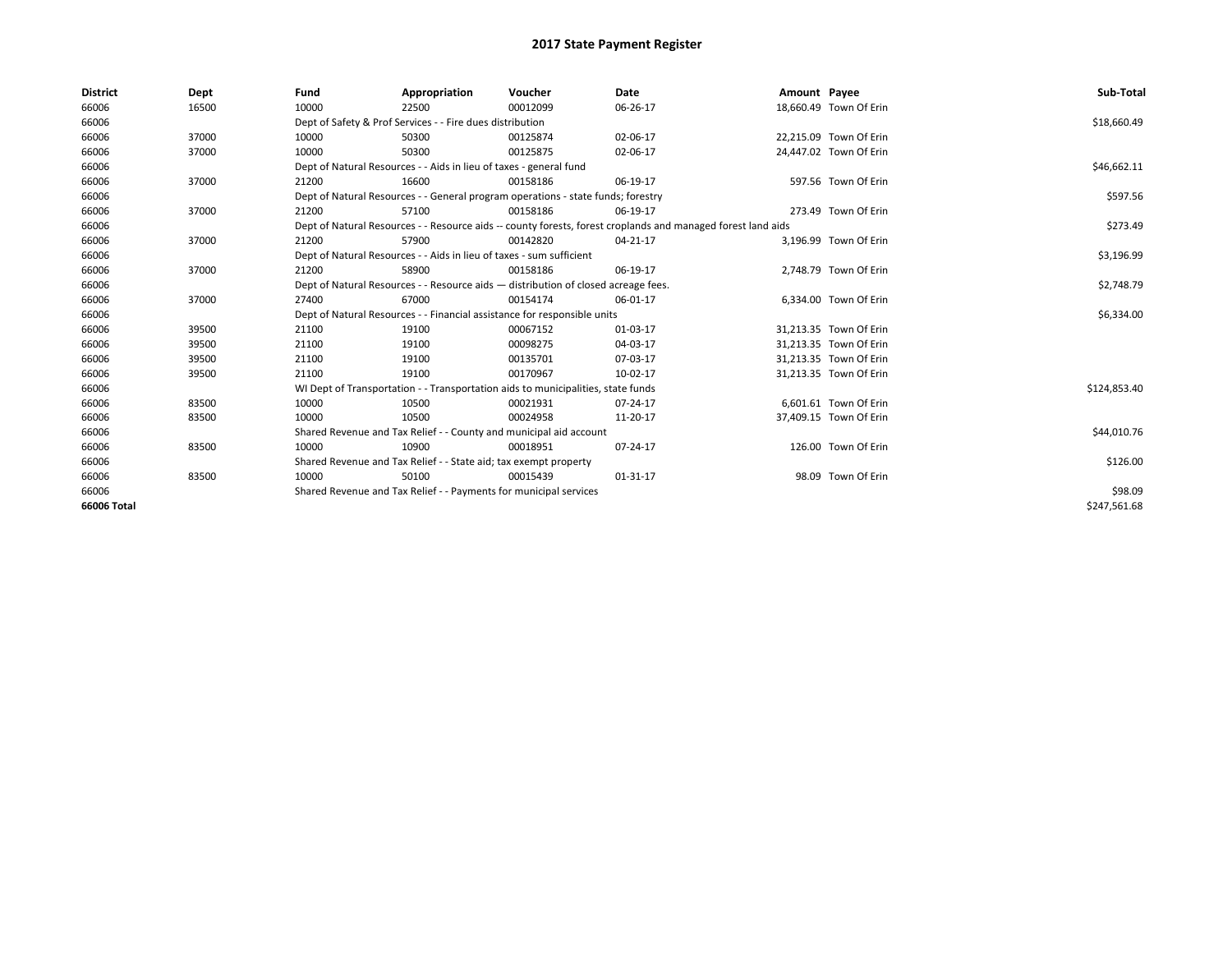| <b>District</b> | Dept  | Fund                                                               | Appropriation                                                                                                | Voucher     | Date     | Amount Payee |                              | Sub-Total    |  |  |  |
|-----------------|-------|--------------------------------------------------------------------|--------------------------------------------------------------------------------------------------------------|-------------|----------|--------------|------------------------------|--------------|--|--|--|
| 66008           | 16500 | 10000                                                              | 22500                                                                                                        | 00012100    | 06-26-17 |              | 15,297.36 Town Of Farmington |              |  |  |  |
| 66008           |       |                                                                    | Dept of Safety & Prof Services - - Fire dues distribution                                                    |             |          |              |                              | \$15,297.36  |  |  |  |
| 66008           | 37000 | 10000                                                              | 50300                                                                                                        | 00125721    | 02-06-17 |              | 6,128.37 Town Of Farmington  |              |  |  |  |
| 66008           |       |                                                                    | Dept of Natural Resources - - Aids in lieu of taxes - general fund                                           |             |          |              |                              | \$6,128.37   |  |  |  |
| 66008           | 37000 | 21200                                                              | 16600                                                                                                        | 00158187    | 06-19-17 |              | 157.18 Town Of Farmington    |              |  |  |  |
| 66008           |       |                                                                    | Dept of Natural Resources - - General program operations - state funds; forestry                             |             |          |              |                              | \$157.18     |  |  |  |
| 66008           | 37000 | 21200                                                              | 57100                                                                                                        | 00158187    | 06-19-17 |              | 79.94 Town Of Farmington     |              |  |  |  |
| 66008           |       |                                                                    | Dept of Natural Resources - - Resource aids -- county forests, forest croplands and managed forest land aids |             |          |              |                              |              |  |  |  |
| 66008           | 37000 | 21200                                                              | 58900                                                                                                        | 00158187    | 06-19-17 |              | 723.04 Town Of Farmington    |              |  |  |  |
| 66008           |       |                                                                    | Dept of Natural Resources - - Resource aids - distribution of closed acreage fees.                           |             |          |              |                              | \$723.04     |  |  |  |
| 66008           | 37000 | 27400                                                              | 67000                                                                                                        | 00154022    | 06-01-17 |              | 6,310.50 Town Of Farmington  |              |  |  |  |
| 66008           |       |                                                                    | Dept of Natural Resources - - Financial assistance for responsible units                                     |             |          |              |                              |              |  |  |  |
| 66008           | 39500 | 21100                                                              | 19100                                                                                                        | 00067153    | 01-03-17 |              | 35,848.56 Town Of Farmington |              |  |  |  |
| 66008           | 39500 | 21100                                                              | 19100                                                                                                        | 00098276    | 04-03-17 |              | 35,848.56 Town Of Farmington |              |  |  |  |
| 66008           | 39500 | 21100                                                              | 19100                                                                                                        | 00135702    | 07-03-17 |              | 35,848.56 Town Of Farmington |              |  |  |  |
| 66008           | 39500 | 21100                                                              | 19100                                                                                                        | 00170968    | 10-02-17 |              | 35,848.56 Town Of Farmington |              |  |  |  |
| 66008           |       |                                                                    | WI Dept of Transportation - - Transportation aids to municipalities, state funds                             |             |          |              |                              | \$143,394.24 |  |  |  |
| 66008           | 39500 | 21100                                                              | 27800                                                                                                        | 00078899    | 01-25-17 |              | 14,295.15 Town Of Farmington |              |  |  |  |
| 66008           | 39500 | 21100                                                              | 27800                                                                                                        | 00078900    | 01-25-17 |              | 14,495.80 Town Of Farmington |              |  |  |  |
| 66008           |       |                                                                    | WI Dept of Transportation - - Local roads improvement program, state funds                                   |             |          |              |                              | \$28,790.95  |  |  |  |
| 66008           | 83500 | 10000                                                              | 10500                                                                                                        | 00021932    | 07-24-17 |              | 5,799.26 Town Of Farmington  |              |  |  |  |
| 66008           | 83500 | 10000                                                              | 10500                                                                                                        | 00024959    | 11-20-17 |              | 32,862.45 Town Of Farmington |              |  |  |  |
| 66008           |       | Shared Revenue and Tax Relief - - County and municipal aid account |                                                                                                              | \$38,661.71 |          |              |                              |              |  |  |  |
| 66008           | 83500 | 10000                                                              | 10900                                                                                                        | 00018952    | 07-24-17 |              | 22.00 Town Of Farmington     |              |  |  |  |
| 66008           |       |                                                                    | Shared Revenue and Tax Relief - - State aid; tax exempt property                                             |             | \$22.00  |              |                              |              |  |  |  |
| 66008 Total     |       |                                                                    |                                                                                                              |             |          |              |                              | \$239,565.29 |  |  |  |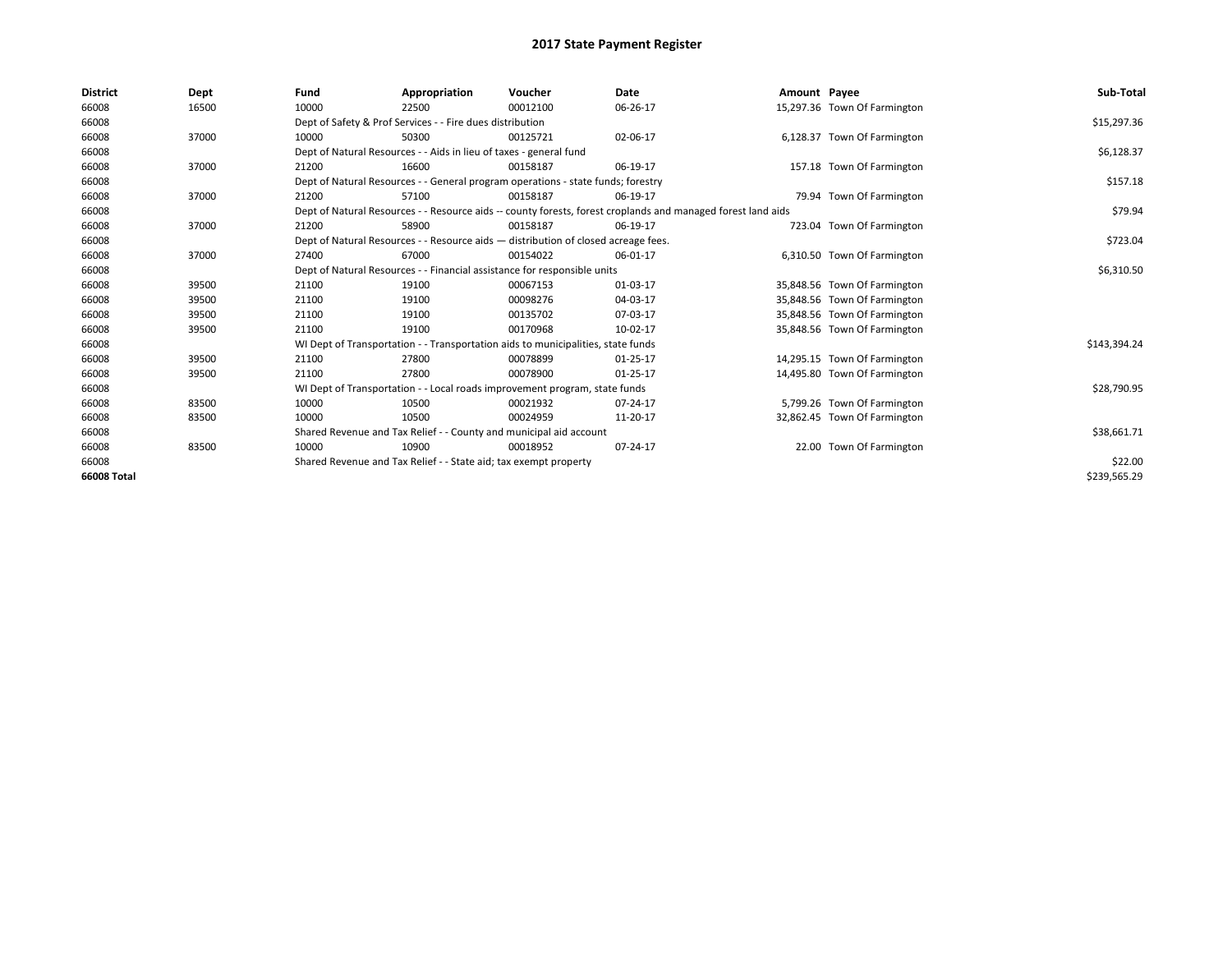| <b>District</b> | Dept  | Fund  | Appropriation                                                    | Voucher                                                                          | Date     | Amount Payee |                              | Sub-Total   |
|-----------------|-------|-------|------------------------------------------------------------------|----------------------------------------------------------------------------------|----------|--------------|------------------------------|-------------|
| 66010           | 16500 | 10000 | 22500                                                            | 00012101                                                                         | 06-26-17 |              | 935.90 Town Of Germantown    |             |
| 66010           |       |       | Dept of Safety & Prof Services - - Fire dues distribution        |                                                                                  |          |              |                              | \$935.90    |
| 66010           | 37000 | 27400 | 67000                                                            | 00154408                                                                         | 06-01-17 |              | 393.81 Town Of Germantown    |             |
| 66010           |       |       |                                                                  | Dept of Natural Resources - - Financial assistance for responsible units         |          |              |                              | \$393.81    |
| 66010           | 39500 | 21100 | 19100                                                            | 00067154                                                                         | 01-03-17 |              | 2,455.23 Town Of Germantown  |             |
| 66010           | 39500 | 21100 | 19100                                                            | 00098277                                                                         | 04-03-17 |              | 2.455.23 Town Of Germantown  |             |
| 66010           | 39500 | 21100 | 19100                                                            | 00135703                                                                         | 07-03-17 |              | 2.455.23 Town Of Germantown  |             |
| 66010           | 39500 | 21100 | 19100                                                            | 00170969                                                                         | 10-02-17 |              | 2.455.23 Town Of Germantown  |             |
| 66010           |       |       |                                                                  | WI Dept of Transportation - - Transportation aids to municipalities, state funds |          |              |                              | \$9,820.92  |
| 66010           | 39500 | 21100 | 27800                                                            | 00136740                                                                         | 06-29-17 |              | 14.295.15 Town Of Germantown |             |
| 66010           |       |       |                                                                  | WI Dept of Transportation - - Local roads improvement program, state funds       |          |              |                              | \$14,295.15 |
| 66010           | 83500 | 10000 | 10500                                                            | 00021933                                                                         | 07-24-17 |              | 2,069.02 Town Of Germantown  |             |
| 66010           | 83500 | 10000 | 10500                                                            | 00024960                                                                         | 11-20-17 |              | 11.724.47 Town Of Germantown |             |
| 66010           |       |       |                                                                  | Shared Revenue and Tax Relief - - County and municipal aid account               |          |              |                              | \$13,793.49 |
| 66010           | 83500 | 10000 | 10900                                                            | 00018953                                                                         | 07-24-17 |              | 102.00 Town Of Germantown    |             |
| 66010           |       |       | Shared Revenue and Tax Relief - - State aid; tax exempt property |                                                                                  |          |              |                              | \$102.00    |
| 66010 Total     |       |       |                                                                  |                                                                                  |          |              |                              | \$39,341.27 |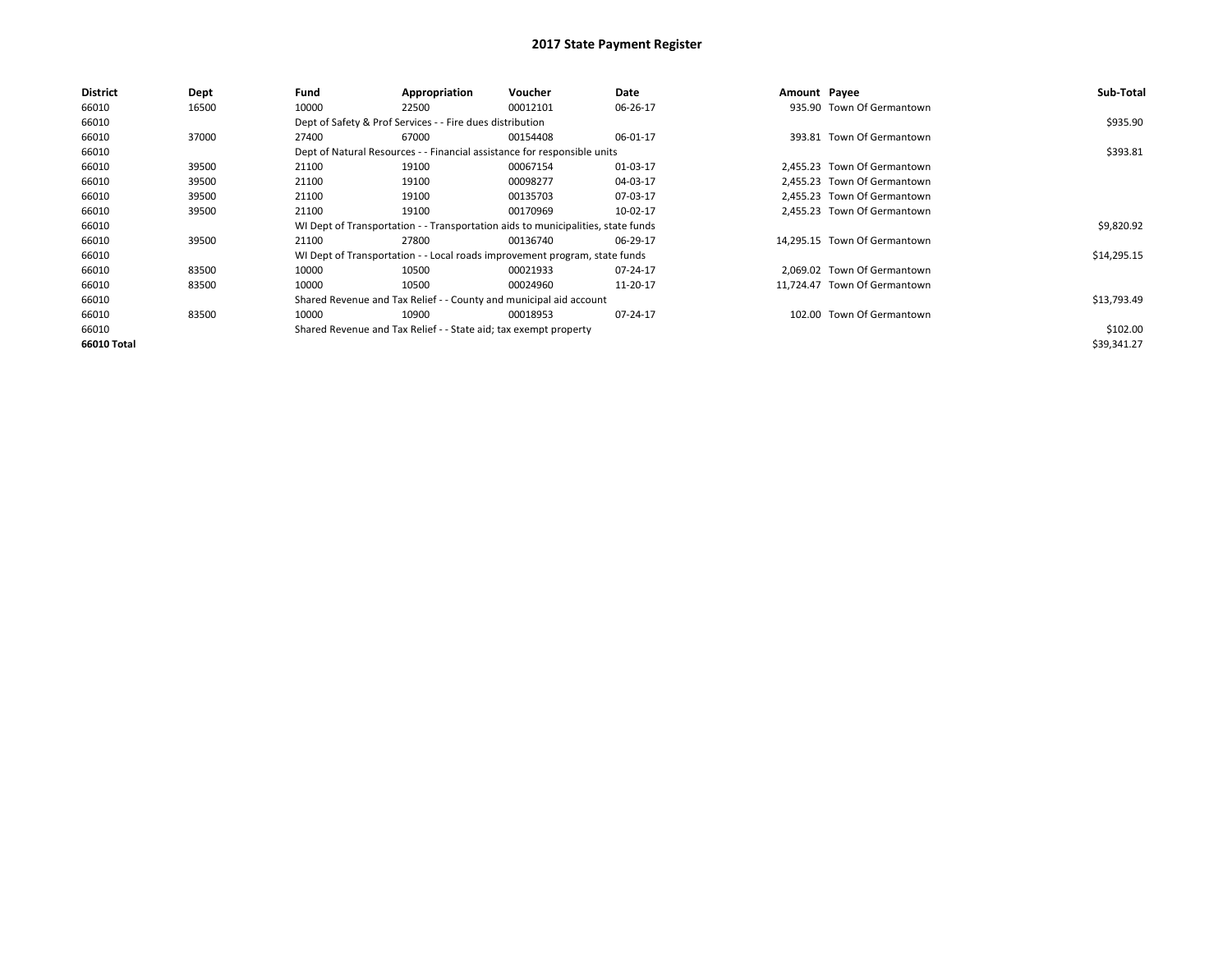| <b>District</b>    | Dept  | Fund  | Appropriation                                                                      | Voucher  | Date                                                                                                         | Amount Payee |                            | Sub-Total    |
|--------------------|-------|-------|------------------------------------------------------------------------------------|----------|--------------------------------------------------------------------------------------------------------------|--------------|----------------------------|--------------|
| 66012              | 16500 | 10000 | 22500                                                                              | 00012102 | 06-26-17                                                                                                     |              | 13,509.64 Town Of Hartford |              |
| 66012              |       |       | Dept of Safety & Prof Services - - Fire dues distribution                          |          |                                                                                                              |              |                            | \$13,509.64  |
| 66012              | 37000 | 10000 | 50300                                                                              | 00125859 | 02-06-17                                                                                                     |              | 139.93 Town Of Hartford    |              |
| 66012              | 37000 | 10000 | 50300                                                                              | 00125860 | 02-06-17                                                                                                     |              | 8,661.01 Town Of Hartford  |              |
| 66012              | 37000 | 10000 | 50300                                                                              | 00142789 | 04-21-17                                                                                                     |              | 545.52 Town Of Hartford    |              |
| 66012              |       |       | Dept of Natural Resources - - Aids in lieu of taxes - general fund                 |          |                                                                                                              |              |                            | \$9,346.46   |
| 66012              | 37000 | 21200 | 16600                                                                              | 00158188 | 06-19-17                                                                                                     |              | 58.95 Town Of Hartford     |              |
| 66012              |       |       | Dept of Natural Resources - - General program operations - state funds; forestry   |          |                                                                                                              |              |                            | \$58.95      |
| 66012              | 37000 | 21200 | 38100                                                                              | 00134456 | 03-24-17                                                                                                     |              | 2,245.03 Town Of Hartford  |              |
| 66012              |       |       | Dept of Natural Resources - - General program operations--federal funds            |          |                                                                                                              |              |                            | \$2,245.03   |
| 66012              | 37000 | 21200 | 55000                                                                              | 00134456 | 03-24-17                                                                                                     |              | 7,779.04 Town Of Hartford  |              |
| 66012              |       |       | Dept of Natural Resources - - Enforcement aids -- boating enforcement              |          |                                                                                                              |              |                            | \$7,779.04   |
| 66012              | 37000 | 21200 | 57100                                                                              | 00158188 | 06-19-17                                                                                                     |              | 26.98 Town Of Hartford     |              |
| 66012              |       |       |                                                                                    |          | Dept of Natural Resources - - Resource aids -- county forests, forest croplands and managed forest land aids |              |                            | \$26.98      |
| 66012              | 37000 | 21200 | 57900                                                                              | 00142788 | 04-21-17                                                                                                     |              | 105.97 Town Of Hartford    |              |
| 66012              |       |       | Dept of Natural Resources - - Aids in lieu of taxes - sum sufficient               |          |                                                                                                              |              |                            | \$105.97     |
| 66012              | 37000 | 21200 | 58900                                                                              | 00158188 | 06-19-17                                                                                                     |              | 271.17 Town Of Hartford    |              |
| 66012              |       |       | Dept of Natural Resources - - Resource aids - distribution of closed acreage fees. |          |                                                                                                              |              |                            | \$271.17     |
| 66012              | 37000 | 27400 | 67000                                                                              | 00154465 | 06-01-17                                                                                                     |              | 4,449.20 Town Of Hartford  |              |
| 66012              |       |       | Dept of Natural Resources - - Financial assistance for responsible units           |          |                                                                                                              |              |                            | \$4,449.20   |
| 66012              | 39500 | 21100 | 19100                                                                              | 00067155 | 01-03-17                                                                                                     |              | 26,803.84 Town Of Hartford |              |
| 66012              | 39500 | 21100 | 19100                                                                              | 00098278 | 04-03-17                                                                                                     |              | 26,803.84 Town Of Hartford |              |
| 66012              | 39500 | 21100 | 19100                                                                              | 00135704 | 07-03-17                                                                                                     |              | 26,803.84 Town Of Hartford |              |
| 66012              | 39500 | 21100 | 19100                                                                              | 00170970 | 10-02-17                                                                                                     |              | 26,803.86 Town Of Hartford |              |
| 66012              |       |       | WI Dept of Transportation - - Transportation aids to municipalities, state funds   |          |                                                                                                              |              |                            | \$107,215.38 |
| 66012              | 45500 | 10000 | 23100                                                                              | 00038588 | 12-07-17                                                                                                     |              | 640.00 Town Of Hartford    |              |
| 66012              |       |       | Department of Justice - - Law enforcement training fund, local assistance          |          |                                                                                                              |              |                            | \$640.00     |
| 66012              | 83500 | 10000 | 10500                                                                              | 00021934 | 07-24-17                                                                                                     |              | 6,981.83 Town Of Hartford  |              |
| 66012              | 83500 | 10000 | 10500                                                                              | 00024961 | 11-20-17                                                                                                     |              | 39,563.72 Town Of Hartford |              |
| 66012              |       |       | Shared Revenue and Tax Relief - - County and municipal aid account                 |          |                                                                                                              |              |                            | \$46,545.55  |
| 66012              | 83500 | 10000 | 10900                                                                              | 00018954 | 07-24-17                                                                                                     |              | 246.00 Town Of Hartford    |              |
| 66012              |       |       | Shared Revenue and Tax Relief - - State aid; tax exempt property                   |          |                                                                                                              |              |                            | \$246.00     |
| 66012              | 83500 | 10000 | 11000                                                                              | 00021934 | 07-24-17                                                                                                     |              | 1,641.90 Town Of Hartford  |              |
| 66012              | 83500 | 10000 | 11000                                                                              | 00024961 | 11-20-17                                                                                                     |              | 10,590.44 Town Of Hartford |              |
| 66012              |       |       | Shared Revenue and Tax Relief - - Public utility distribution account              |          |                                                                                                              |              |                            | \$12,232.34  |
| 66012              | 83500 | 10000 | 50100                                                                              | 00015440 | 01-31-17                                                                                                     |              | 356.47 Town Of Hartford    |              |
| 66012              |       |       | Shared Revenue and Tax Relief - - Payments for municipal services                  |          |                                                                                                              |              |                            | \$356.47     |
| 66012              | 83500 | 52100 | 36300                                                                              | 00016080 | 03-27-17                                                                                                     |              | 1,712.28 Town Of Hartford  |              |
| 66012              |       |       | Shared Revenue and Tax Relief - - Lottery and gaming credit                        |          |                                                                                                              |              |                            | \$1,712.28   |
| <b>66012 Total</b> |       |       |                                                                                    |          |                                                                                                              |              |                            | \$206,740.46 |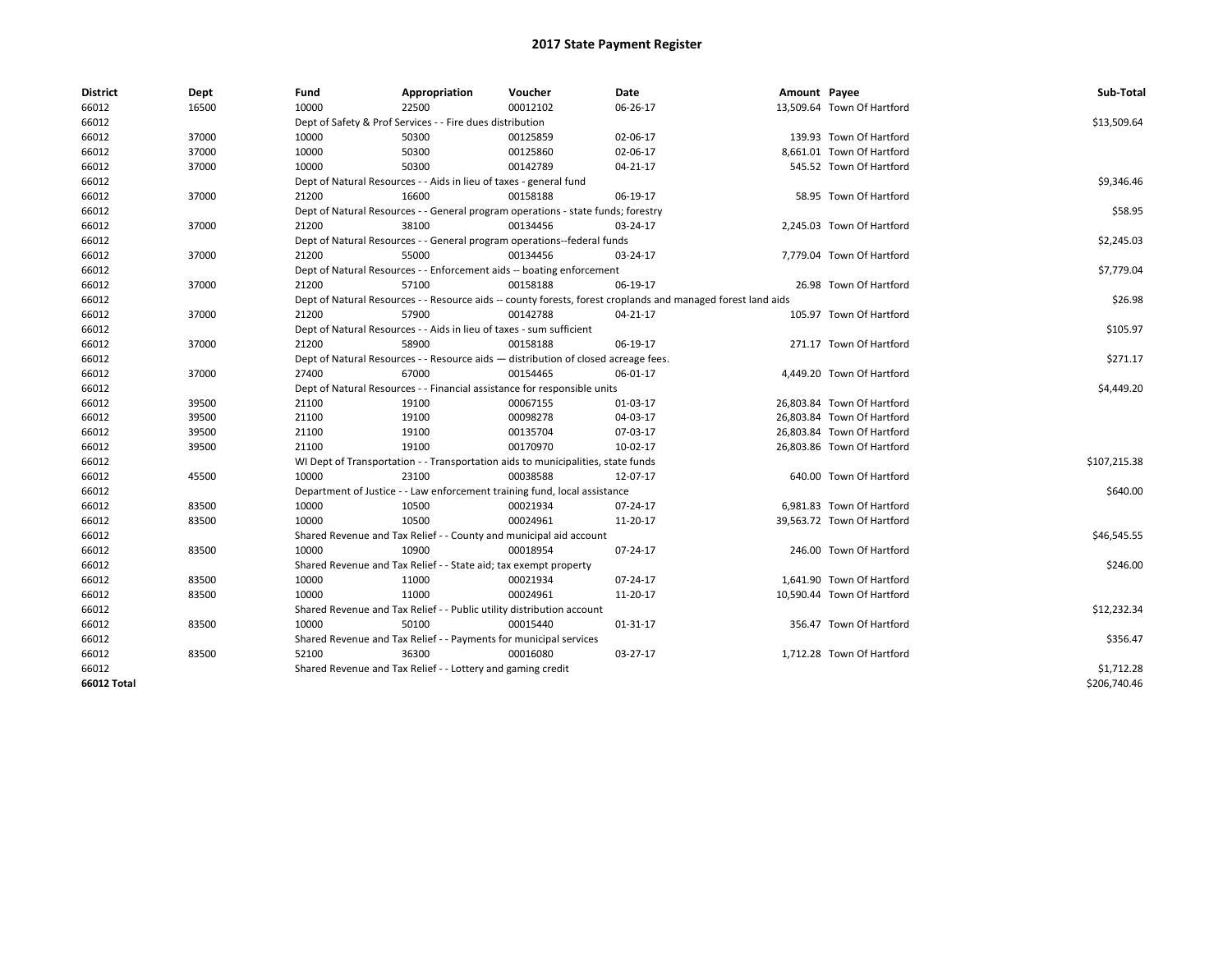| <b>District</b>    | Dept  | Fund                                                                  | Appropriation                                                                                                | Voucher                                                                               | <b>Date</b> | Amount Payee |                           | Sub-Total    |  |  |
|--------------------|-------|-----------------------------------------------------------------------|--------------------------------------------------------------------------------------------------------------|---------------------------------------------------------------------------------------|-------------|--------------|---------------------------|--------------|--|--|
| 66014              | 16500 | 10000                                                                 | 22500                                                                                                        | 00012103                                                                              | 06-26-17    |              | 20,575.64 Town Of Jackson |              |  |  |
| 66014              |       |                                                                       | Dept of Safety & Prof Services - - Fire dues distribution                                                    |                                                                                       |             |              |                           | \$20,575.64  |  |  |
| 66014              | 37000 | 10000                                                                 | 50300                                                                                                        | 00126276                                                                              | 02-06-17    |              | 3,442.38 Town Of Jackson  |              |  |  |
| 66014              | 37000 | 10000                                                                 | 50300                                                                                                        | 00126277                                                                              | 02-06-17    |              | 25,348.33 Town Of Jackson |              |  |  |
| 66014              | 37000 | 10000                                                                 | 50300                                                                                                        | 00143933                                                                              | 04-21-17    |              | 605.18 Town Of Jackson    |              |  |  |
| 66014              |       |                                                                       | Dept of Natural Resources - - Aids in lieu of taxes - general fund                                           |                                                                                       |             |              |                           | \$29,395.89  |  |  |
| 66014              | 37000 | 21200                                                                 | 16600                                                                                                        | 00158189                                                                              | 06-19-17    |              | 95.30 Town Of Jackson     |              |  |  |
| 66014              |       |                                                                       |                                                                                                              | Dept of Natural Resources - - General program operations - state funds; forestry      |             |              |                           | \$95.30      |  |  |
| 66014              | 37000 | 21200                                                                 | 57100                                                                                                        | 00158189                                                                              | 06-19-17    |              | 43.62 Town Of Jackson     |              |  |  |
| 66014              |       |                                                                       | Dept of Natural Resources - - Resource aids -- county forests, forest croplands and managed forest land aids |                                                                                       |             |              |                           |              |  |  |
| 66014              | 37000 | 21200                                                                 | 57900                                                                                                        | 00143932                                                                              | 04-21-17    |              | 1,166.44 Town Of Jackson  |              |  |  |
| 66014              |       |                                                                       | Dept of Natural Resources - - Aids in lieu of taxes - sum sufficient                                         |                                                                                       |             |              |                           | \$1,166.44   |  |  |
| 66014              | 37000 | 21200                                                                 | 58900                                                                                                        | 00158189                                                                              | 06-19-17    |              | 438.39 Town Of Jackson    |              |  |  |
| 66014              |       |                                                                       |                                                                                                              | Dept of Natural Resources - - Resource aids - distribution of closed acreage fees.    |             |              |                           | \$438.39     |  |  |
| 66014              | 37000 | 27200                                                                 | 66700                                                                                                        | 00144630                                                                              | 04-26-17    |              | 2,559.74 Town Of Jackson  |              |  |  |
| 66014              | 37000 | 27200                                                                 | 66700                                                                                                        | 00192721                                                                              | 11-02-17    |              | 3,715.10 Town Of Jackson  |              |  |  |
| 66014              | 37000 | 27200                                                                 | 66700                                                                                                        | 00194245                                                                              | 11-09-17    |              | 399.42 Town Of Jackson    |              |  |  |
| 66014              | 37000 | 27200                                                                 | 66700                                                                                                        | 00204446                                                                              | 12-28-17    |              | 4,226.92 Town Of Jackson  |              |  |  |
| 66014              |       |                                                                       |                                                                                                              | Dept of Natural Resources - - Petroleum storage environmental remedial action; awards |             |              |                           | \$10,901.18  |  |  |
| 66014              | 37000 | 27400                                                                 | 67000                                                                                                        | 00154575                                                                              | 06-01-17    |              | 7,637.73 Town Of Jackson  |              |  |  |
| 66014              |       |                                                                       |                                                                                                              | Dept of Natural Resources - - Financial assistance for responsible units              |             |              |                           | \$7,637.73   |  |  |
| 66014              | 39500 | 21100                                                                 | 19100                                                                                                        | 00067156                                                                              | 01-03-17    |              | 32,771.26 Town Of Jackson |              |  |  |
| 66014              | 39500 | 21100                                                                 | 19100                                                                                                        | 00107737                                                                              | 04-20-17    |              | 32,771.26 Town Of Jackson |              |  |  |
| 66014              | 39500 | 21100                                                                 | 19100                                                                                                        | 00135705                                                                              | 07-03-17    |              | 32,771.26 Town Of Jackson |              |  |  |
| 66014              | 39500 | 21100                                                                 | 19100                                                                                                        | 00170971                                                                              | 10-02-17    |              | 32,771.28 Town Of Jackson |              |  |  |
| 66014              |       |                                                                       |                                                                                                              | WI Dept of Transportation - - Transportation aids to municipalities, state funds      |             |              |                           | \$131,085.06 |  |  |
| 66014              | 83500 | 10000                                                                 | 10500                                                                                                        | 00021935                                                                              | 07-24-17    |              | 6,826.50 Town Of Jackson  |              |  |  |
| 66014              | 83500 | 10000                                                                 | 10500                                                                                                        | 00024962                                                                              | 11-20-17    |              | 38,683.50 Town Of Jackson |              |  |  |
| 66014              |       |                                                                       |                                                                                                              | Shared Revenue and Tax Relief - - County and municipal aid account                    |             |              |                           | \$45,510.00  |  |  |
| 66014              | 83500 | 10000                                                                 | 10900                                                                                                        | 00018955                                                                              | 07-24-17    |              | 455.00 Town Of Jackson    |              |  |  |
| 66014              |       | Shared Revenue and Tax Relief - - State aid; tax exempt property      |                                                                                                              | \$455.00                                                                              |             |              |                           |              |  |  |
| 66014              | 83500 | 10000                                                                 | 11000                                                                                                        | 00021935                                                                              | 07-24-17    |              | 920.96 Town Of Jackson    |              |  |  |
| 66014              | 83500 | 10000                                                                 | 11000                                                                                                        | 00024962                                                                              | 11-20-17    |              | 7,349.83 Town Of Jackson  |              |  |  |
| 66014              |       | Shared Revenue and Tax Relief - - Public utility distribution account |                                                                                                              | \$8,270.79                                                                            |             |              |                           |              |  |  |
| <b>66014 Total</b> |       |                                                                       |                                                                                                              |                                                                                       |             |              |                           | \$255,575.04 |  |  |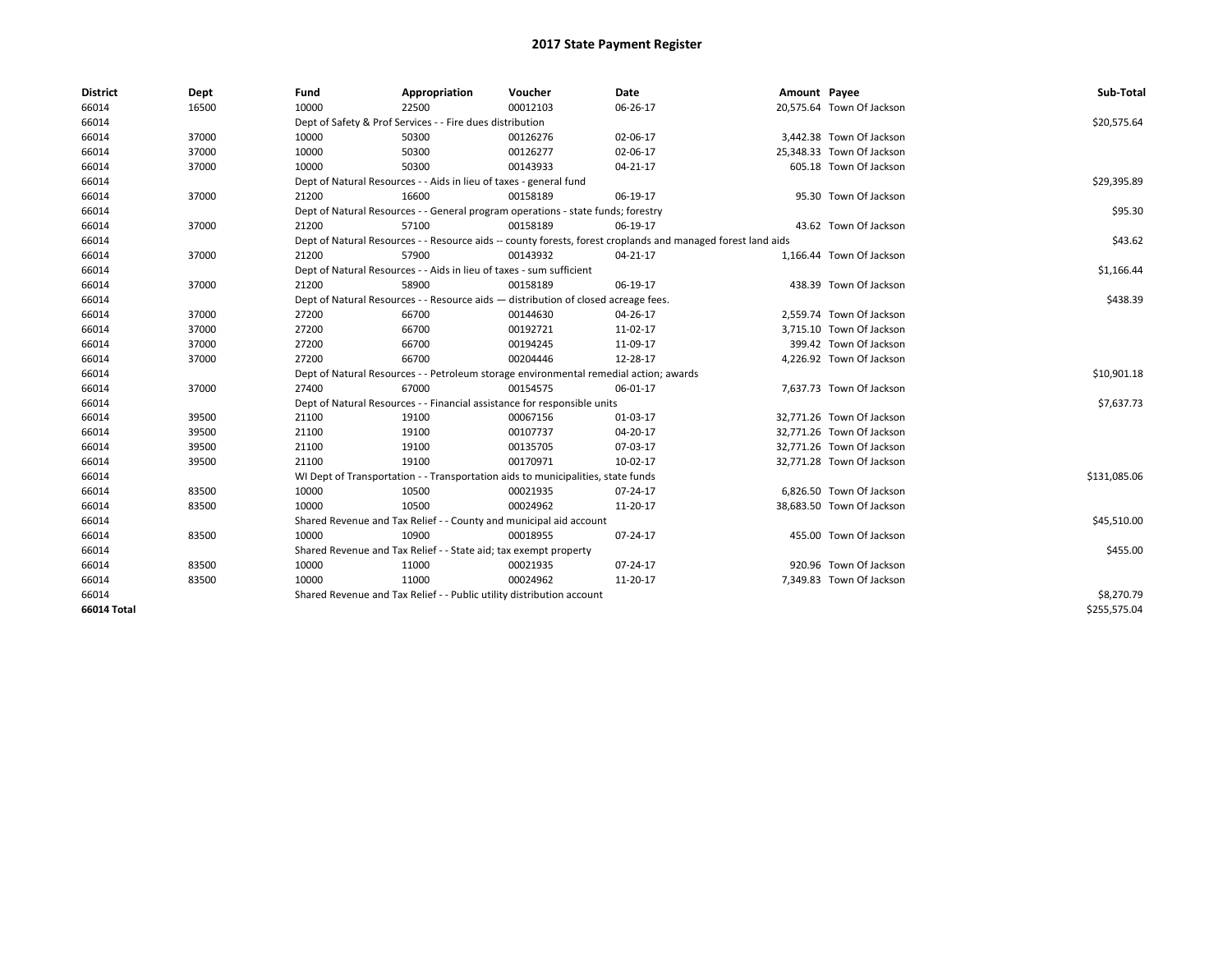| <b>District</b>    | Dept  | Fund  | Appropriation                                                                      | Voucher  | Date                                                                                                         | Amount Payee |                            | Sub-Total    |
|--------------------|-------|-------|------------------------------------------------------------------------------------|----------|--------------------------------------------------------------------------------------------------------------|--------------|----------------------------|--------------|
| 66016              | 16500 | 10000 | 22500                                                                              | 00012104 | 06-26-17                                                                                                     |              | 4,778.11 Town Of Kewaskum  |              |
| 66016              |       |       | Dept of Safety & Prof Services - - Fire dues distribution                          |          |                                                                                                              |              |                            | \$4,778.11   |
| 66016              | 37000 | 10000 | 50300                                                                              | 00125830 | 02-06-17                                                                                                     |              | 3,452.11 Town Of Kewaskum  |              |
| 66016              | 37000 | 10000 | 50300                                                                              | 00125831 | 02-06-17                                                                                                     |              | 23,013.35 Town Of Kewaskum |              |
| 66016              |       |       | Dept of Natural Resources - - Aids in lieu of taxes - general fund                 |          |                                                                                                              |              |                            | \$26,465.46  |
| 66016              | 37000 | 21200 | 16600                                                                              | 00158190 | 06-19-17                                                                                                     |              | 98.76 Town Of Kewaskum     |              |
| 66016              |       |       | Dept of Natural Resources - - General program operations - state funds; forestry   |          |                                                                                                              |              |                            | \$98.76      |
| 66016              | 37000 | 21200 | 57100                                                                              | 00158190 | 06-19-17                                                                                                     |              | 47.20 Town Of Kewaskum     |              |
| 66016              |       |       |                                                                                    |          | Dept of Natural Resources - - Resource aids -- county forests, forest croplands and managed forest land aids |              |                            | \$47.20      |
| 66016              | 37000 | 21200 | 57900                                                                              | 00142694 | 04-21-17                                                                                                     |              | 2,541.12 Town Of Kewaskum  |              |
| 66016              |       |       | Dept of Natural Resources - - Aids in lieu of taxes - sum sufficient               |          |                                                                                                              |              |                            | \$2,541.12   |
| 66016              | 37000 | 21200 | 58900                                                                              | 00158190 | 06-19-17                                                                                                     |              | 454.29 Town Of Kewaskum    |              |
| 66016              |       |       | Dept of Natural Resources - - Resource aids - distribution of closed acreage fees. |          |                                                                                                              |              |                            | \$454.29     |
| 66016              | 37000 | 27400 | 67000                                                                              | 00154113 | 06-01-17                                                                                                     |              | 6,755.48 Town Of Kewaskum  |              |
| 66016              |       |       | Dept of Natural Resources - - Financial assistance for responsible units           |          |                                                                                                              |              |                            | \$6,755.48   |
| 66016              | 39500 | 21100 | 19100                                                                              | 00067157 | 01-03-17                                                                                                     |              | 20,946.52 Town Of Kewaskum |              |
| 66016              | 39500 | 21100 | 19100                                                                              | 00098280 | 04-03-17                                                                                                     |              | 20.946.52 Town Of Kewaskum |              |
| 66016              | 39500 | 21100 | 19100                                                                              | 00135706 | 07-03-17                                                                                                     |              | 20,946.52 Town Of Kewaskum |              |
| 66016              | 39500 | 21100 | 19100                                                                              | 00170972 | 10-02-17                                                                                                     |              | 20,946.54 Town Of Kewaskum |              |
| 66016              |       |       | WI Dept of Transportation - - Transportation aids to municipalities, state funds   |          |                                                                                                              |              |                            | \$83,786.10  |
| 66016              | 83500 | 10000 | 10500                                                                              | 00021936 | 07-24-17                                                                                                     |              | 3,598.57 Town Of Kewaskum  |              |
| 66016              | 83500 | 10000 | 10500                                                                              | 00024963 | 11-20-17                                                                                                     |              | 20,391.87 Town Of Kewaskum |              |
| 66016              |       |       | Shared Revenue and Tax Relief - - County and municipal aid account                 |          |                                                                                                              |              |                            | \$23,990.44  |
| 66016              | 83500 | 10000 | 10900                                                                              | 00018956 | 07-24-17                                                                                                     |              | 236.00 Town Of Kewaskum    |              |
| 66016              |       |       | Shared Revenue and Tax Relief - - State aid; tax exempt property                   |          |                                                                                                              |              |                            | \$236.00     |
| 66016              | 83500 | 10000 | 50100                                                                              | 00015441 | 01-31-17                                                                                                     |              | 71.57 Town Of Kewaskum     |              |
| 66016              |       |       | Shared Revenue and Tax Relief - - Payments for municipal services                  |          |                                                                                                              |              |                            | \$71.57      |
| <b>66016 Total</b> |       |       |                                                                                    |          |                                                                                                              |              |                            | \$149.224.53 |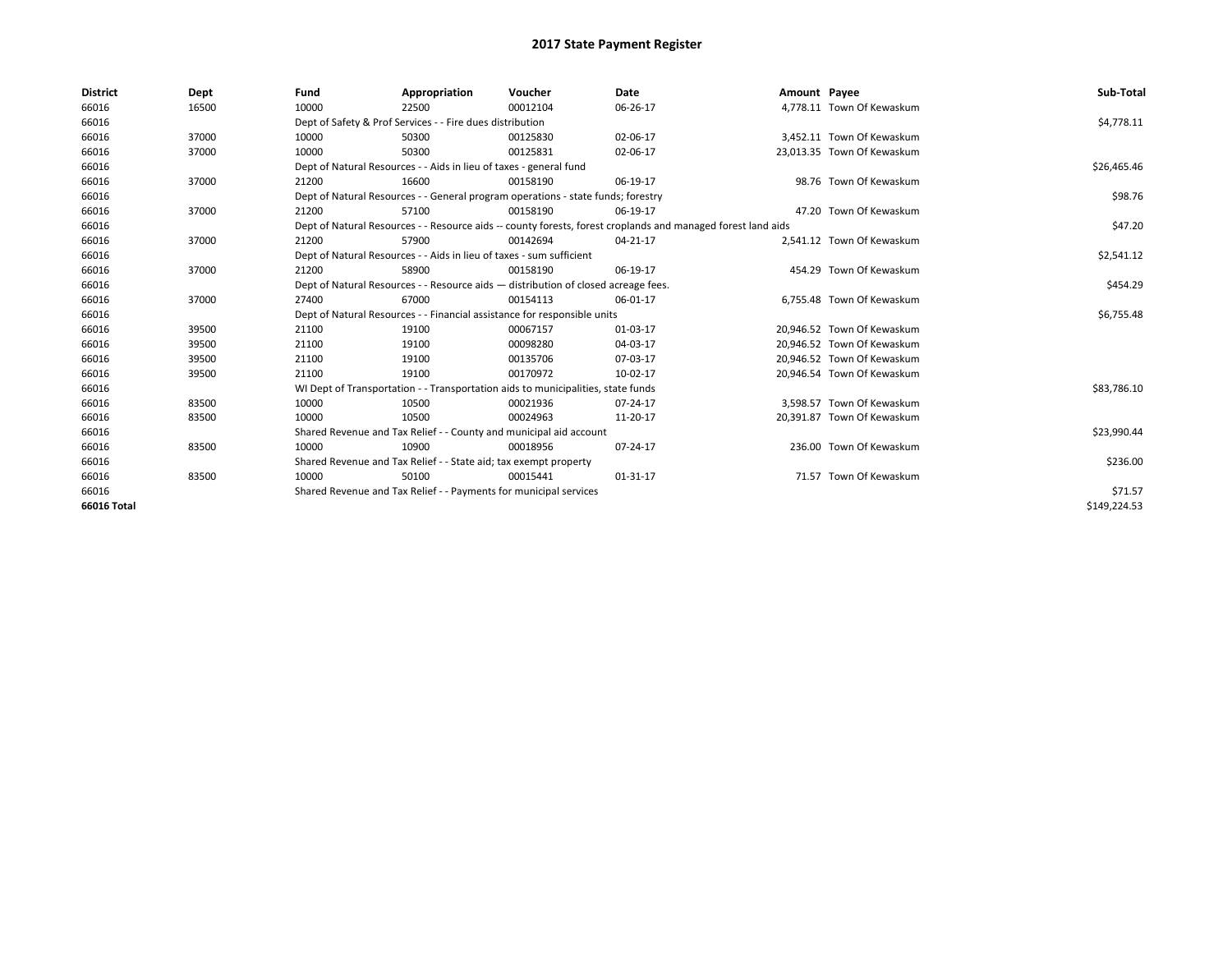| <b>District</b>    | Dept  | Fund                                                                     | Appropriation                                                                      | Voucher     | Date                                                                                                         | Amount Payee |                        | Sub-Total    |
|--------------------|-------|--------------------------------------------------------------------------|------------------------------------------------------------------------------------|-------------|--------------------------------------------------------------------------------------------------------------|--------------|------------------------|--------------|
| 66018              | 16500 | 10000                                                                    | 22500                                                                              | 00012105    | 06-26-17                                                                                                     |              | 20,758.23 Town Of Polk |              |
| 66018              |       |                                                                          | Dept of Safety & Prof Services - - Fire dues distribution                          |             |                                                                                                              |              |                        | \$20,758.23  |
| 66018              | 37000 | 10000                                                                    | 50300                                                                              | 00125800    | 02-06-17                                                                                                     |              | 4,085.54 Town Of Polk  |              |
| 66018              | 37000 | 10000                                                                    | 50300                                                                              | 00125801    | 02-06-17                                                                                                     |              | 85,587.20 Town Of Polk |              |
| 66018              |       |                                                                          | Dept of Natural Resources - - Aids in lieu of taxes - general fund                 |             |                                                                                                              |              |                        | \$89,672.74  |
| 66018              | 37000 | 21200                                                                    | 16600                                                                              | 00158191    | 06-19-17                                                                                                     |              | 109.92 Town Of Polk    |              |
| 66018              |       |                                                                          | Dept of Natural Resources - - General program operations - state funds; forestry   |             |                                                                                                              |              |                        | \$109.92     |
| 66018              | 37000 | 21200                                                                    | 57100                                                                              | 00158191    | 06-19-17                                                                                                     |              | 50.31 Town Of Polk     |              |
| 66018              |       |                                                                          |                                                                                    |             | Dept of Natural Resources - - Resource aids -- county forests, forest croplands and managed forest land aids |              |                        | \$50.31      |
| 66018              | 37000 | 21200                                                                    | 58900                                                                              | 00158191    | 06-19-17                                                                                                     |              | 505.63 Town Of Polk    |              |
| 66018              |       |                                                                          | Dept of Natural Resources - - Resource aids - distribution of closed acreage fees. |             |                                                                                                              |              |                        | \$505.63     |
| 66018              | 37000 | 27400                                                                    | 67000                                                                              | 00154476    | 06-01-17                                                                                                     |              | 4,000.72 Town Of Polk  |              |
| 66018              |       | Dept of Natural Resources - - Financial assistance for responsible units |                                                                                    | \$4,000.72  |                                                                                                              |              |                        |              |
| 66018              | 37000 | 27400                                                                    | 67300                                                                              | 00154476    | 06-01-17                                                                                                     |              | 1,023.09 Town Of Polk  |              |
| 66018              |       |                                                                          | Dept of Natural Resources - - Recycling consolidation grants                       |             |                                                                                                              |              |                        | \$1,023.09   |
| 66018              | 39500 | 21100                                                                    | 19100                                                                              | 00067158    | 01-03-17                                                                                                     |              | 31,901.47 Town Of Polk |              |
| 66018              | 39500 | 21100                                                                    | 19100                                                                              | 00098281    | 04-03-17                                                                                                     |              | 31,901.47 Town Of Polk |              |
| 66018              | 39500 | 21100                                                                    | 19100                                                                              | 00135707    | 07-03-17                                                                                                     |              | 31,901.47 Town Of Polk |              |
| 66018              | 39500 | 21100                                                                    | 19100                                                                              | 00170973    | 10-02-17                                                                                                     |              | 31,901.49 Town Of Polk |              |
| 66018              |       |                                                                          | WI Dept of Transportation - - Transportation aids to municipalities, state funds   |             |                                                                                                              |              |                        | \$127,605.90 |
| 66018              | 83500 | 10000                                                                    | 10500                                                                              | 00021937    | 07-24-17                                                                                                     |              | 7,584.22 Town Of Polk  |              |
| 66018              | 83500 | 10000                                                                    | 10500                                                                              | 00024964    | 11-20-17                                                                                                     |              | 42,977.24 Town Of Polk |              |
| 66018              |       |                                                                          | Shared Revenue and Tax Relief - - County and municipal aid account                 |             |                                                                                                              |              |                        | \$50,561.46  |
| 66018              | 83500 | 10000                                                                    | 10900                                                                              | 00018957    | 07-24-17                                                                                                     |              | 393.00 Town Of Polk    |              |
| 66018              |       |                                                                          | Shared Revenue and Tax Relief - - State aid; tax exempt property                   |             |                                                                                                              |              |                        | \$393.00     |
| 66018              | 83500 | 10000                                                                    | 11000                                                                              | 00021937    | 07-24-17                                                                                                     |              | 1,529.11 Town Of Polk  |              |
| 66018              | 83500 | 10000                                                                    | 11000                                                                              | 00024964    | 11-20-17                                                                                                     |              | 8,885.89 Town Of Polk  |              |
| 66018              |       | Shared Revenue and Tax Relief - - Public utility distribution account    |                                                                                    | \$10,415.00 |                                                                                                              |              |                        |              |
| <b>66018 Total</b> |       |                                                                          |                                                                                    |             |                                                                                                              |              |                        | \$305,096.00 |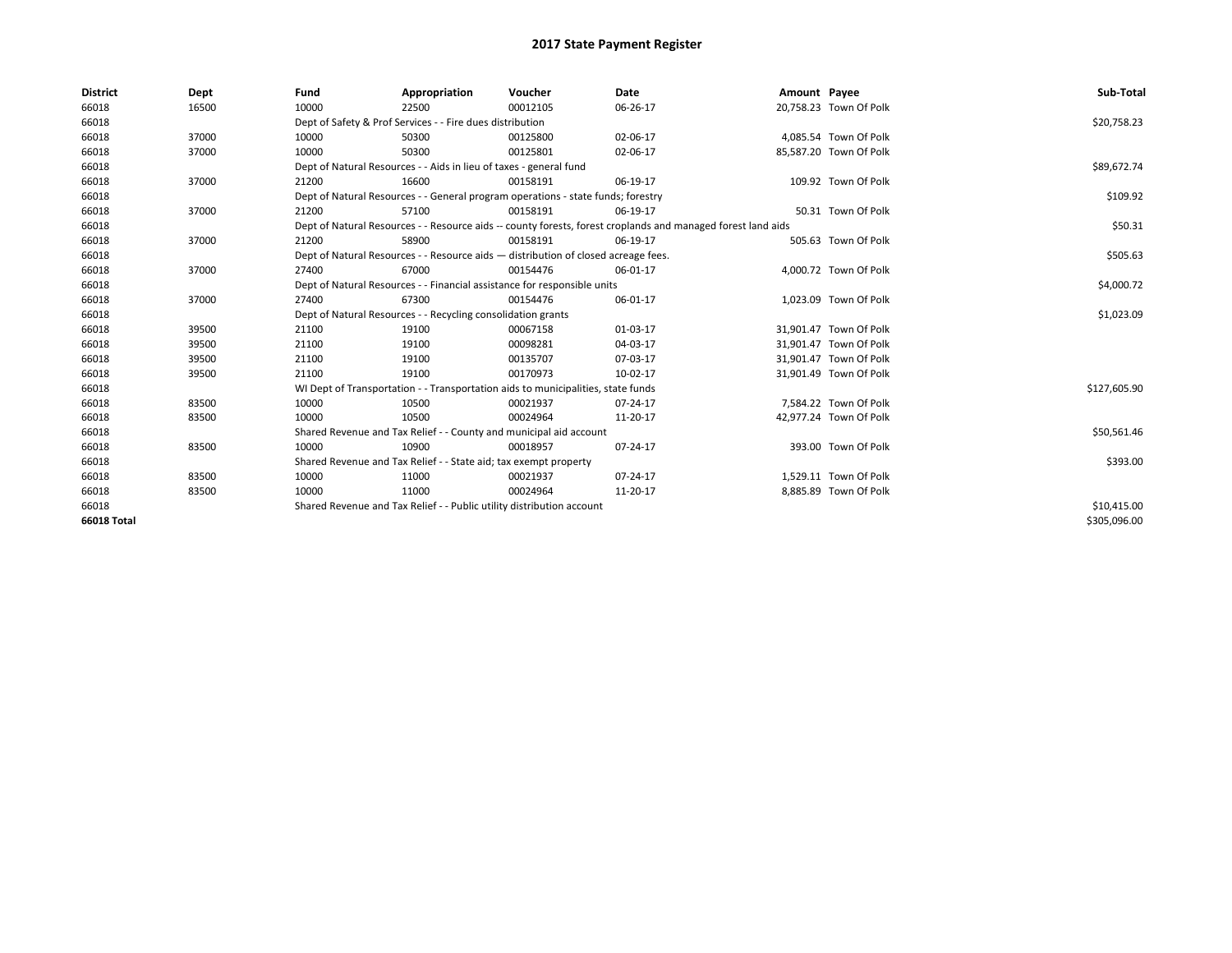| <b>District</b> | Dept  | Fund  | Appropriation                                                                      | Voucher  | Date                                                                                                         | Amount Payee |                            | Sub-Total    |
|-----------------|-------|-------|------------------------------------------------------------------------------------|----------|--------------------------------------------------------------------------------------------------------------|--------------|----------------------------|--------------|
| 66022           | 16500 | 10000 | 22500                                                                              | 00012106 | 06-26-17                                                                                                     |              | 18,385.08 Town Of Trenton  |              |
| 66022           |       |       | Dept of Safety & Prof Services - - Fire dues distribution                          |          |                                                                                                              |              |                            | \$18,385.08  |
| 66022           | 37000 | 21200 | 16600                                                                              | 00158192 | 06-19-17                                                                                                     |              | 207.34 Town Of Trenton     |              |
| 66022           |       |       | Dept of Natural Resources - - General program operations - state funds; forestry   |          |                                                                                                              |              |                            | \$207.34     |
| 66022           | 37000 | 21200 | 57100                                                                              | 00158192 | 06-19-17                                                                                                     |              | 94.90 Town Of Trenton      |              |
| 66022           |       |       |                                                                                    |          | Dept of Natural Resources - - Resource aids -- county forests, forest croplands and managed forest land aids |              |                            | \$94.90      |
| 66022           | 37000 | 21200 | 58900                                                                              | 00158192 | 06-19-17                                                                                                     |              | 953.79 Town Of Trenton     |              |
| 66022           |       |       | Dept of Natural Resources - - Resource aids - distribution of closed acreage fees. |          |                                                                                                              |              |                            | \$953.79     |
| 66022           | 37000 | 27400 | 67000                                                                              | 00154628 | 06-01-17                                                                                                     |              | 15,637.59 Town Of Trenton  |              |
| 66022           |       |       | Dept of Natural Resources - - Financial assistance for responsible units           |          |                                                                                                              |              |                            | \$15,637.59  |
| 66022           | 39500 | 21100 | 19100                                                                              | 00067159 | 01-03-17                                                                                                     |              | 36,558.70 Town Of Trenton  |              |
| 66022           | 39500 | 21100 | 19100                                                                              | 00098282 | 04-03-17                                                                                                     |              | 36,558.70 Town Of Trenton  |              |
| 66022           | 39500 | 21100 | 19100                                                                              | 00135708 | 07-03-17                                                                                                     |              | 36.558.70 Town Of Trenton  |              |
| 66022           | 39500 | 21100 | 19100                                                                              | 00170974 | 10-02-17                                                                                                     |              | 36,558.72 Town Of Trenton  |              |
| 66022           |       |       | WI Dept of Transportation - - Transportation aids to municipalities, state funds   |          |                                                                                                              |              |                            | \$146,234.82 |
| 66022           | 39500 | 21100 | 27800                                                                              | 00197278 | 12-01-17                                                                                                     |              | 14,595.16 Town Of Trenton  |              |
| 66022           |       |       | WI Dept of Transportation - - Local roads improvement program, state funds         |          |                                                                                                              |              |                            | \$14,595.16  |
| 66022           | 39500 | 21100 | 27000                                                                              | 00197929 | 12-04-17                                                                                                     |              | 176,072.17 Town Of Trenton |              |
| 66022           |       |       |                                                                                    |          | WI Dept of Transportation - - Local roads improvement program. discretionary grants, state funds             |              |                            | \$176,072.17 |
| 66022           | 45500 | 10000 | 23100                                                                              | 00039644 | 12-22-17                                                                                                     |              | 320.00 Town Of Trenton     |              |
| 66022           |       |       | Department of Justice - - Law enforcement training fund, local assistance          |          |                                                                                                              |              |                            | \$320.00     |
| 66022           | 83500 | 10000 | 10500                                                                              | 00021938 | 07-24-17                                                                                                     |              | 8.565.22 Town Of Trenton   |              |
| 66022           | 83500 | 10000 | 10500                                                                              | 00024965 | 11-20-17                                                                                                     |              | 48,536.23 Town Of Trenton  |              |
| 66022           |       |       | Shared Revenue and Tax Relief - - County and municipal aid account                 |          |                                                                                                              |              |                            | \$57,101.45  |
| 66022           | 83500 | 10000 | 10900                                                                              | 00018958 | 07-24-17                                                                                                     |              | 51.00 Town Of Trenton      |              |
| 66022           |       |       | Shared Revenue and Tax Relief - - State aid; tax exempt property                   |          |                                                                                                              |              |                            | \$51.00      |
| 66022           | 83500 | 10000 | 11000                                                                              | 00021938 | 07-24-17                                                                                                     |              | 306.50 Town Of Trenton     |              |
| 66022           | 83500 | 10000 | 11000                                                                              | 00024965 | 11-20-17                                                                                                     |              | 1,791.05 Town Of Trenton   |              |
| 66022           |       |       | Shared Revenue and Tax Relief - - Public utility distribution account              |          |                                                                                                              |              |                            | \$2,097.55   |
| 66022 Total     |       |       |                                                                                    |          |                                                                                                              |              |                            | \$431,750.85 |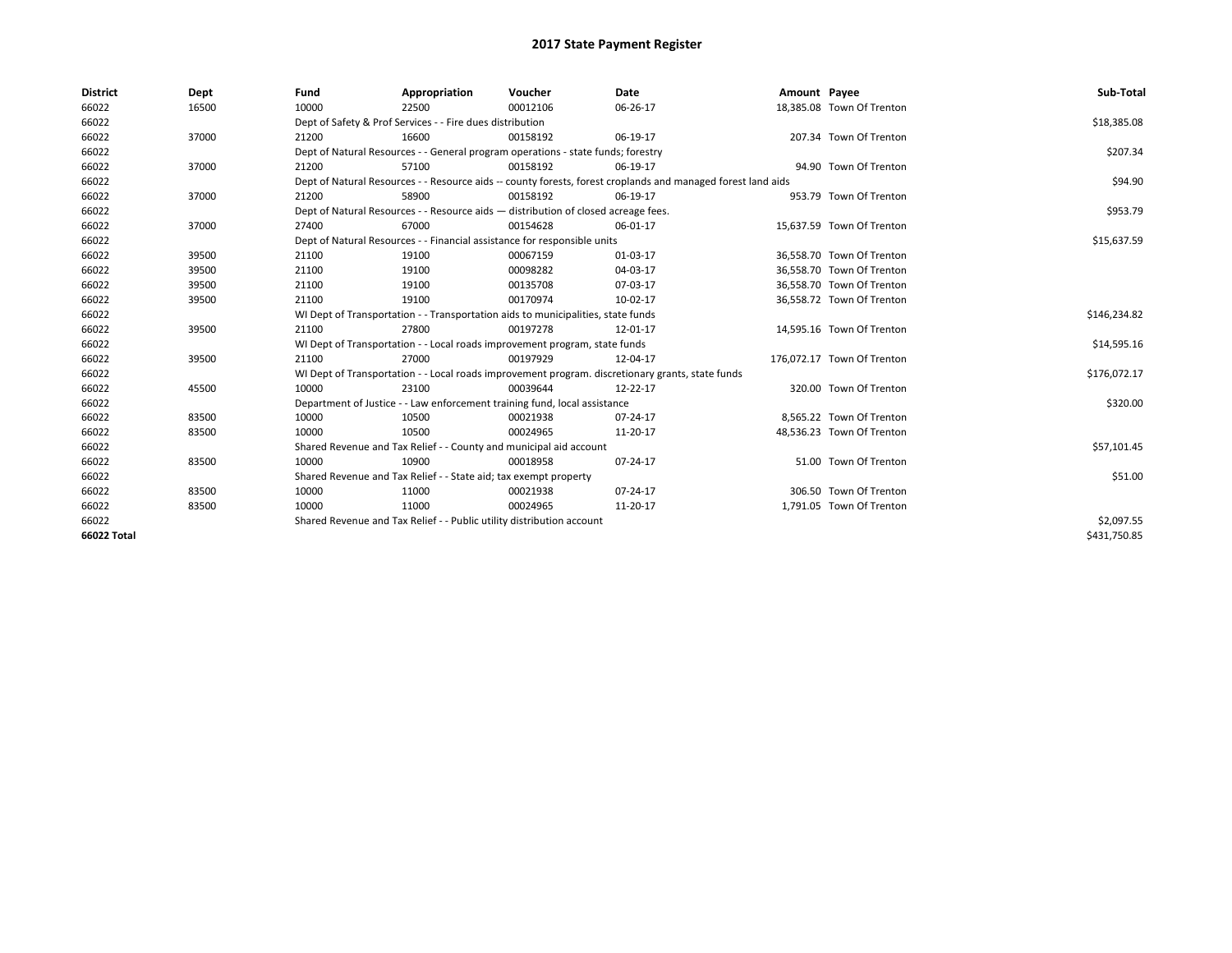| <b>District</b> | Dept  | Fund                                                                               | Appropriation                                                                    | Voucher    | Date                                                                                                         | Amount Payee |                         | Sub-Total    |
|-----------------|-------|------------------------------------------------------------------------------------|----------------------------------------------------------------------------------|------------|--------------------------------------------------------------------------------------------------------------|--------------|-------------------------|--------------|
| 66024           | 16500 | 10000                                                                              | 22500                                                                            | 00012107   | 06-26-17                                                                                                     |              | 8,966.36 Town Of Wayne  |              |
| 66024           |       |                                                                                    | Dept of Safety & Prof Services - - Fire dues distribution                        |            |                                                                                                              |              |                         | \$8,966.36   |
| 66024           | 37000 | 10000                                                                              | 50300                                                                            | 00126332   | 02-06-17                                                                                                     |              | 1,596.98 Town Of Wayne  |              |
| 66024           | 37000 | 10000                                                                              | 50300                                                                            | 00144069   | 04-21-17                                                                                                     |              | 1,455.59 Town Of Wayne  |              |
| 66024           |       |                                                                                    | Dept of Natural Resources - - Aids in lieu of taxes - general fund               |            |                                                                                                              |              |                         | \$3,052.57   |
| 66024           | 37000 | 21200                                                                              | 16600                                                                            | 00158193   | 06-19-17                                                                                                     |              | 237.80 Town Of Wayne    |              |
| 66024           |       |                                                                                    | Dept of Natural Resources - - General program operations - state funds; forestry |            |                                                                                                              |              |                         | \$237.80     |
| 66024           | 37000 | 21200                                                                              | 57100                                                                            | 00158193   | 06-19-17                                                                                                     |              | 135.64 Town Of Wayne    |              |
| 66024           |       |                                                                                    |                                                                                  |            | Dept of Natural Resources - - Resource aids -- county forests, forest croplands and managed forest land aids |              |                         | \$135.64     |
| 66024           | 37000 | 21200                                                                              | 57900                                                                            | 00144068   | 04-21-17                                                                                                     |              | 782.30 Town Of Wayne    |              |
| 66024           |       |                                                                                    | Dept of Natural Resources - - Aids in lieu of taxes - sum sufficient             |            |                                                                                                              |              |                         | \$782.30     |
| 66024           | 37000 | 21200                                                                              | 58900                                                                            | 00158193   | 06-19-17                                                                                                     |              | 1,093.89 Town Of Wayne  |              |
| 66024           |       | Dept of Natural Resources - - Resource aids - distribution of closed acreage fees. |                                                                                  | \$1,093.89 |                                                                                                              |              |                         |              |
| 66024           | 37000 | 27400                                                                              | 67000                                                                            | 00154661   | 06-01-17                                                                                                     |              | 4,919.84 Town Of Wayne  |              |
| 66024           |       |                                                                                    | Dept of Natural Resources - - Financial assistance for responsible units         |            |                                                                                                              |              |                         | \$4,919.84   |
| 66024           | 39500 | 21100                                                                              | 19100                                                                            | 00067160   | 01-03-17                                                                                                     |              | 31,560.16 Town Of Wayne |              |
| 66024           | 39500 | 21100                                                                              | 19100                                                                            | 00098283   | 04-03-17                                                                                                     |              | 31,560.16 Town Of Wayne |              |
| 66024           | 39500 | 21100                                                                              | 19100                                                                            | 00135709   | 07-03-17                                                                                                     |              | 31,560.16 Town Of Wayne |              |
| 66024           | 39500 | 21100                                                                              | 19100                                                                            | 00170975   | 10-02-17                                                                                                     |              | 31,560.18 Town Of Wayne |              |
| 66024           |       |                                                                                    | WI Dept of Transportation - - Transportation aids to municipalities, state funds |            |                                                                                                              |              |                         | \$126,240.66 |
| 66024           | 83500 | 10000                                                                              | 10500                                                                            | 00021939   | 07-24-17                                                                                                     |              | 3,072.66 Town Of Wayne  |              |
| 66024           | 83500 | 10000                                                                              | 10500                                                                            | 00024966   | 11-20-17                                                                                                     |              | 17,411.77 Town Of Wayne |              |
| 66024           |       |                                                                                    | Shared Revenue and Tax Relief - - County and municipal aid account               |            |                                                                                                              |              |                         | \$20,484.43  |
| 66024           | 83500 | 10000                                                                              | 10900                                                                            | 00018959   | 07-24-17                                                                                                     |              | 134.00 Town Of Wayne    |              |
| 66024           |       |                                                                                    | Shared Revenue and Tax Relief - - State aid; tax exempt property                 |            |                                                                                                              |              |                         | \$134.00     |
| 66024           | 83500 | 10000                                                                              | 11000                                                                            | 00021939   | 07-24-17                                                                                                     |              | 3.35 Town Of Wayne      |              |
| 66024           | 83500 | 10000                                                                              | 11000                                                                            | 00024966   | 11-20-17                                                                                                     |              | 3.38 Town Of Wayne      |              |
| 66024           |       | Shared Revenue and Tax Relief - - Public utility distribution account              |                                                                                  | \$6.73     |                                                                                                              |              |                         |              |
| 66024 Total     |       |                                                                                    |                                                                                  |            |                                                                                                              |              |                         | \$166.054.22 |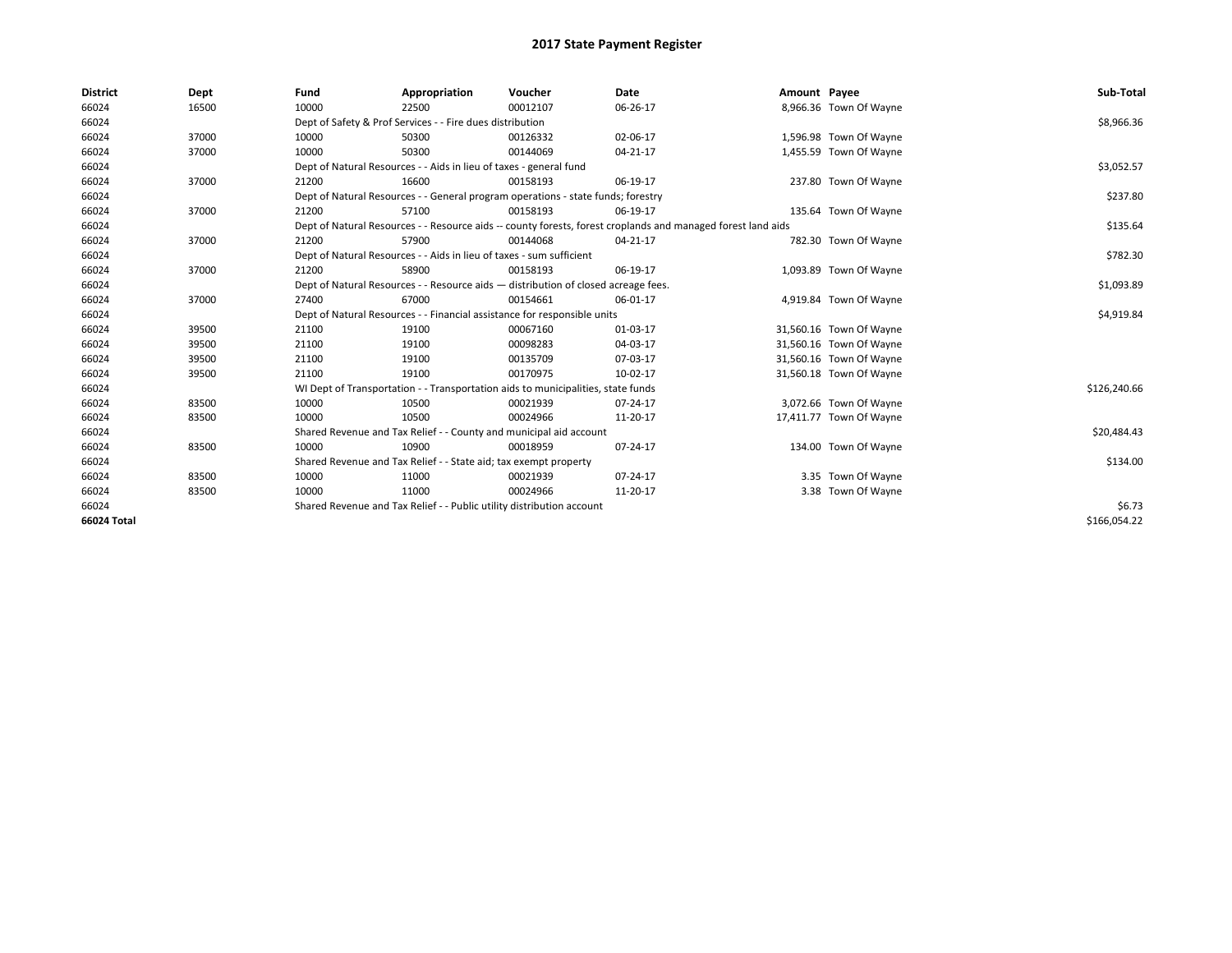| <b>District</b> | Dept  | Fund  | Appropriation                                                                                                | Voucher  | Date           | Amount Payee |                             | Sub-Total    |
|-----------------|-------|-------|--------------------------------------------------------------------------------------------------------------|----------|----------------|--------------|-----------------------------|--------------|
| 66026           | 16500 | 10000 | 22500                                                                                                        | 00012108 | 06-26-17       |              | 25,386.33 Town Of West Bend |              |
| 66026           |       |       | Dept of Safety & Prof Services - - Fire dues distribution                                                    |          |                |              |                             | \$25,386.33  |
| 66026           | 37000 | 10000 | 50300                                                                                                        | 00125867 | 02-06-17       |              | 9.085.85 Town Of West Bend  |              |
| 66026           | 37000 | 10000 | 50300                                                                                                        | 00125868 | 02-06-17       |              | 591.49 Town Of West Bend    |              |
| 66026           | 37000 | 10000 | 50300                                                                                                        | 00142807 | $04 - 21 - 17$ |              | 25.77 Town Of West Bend     |              |
| 66026           | 37000 | 10000 | 50300                                                                                                        | 00142808 | 04-21-17       |              | 13.42 Town Of West Bend     |              |
| 66026           |       |       | Dept of Natural Resources - - Aids in lieu of taxes - general fund                                           |          |                |              |                             | \$9,716.53   |
| 66026           | 37000 | 21200 | 16600                                                                                                        | 00158194 | 06-19-17       |              | 214.21 Town Of West Bend    |              |
| 66026           |       |       | Dept of Natural Resources - - General program operations - state funds; forestry                             |          |                |              |                             | \$214.21     |
| 66026           | 37000 | 21200 | 57100                                                                                                        | 00158194 | 06-19-17       |              | 98.04 Town Of West Bend     |              |
| 66026           |       |       | Dept of Natural Resources - - Resource aids -- county forests, forest croplands and managed forest land aids |          |                |              |                             | \$98.04      |
| 66026           | 37000 | 21200 | 58900                                                                                                        | 00158194 | 06-19-17       |              | 985.39 Town Of West Bend    |              |
| 66026           |       |       | Dept of Natural Resources - - Resource aids - distribution of closed acreage fees.                           |          |                |              |                             | \$985.39     |
| 66026           | 37000 | 27400 | 67000                                                                                                        | 00154246 | 06-01-17       |              | 16.319.82 Town Of West Bend |              |
| 66026           |       |       | Dept of Natural Resources - - Financial assistance for responsible units                                     |          |                |              |                             | \$16,319.82  |
| 66026           | 39500 | 21100 | 19100                                                                                                        | 00067161 | 01-03-17       |              | 24,722.95 Town Of West Bend |              |
| 66026           | 39500 | 21100 | 19100                                                                                                        | 00098284 | 04-03-17       |              | 24,722.95 Town Of West Bend |              |
| 66026           | 39500 | 21100 | 19100                                                                                                        | 00135710 | 07-03-17       |              | 24,722.95 Town Of West Bend |              |
| 66026           | 39500 | 21100 | 19100                                                                                                        | 00170976 | 10-02-17       |              | 24,722.97 Town Of West Bend |              |
| 66026           |       |       | WI Dept of Transportation - - Transportation aids to municipalities, state funds                             |          |                |              |                             | \$98,891.82  |
| 66026           | 39500 | 21100 | 27800                                                                                                        | 00123816 | 06-01-17       |              | 14,495.80 Town Of West Bend |              |
| 66026           |       |       | WI Dept of Transportation - - Local roads improvement program, state funds                                   |          |                |              |                             | \$14,495.80  |
| 66026           | 83500 | 10000 | 10500                                                                                                        | 00021940 | $07 - 24 - 17$ |              | 8,992.94 Town Of West Bend  |              |
| 66026           | 83500 | 10000 | 10500                                                                                                        | 00024967 | 11-20-17       |              | 50,959.97 Town Of West Bend |              |
| 66026           |       |       | Shared Revenue and Tax Relief - - County and municipal aid account                                           |          |                |              |                             | \$59,952.91  |
| 66026           | 83500 | 10000 | 10900                                                                                                        | 00018960 | 07-24-17       |              | 296.00 Town Of West Bend    |              |
| 66026           |       |       | Shared Revenue and Tax Relief - - State aid; tax exempt property                                             |          |                |              |                             | \$296.00     |
| 66026           | 83500 | 10000 | 11000                                                                                                        | 00021940 | $07 - 24 - 17$ |              | 854.69 Town Of West Bend    |              |
| 66026           | 83500 | 10000 | 11000                                                                                                        | 00024967 | 11-20-17       |              | 5,378.67 Town Of West Bend  |              |
| 66026           |       |       | Shared Revenue and Tax Relief - - Public utility distribution account                                        |          |                |              |                             | \$6,233.36   |
| 66026 Total     |       |       |                                                                                                              |          |                |              |                             | \$232,590.21 |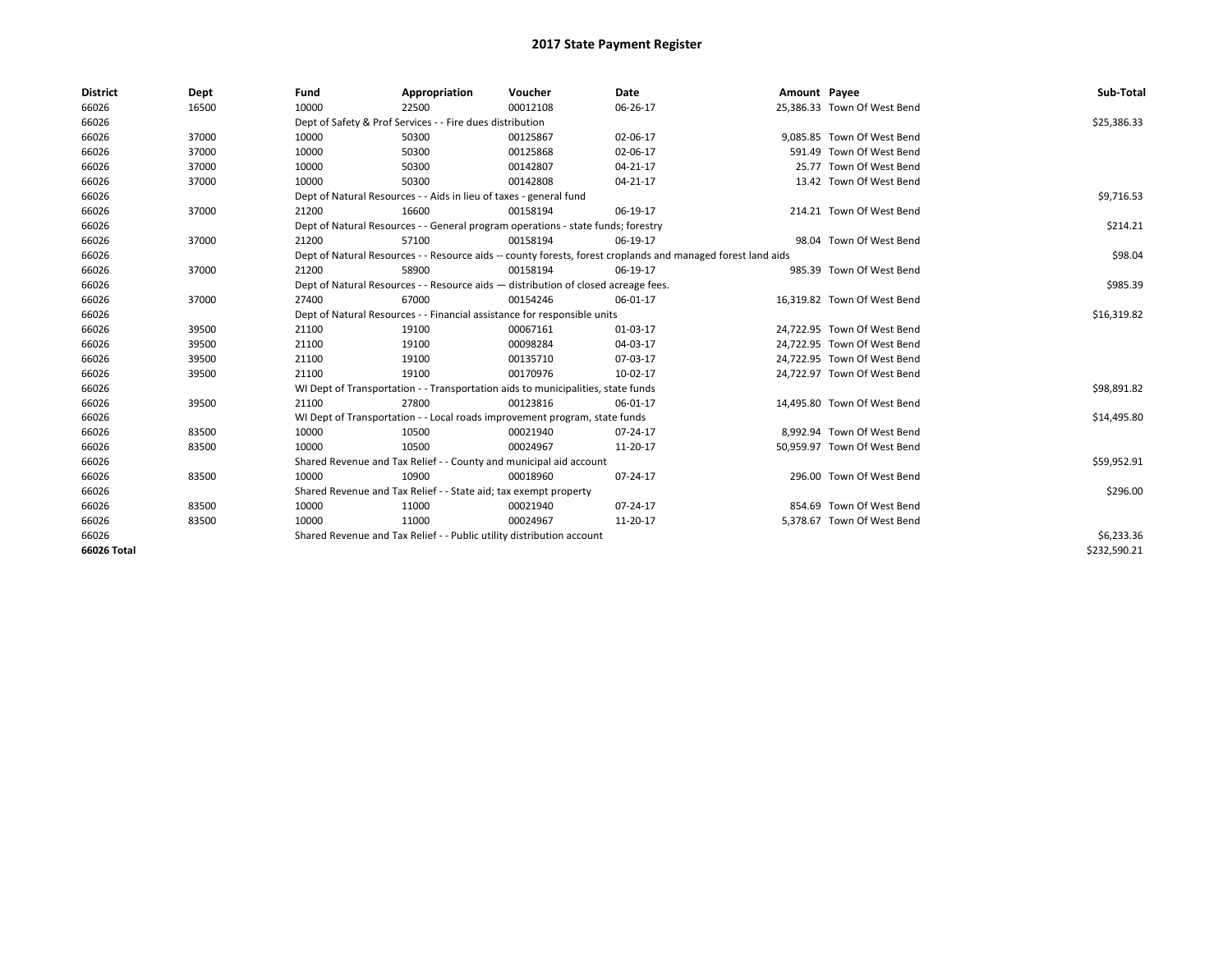| <b>District</b> | Dept  | Fund  | Appropriation                                                                      | Voucher  | <b>Date</b>                                                                                                  | Amount Payee |                                  | Sub-Total      |
|-----------------|-------|-------|------------------------------------------------------------------------------------|----------|--------------------------------------------------------------------------------------------------------------|--------------|----------------------------------|----------------|
| 66131           | 16500 | 10000 | 22500                                                                              | 00012109 | 06-26-17                                                                                                     |              | 101,059.07 Village Of Germantown |                |
| 66131           |       |       | Dept of Safety & Prof Services - - Fire dues distribution                          |          |                                                                                                              |              |                                  | \$101,059.07   |
| 66131           | 37000 | 21200 | 16600                                                                              | 00158195 | 06-19-17                                                                                                     |              | 51.45 Village Of Germantown      |                |
| 66131           |       |       | Dept of Natural Resources - - General program operations - state funds; forestry   |          |                                                                                                              |              |                                  | \$51.45        |
| 66131           | 37000 | 21200 | 57100                                                                              | 00158195 | 06-19-17                                                                                                     |              | 35.10 Village Of Germantown      |                |
| 66131           |       |       |                                                                                    |          | Dept of Natural Resources - - Resource aids -- county forests, forest croplands and managed forest land aids |              |                                  | \$35.10        |
| 66131           | 37000 | 21200 | 58900                                                                              | 00158195 | 06-19-17                                                                                                     |              | 236.69 Village Of Germantown     |                |
| 66131           |       |       | Dept of Natural Resources - - Resource aids - distribution of closed acreage fees. |          |                                                                                                              |              |                                  | \$236.69       |
| 66131           | 37000 | 27400 | 67000                                                                              | 00154485 | 06-01-17                                                                                                     |              | 23,856.13 Village Of Germantown  |                |
| 66131           |       |       | Dept of Natural Resources - - Financial assistance for responsible units           |          |                                                                                                              |              |                                  | \$23,856.13    |
| 66131           | 39500 | 21100 | 16200                                                                              | 00067425 | 01-03-17                                                                                                     |              | 27,543.62 Village Of Germantown  |                |
| 66131           | 39500 | 21100 | 16200                                                                              | 00098548 | 04-03-17                                                                                                     |              | 27,543.62 Village Of Germantown  |                |
| 66131           | 39500 | 21100 | 16200                                                                              | 00135974 | 07-03-17                                                                                                     |              | 27,543.62 Village Of Germantown  |                |
| 66131           | 39500 | 21100 | 16200                                                                              | 00171240 | 10-02-17                                                                                                     |              | 27,543.64 Village Of Germantown  |                |
| 66131           |       |       | WI Dept of Transportation - - Connecting highways aids, state funds                |          |                                                                                                              |              |                                  | \$110,174.50   |
| 66131           | 39500 | 21100 | 18500                                                                              | 00136133 | 06-29-17                                                                                                     |              | 966.24 Village Of Germantown     |                |
| 66131           | 39500 | 21100 | 18500                                                                              | 00166478 | 09-20-17                                                                                                     |              | 4,148.96 Village Of Germantown   |                |
| 66131           | 39500 | 21100 | 18500                                                                              | 00166479 | 09-20-17                                                                                                     |              | 4,542.10 Village Of Germantown   |                |
| 66131           | 39500 | 21100 | 18500                                                                              | 00166480 | 09-20-17                                                                                                     |              | 5,175.34 Village Of Germantown   |                |
| 66131           | 39500 | 21100 | 18500                                                                              | 00166871 | 09-25-17                                                                                                     |              | 4,679.49 Village Of Germantown   |                |
| 66131           |       |       | WI Dept of Transportation - - Highway safety, local assistance, federal funds      |          |                                                                                                              |              |                                  | \$19,512.13    |
| 66131           | 39500 | 21100 | 19100                                                                              | 00067162 | 01-03-17                                                                                                     |              | 221,759.65 Village Of Germantown |                |
| 66131           | 39500 | 21100 | 19100                                                                              | 00098285 | 04-03-17                                                                                                     |              | 221,759.65 Village Of Germantown |                |
| 66131           | 39500 | 21100 | 19100                                                                              | 00135711 | 07-03-17                                                                                                     |              | 221,759.65 Village Of Germantown |                |
| 66131           | 39500 | 21100 | 19100                                                                              | 00170977 | 10-02-17                                                                                                     |              | 221,759.68 Village Of Germantown |                |
| 66131           |       |       | WI Dept of Transportation - - Transportation aids to municipalities, state funds   |          |                                                                                                              |              |                                  | \$887,038.63   |
| 66131           | 43500 | 10000 | 11900                                                                              | 00167657 | 11-10-17                                                                                                     |              | 6,392.65 Village Of Germantown   |                |
| 66131           |       |       | Department of Health Services - - Emergency medical services; aids                 |          |                                                                                                              |              |                                  | \$6,392.65     |
| 66131           | 43500 | 00005 | 16300                                                                              | 01LGS    | 11-17-17                                                                                                     |              | 8,377.36 Village Of Germantown   |                |
| 66131           |       |       | Department of Health Services - - Guardianship grant program                       |          |                                                                                                              |              |                                  | \$8,377.36     |
| 66131           | 45500 | 10000 | 23100                                                                              | 00039536 | 12-21-17                                                                                                     |              | 4,160.00 Village Of Germantown   |                |
| 66131           |       |       | Department of Justice - - Law enforcement training fund, local assistance          |          |                                                                                                              |              |                                  | \$4,160.00     |
| 66131           | 83500 | 10000 | 10100                                                                              | 00021941 | 07-24-17                                                                                                     |              | 11,371.92 Village Of Germantown  |                |
| 66131           |       |       | Shared Revenue and Tax Relief - - Expenditure restraint program account            |          |                                                                                                              |              |                                  | \$11,371.92    |
| 66131           | 83500 | 10000 | 10500                                                                              | 00021941 | 07-24-17                                                                                                     |              | 32,271.72 Village Of Germantown  |                |
| 66131           | 83500 | 10000 | 10500                                                                              | 00024968 | 11-20-17                                                                                                     |              | 174,495.74 Village Of Germantown |                |
| 66131           |       |       | Shared Revenue and Tax Relief - - County and municipal aid account                 |          |                                                                                                              |              |                                  | \$206,767.46   |
| 66131           | 83500 | 10000 | 10900                                                                              | 00018961 | 07-24-17                                                                                                     |              | 68,345.00 Village Of Germantown  |                |
| 66131           | 83500 | 10000 | 10900                                                                              | 00020004 | 07-24-17                                                                                                     |              | 122,360.00 Village Of Germantown |                |
| 66131           |       |       | Shared Revenue and Tax Relief - - State aid; tax exempt property                   |          |                                                                                                              |              |                                  | \$190,705.00   |
| 66131           | 83500 | 10000 | 11000                                                                              | 00021941 | 07-24-17                                                                                                     |              | 93,574.58 Village Of Germantown  |                |
| 66131           | 83500 | 10000 | 11000                                                                              | 00024968 | 11-20-17                                                                                                     |              | 537,422.20 Village Of Germantown |                |
| 66131           |       |       | Shared Revenue and Tax Relief - - Public utility distribution account              |          |                                                                                                              |              |                                  | \$630,996.78   |
| 66131           | 83500 | 52100 | 36300                                                                              | 00016081 | 03-27-17                                                                                                     |              | 15,090.24 Village Of Germantown  |                |
| 66131           |       |       | Shared Revenue and Tax Relief - - Lottery and gaming credit                        |          |                                                                                                              |              |                                  | \$15,090.24    |
| 66131 Total     |       |       |                                                                                    |          |                                                                                                              |              |                                  | \$2,215,825.11 |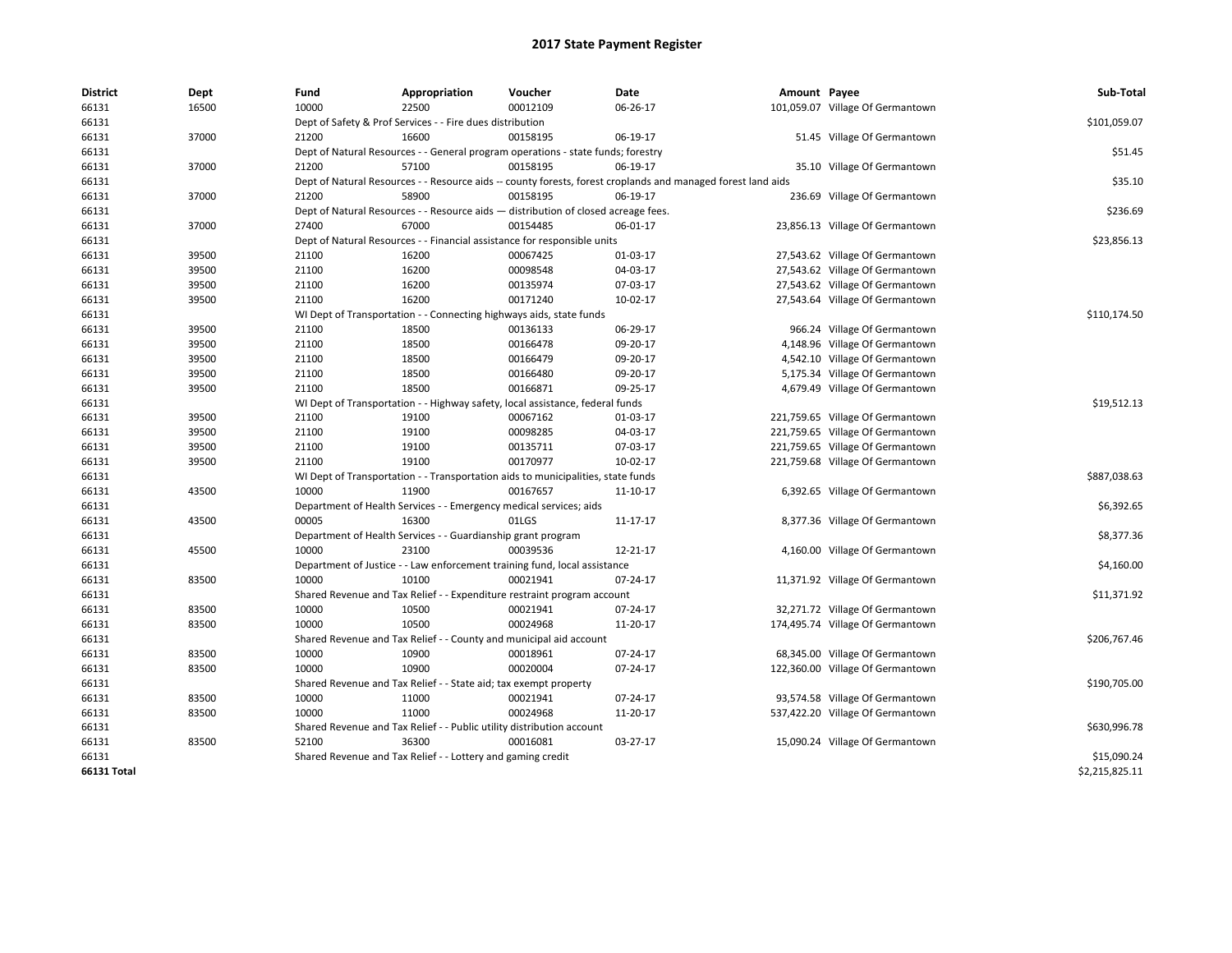| <b>District</b>    | Dept  | Fund  | Appropriation                                                                    | Voucher  | Date     | Amount Payee |                               | Sub-Total    |
|--------------------|-------|-------|----------------------------------------------------------------------------------|----------|----------|--------------|-------------------------------|--------------|
| 66141              | 16500 | 10000 | 22500                                                                            | 00012110 | 06-26-17 |              | 26,394.41 Village Of Jackson  |              |
| 66141              |       |       | Dept of Safety & Prof Services - - Fire dues distribution                        |          |          |              |                               | \$26,394.41  |
| 66141              | 37000 | 10000 | 50300                                                                            | 00126299 | 02-06-17 |              | 1,205.98 Village Of Jackson   |              |
| 66141              | 37000 | 10000 | 50300                                                                            | 00143976 | 04-21-17 |              | 48.53 Village Of Jackson      |              |
| 66141              |       |       | Dept of Natural Resources - - Aids in lieu of taxes - general fund               |          |          |              |                               | \$1,254.51   |
| 66141              | 37000 | 10000 | 94100                                                                            | 00191014 | 10-30-17 |              | 45,000.00 Village Of Jackson  |              |
| 66141              |       |       | Dept of Natural Resources - - General program operations - federal funds         |          |          |              |                               | \$45,000.00  |
| 66141              | 37000 | 21200 | 58300                                                                            | 00138734 | 04-07-17 |              | 1,289.06 Village Of Jackson   |              |
| 66141              |       |       | Dept of Natural Resources - - Recreation and resource aids, federal funds        |          |          |              |                               | \$1,289.06   |
| 66141              | 37000 | 27400 | 67000                                                                            | 00154281 | 06-01-17 |              | 10,539.42 Village Of Jackson  |              |
| 66141              |       |       | Dept of Natural Resources - - Financial assistance for responsible units         |          |          |              |                               | \$10,539.42  |
| 66141              | 39500 | 21100 | 19100                                                                            | 00067163 | 01-03-17 |              | 59,345.31 Village Of Jackson  |              |
| 66141              | 39500 | 21100 | 19100                                                                            | 00098279 | 04-03-17 |              | 32,771.26 Village Of Jackson  |              |
| 66141              | 39500 | 21100 | 19100                                                                            | 00098286 | 04-03-17 |              | 59,345.31 Village Of Jackson  |              |
| 66141              | 39500 | 21100 | 19100                                                                            | 00135712 | 07-03-17 |              | 59,345.31 Village Of Jackson  |              |
| 66141              | 39500 | 21100 | 19100                                                                            | 00170978 | 10-02-17 |              | 59,345.32 Village Of Jackson  |              |
| 66141              |       |       | WI Dept of Transportation - - Transportation aids to municipalities, state funds |          |          |              |                               | \$270,152.51 |
| 66141              | 39500 | 21100 | 27800                                                                            | 00120011 | 05-23-17 |              | 40,662.69 Village Of Jackson  |              |
| 66141              | 39500 | 21100 | 27800                                                                            | 00166529 | 09-19-17 |              | 40,560.11 Village Of Jackson  |              |
| 66141              |       |       | WI Dept of Transportation - - Local roads improvement program, state funds       |          |          |              |                               | \$81,222.80  |
| 66141              | 43500 | 10000 | 11900                                                                            | 00152455 | 09-01-17 |              | 5,833.61 Village Of Jackson   |              |
| 66141              |       |       | Department of Health Services - - Emergency medical services; aids               |          |          |              |                               | \$5,833.61   |
| 66141              | 43500 | 00005 | 16300                                                                            | 01LGS    | 11-17-17 |              | 4,981.13 Village Of Jackson   |              |
| 66141              |       |       | Department of Health Services - - Guardianship grant program                     |          |          |              |                               | \$4,981.13   |
| 66141              | 45500 | 10000 | 23100                                                                            | 00033402 | 08-18-17 |              | 1,600.00 Village Of Jackson   |              |
| 66141              |       |       | Department of Justice - - Law enforcement training fund, local assistance        |          |          |              |                               | \$1,600.00   |
| 66141              | 83500 | 10000 | 10100                                                                            | 00021942 | 07-24-17 |              | 128,169.15 Village Of Jackson |              |
| 66141              |       |       | Shared Revenue and Tax Relief - - Expenditure restraint program account          |          |          |              |                               | \$128,169.15 |
| 66141              | 83500 | 10000 | 10500                                                                            | 00021942 | 07-24-17 |              | 31,791.37 Village Of Jackson  |              |
| 66141              | 83500 | 10000 | 10500                                                                            | 00024969 | 11-20-17 |              | 175,169.99 Village Of Jackson |              |
| 66141              |       |       | Shared Revenue and Tax Relief - - County and municipal aid account               |          |          |              |                               | \$206,961.36 |
| 66141              | 83500 | 10000 | 10900                                                                            | 00018962 | 07-24-17 |              | 17,141.00 Village Of Jackson  |              |
| 66141              | 83500 | 10000 | 10900                                                                            | 00020005 | 07-24-17 |              | 7,662.00 Village Of Jackson   |              |
| 66141              |       |       | Shared Revenue and Tax Relief - - State aid; tax exempt property                 |          |          |              |                               | \$24,803.00  |
| 66141              | 83500 | 10000 | 11000                                                                            | 00021942 | 07-24-17 |              | 871.08 Village Of Jackson     |              |
| 66141              | 83500 | 10000 | 11000                                                                            | 00024969 | 11-20-17 |              | 5,127.87 Village Of Jackson   |              |
| 66141              |       |       | Shared Revenue and Tax Relief - - Public utility distribution account            |          |          |              |                               | \$5,998.95   |
| 66141              | 83500 | 52100 | 36300                                                                            | 00016082 | 03-27-17 |              | 35,671.80 Village Of Jackson  |              |
| 66141              |       |       | Shared Revenue and Tax Relief - - Lottery and gaming credit                      |          |          |              |                               | \$35,671.80  |
| <b>66141 Total</b> |       |       |                                                                                  |          |          |              |                               | \$849,871.71 |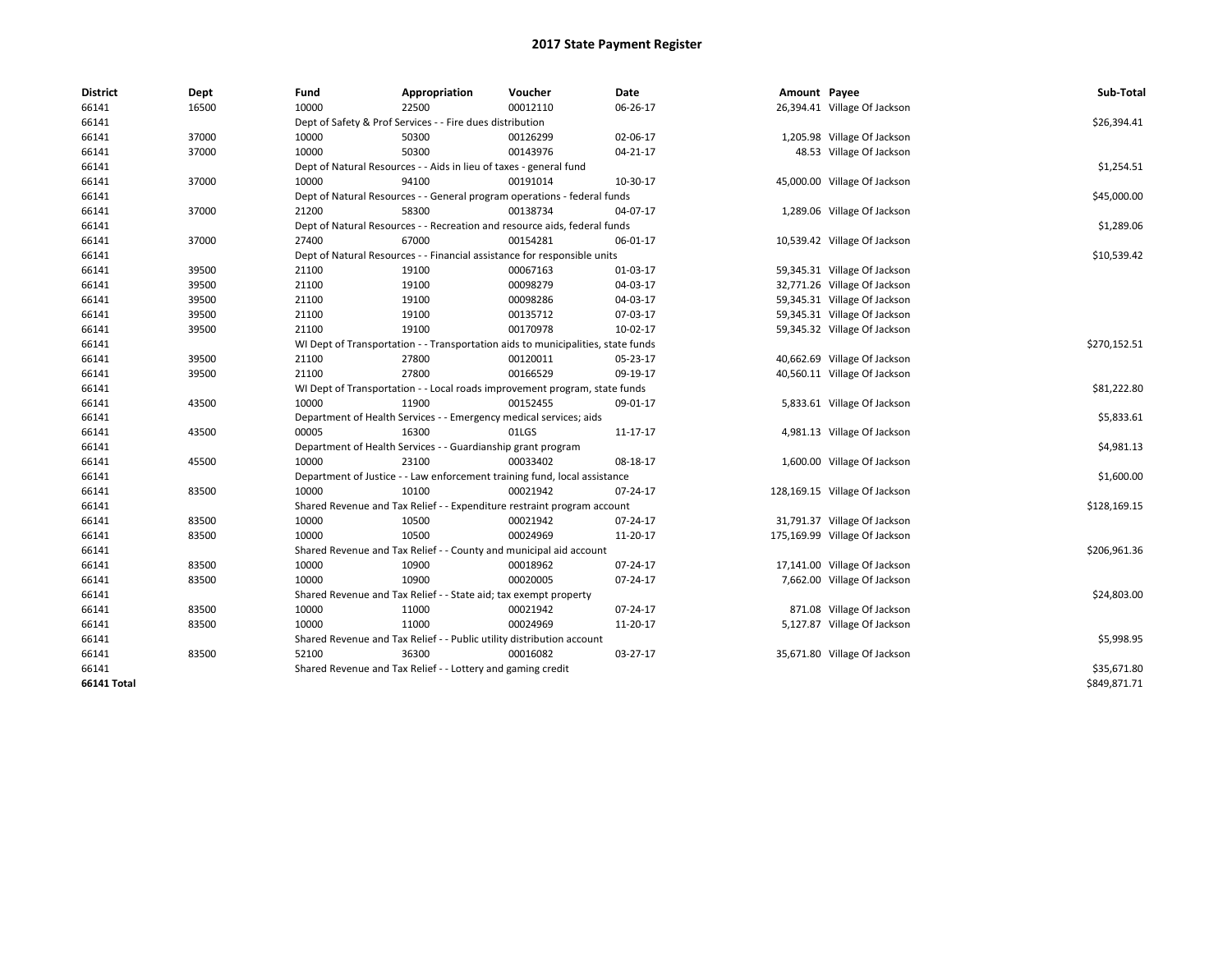| <b>District</b> | <b>Dept</b> | Fund  | Appropriation                                                                    | Voucher  | Date     | Amount Payee |                                | Sub-Total    |
|-----------------|-------------|-------|----------------------------------------------------------------------------------|----------|----------|--------------|--------------------------------|--------------|
| 66142           | 37000       | 27400 | 67000                                                                            | 00154278 | 06-01-17 |              | 9,972.87 VILLAGE OF KEWASKUM   |              |
| 66142           |             |       | Dept of Natural Resources - - Financial assistance for responsible units         |          |          |              |                                | \$9,972.87   |
| 66142           | 39500       | 21100 | 19100                                                                            | 00067164 | 01-03-17 |              | 41,372.35 VILLAGE OF KEWASKUM  |              |
| 66142           | 39500       | 21100 | 19100                                                                            | 00098287 | 04-03-17 |              | 41,372.35 VILLAGE OF KEWASKUM  |              |
| 66142           | 39500       | 21100 | 19100                                                                            | 00135713 | 07-03-17 |              | 41,372.35 VILLAGE OF KEWASKUM  |              |
| 66142           | 39500       | 21100 | 19100                                                                            | 00170979 | 10-02-17 |              | 41,372.37 VILLAGE OF KEWASKUM  |              |
| 66142           |             |       | WI Dept of Transportation - - Transportation aids to municipalities, state funds |          |          |              |                                | \$165,489.42 |
| 66142           | 83500       | 10000 | 10100                                                                            | 00021943 | 07-24-17 |              | 39,889.03 VILLAGE OF KEWASKUM  |              |
| 66142           |             |       | Shared Revenue and Tax Relief - - Expenditure restraint program account          |          |          |              |                                | \$39,889.03  |
| 66142           | 83500       | 10000 | 10500                                                                            | 00021943 | 07-24-17 |              | 36,053.13 VILLAGE OF KEWASKUM  |              |
| 66142           | 83500       | 10000 | 10500                                                                            | 00024970 | 11-20-17 |              | 204.301.08 VILLAGE OF KEWASKUM |              |
| 66142           |             |       | Shared Revenue and Tax Relief - - County and municipal aid account               |          |          |              |                                | \$240,354.21 |
| 66142           | 83500       | 10000 | 10900                                                                            | 00018963 | 07-24-17 |              | 5,332.00 VILLAGE OF KEWASKUM   |              |
| 66142           | 83500       | 10000 | 10900                                                                            | 00020006 | 07-24-17 |              | 650.00 VILLAGE OF KEWASKUM     |              |
| 66142           |             |       | Shared Revenue and Tax Relief - - State aid; tax exempt property                 |          |          |              |                                | \$5,982.00   |
| 66142           | 83500       | 10000 | 11000                                                                            | 00021943 | 07-24-17 |              | 546.51 VILLAGE OF KEWASKUM     |              |
| 66142           | 83500       | 10000 | 11000                                                                            | 00024970 | 11-20-17 |              | 3,302.87 VILLAGE OF KEWASKUM   |              |
| 66142           |             |       | Shared Revenue and Tax Relief - - Public utility distribution account            |          |          |              |                                | \$3,849.38   |
| 66142 Total     |             |       |                                                                                  |          |          |              |                                | \$465,536.91 |
|                 |             |       |                                                                                  |          |          |              |                                |              |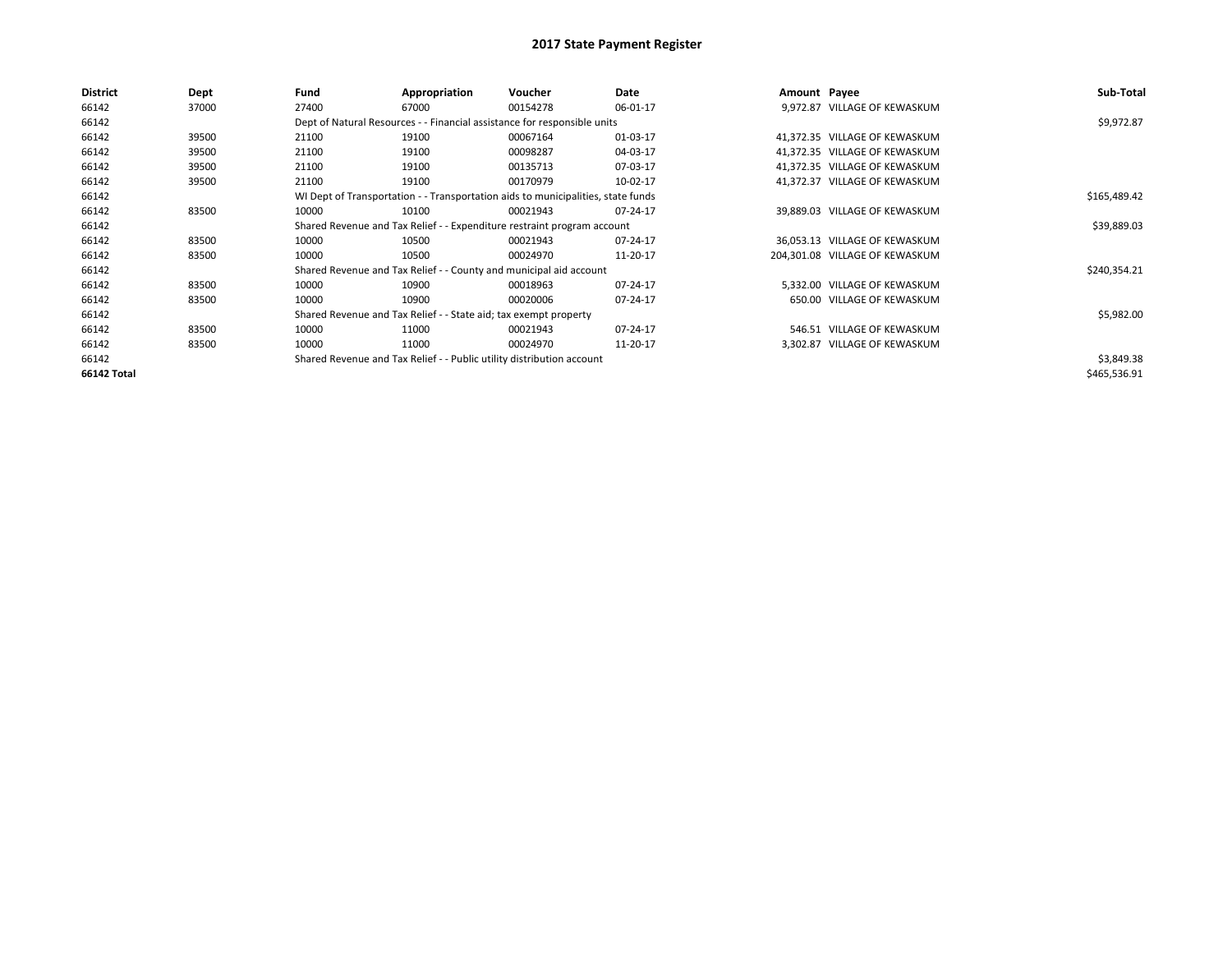| <b>District</b> | Dept  | Fund  | Appropriation                                                    | Voucher                                                                          | Date     | Amount Pavee |                              | Sub-Total    |
|-----------------|-------|-------|------------------------------------------------------------------|----------------------------------------------------------------------------------|----------|--------------|------------------------------|--------------|
| 66161           | 37000 | 27400 | 67000                                                            | 00154079                                                                         | 06-01-17 |              | 3,130.69 Village of Newburg  |              |
| 66161           |       |       |                                                                  | Dept of Natural Resources - - Financial assistance for responsible units         |          |              |                              | \$3,130.69   |
| 66161           | 39500 | 21100 | 19100                                                            | 00067165                                                                         | 01-03-17 |              | 19,169.94 Village of Newburg |              |
| 66161           | 39500 | 21100 | 19100                                                            | 00098288                                                                         | 04-03-17 |              | 19,169.94 Village of Newburg |              |
| 66161           | 39500 | 21100 | 19100                                                            | 00135714                                                                         | 07-03-17 |              | 19,169.94 Village of Newburg |              |
| 66161           | 39500 | 21100 | 19100                                                            | 00170980                                                                         | 10-02-17 |              | 19,169.96 Village of Newburg |              |
| 66161           |       |       |                                                                  | WI Dept of Transportation - - Transportation aids to municipalities, state funds |          |              |                              | \$76,679.78  |
| 66161           | 83500 | 10000 | 10500                                                            | 00021944                                                                         | 07-24-17 |              | 12,022.90 Village of Newburg |              |
| 66161           | 83500 | 10000 | 10500                                                            | 00024971                                                                         | 11-20-17 |              | 68,369.52 Village of Newburg |              |
| 66161           |       |       |                                                                  | Shared Revenue and Tax Relief - - County and municipal aid account               |          |              |                              | \$80,392.42  |
| 66161           | 83500 | 10000 | 10900                                                            | 00018964                                                                         | 07-24-17 |              | 713.00 Village of Newburg    |              |
| 66161           |       |       | Shared Revenue and Tax Relief - - State aid; tax exempt property |                                                                                  |          |              |                              | \$713.00     |
| 66161 Total     |       |       |                                                                  |                                                                                  |          |              |                              | \$160,915.89 |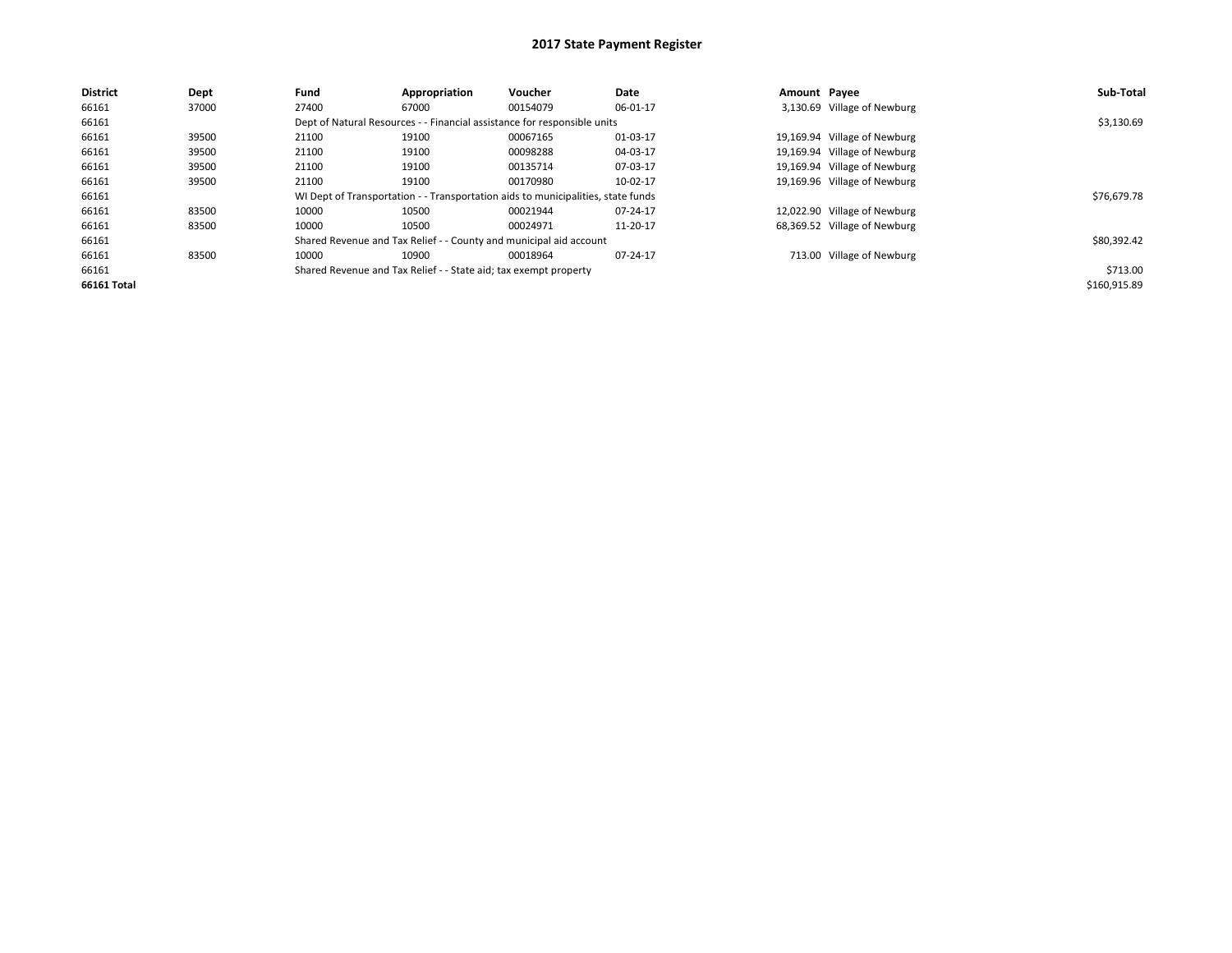| <b>District</b> | Dept  | Fund  | Appropriation                                                         | Voucher                                                                            | Date                                                                                                         | Amount Payee |                                 | Sub-Total    |
|-----------------|-------|-------|-----------------------------------------------------------------------|------------------------------------------------------------------------------------|--------------------------------------------------------------------------------------------------------------|--------------|---------------------------------|--------------|
| 66166           | 16500 | 10000 | 22500                                                                 | 00012445                                                                           | 06-30-17                                                                                                     |              | 57,696.21 Village Of Richfield  |              |
| 66166           |       |       | Dept of Safety & Prof Services - - Fire dues distribution             |                                                                                    |                                                                                                              |              |                                 | \$57,696.21  |
| 66166           | 37000 | 10000 | 50300                                                                 | 00126370                                                                           | 02-06-17                                                                                                     |              | 4,381.43 Village Of Richfield   |              |
| 66166           |       |       | Dept of Natural Resources - - Aids in lieu of taxes - general fund    |                                                                                    |                                                                                                              |              |                                 | \$4,381.43   |
| 66166           | 37000 | 21200 | 16600                                                                 | 00158196                                                                           | 06-19-17                                                                                                     |              | 207.39 Village Of Richfield     |              |
| 66166           |       |       |                                                                       | Dept of Natural Resources - - General program operations - state funds; forestry   |                                                                                                              |              |                                 | \$207.39     |
| 66166           | 37000 | 21200 | 57100                                                                 | 00158196                                                                           | 06-19-17                                                                                                     |              | 94.92 Village Of Richfield      |              |
| 66166           |       |       |                                                                       |                                                                                    | Dept of Natural Resources - - Resource aids -- county forests, forest croplands and managed forest land aids |              |                                 | \$94.92      |
| 66166           | 37000 | 21200 | 58900                                                                 | 00158196                                                                           | 06-19-17                                                                                                     |              | 953.99 Village Of Richfield     |              |
| 66166           |       |       |                                                                       | Dept of Natural Resources - - Resource aids - distribution of closed acreage fees. |                                                                                                              |              |                                 | \$953.99     |
| 66166           | 37000 | 27400 | 65800                                                                 | 00138722                                                                           | 04-05-17                                                                                                     |              | 7,998.38 Village Of Richfield   |              |
| 66166           | 37000 | 27400 | 65800                                                                 | 00156164                                                                           | 06-06-17                                                                                                     |              | 7,639.63 Village Of Richfield   |              |
| 66166           | 37000 | 27400 | 65800                                                                 | 00184403                                                                           | 09-28-17                                                                                                     |              | 2,318.50 Village Of Richfield   |              |
| 66166           |       |       |                                                                       | Dept of Natural Resources - - Environmental aids -- urban nonpoint source          |                                                                                                              |              |                                 | \$17,956.51  |
| 66166           | 37000 | 27400 | 67000                                                                 | 00154330                                                                           | 06-01-17                                                                                                     |              | 8,648.81 Village Of Richfield   |              |
| 66166           |       |       |                                                                       | Dept of Natural Resources - - Financial assistance for responsible units           |                                                                                                              |              |                                 | \$8,648.81   |
| 66166           | 37000 | 27400 | 67300                                                                 | 00154330                                                                           | 06-01-17                                                                                                     |              | 2,957.52 Village Of Richfield   |              |
| 66166           |       |       | Dept of Natural Resources - - Recycling consolidation grants          |                                                                                    |                                                                                                              |              |                                 | \$2,957.52   |
| 66166           | 39500 | 21100 | 19100                                                                 | 00067166                                                                           | 01-03-17                                                                                                     |              | 80,549.16 Village Of Richfield  |              |
| 66166           | 39500 | 21100 | 19100                                                                 | 00098289                                                                           | 04-03-17                                                                                                     |              | 80,549.16 Village Of Richfield  |              |
| 66166           | 39500 | 21100 | 19100                                                                 | 00135715                                                                           | 07-03-17                                                                                                     |              | 80,549.16 Village Of Richfield  |              |
| 66166           | 39500 | 21100 | 19100                                                                 | 00170981                                                                           | 10-02-17                                                                                                     |              | 80,549.16 Village Of Richfield  |              |
| 66166           |       |       |                                                                       | WI Dept of Transportation - - Transportation aids to municipalities, state funds   |                                                                                                              |              |                                 | \$322,196.64 |
| 66166           | 83500 | 10000 | 10500                                                                 | 00021945                                                                           | 07-24-17                                                                                                     |              | 19,364.02 Village Of Richfield  |              |
| 66166           | 83500 | 10000 | 10500                                                                 | 00024972                                                                           | 11-20-17                                                                                                     |              | 109,729.47 Village Of Richfield |              |
| 66166           |       |       |                                                                       | Shared Revenue and Tax Relief - - County and municipal aid account                 |                                                                                                              |              |                                 | \$129,093.49 |
| 66166           | 83500 | 10000 | 10900                                                                 | 00018965                                                                           | 07-24-17                                                                                                     |              | 2,283.00 Village Of Richfield   |              |
| 66166           |       |       | Shared Revenue and Tax Relief - - State aid; tax exempt property      |                                                                                    |                                                                                                              |              |                                 | \$2,283.00   |
| 66166           | 83500 | 10000 | 11000                                                                 | 00021945                                                                           | 07-24-17                                                                                                     |              | 360.40 Village Of Richfield     |              |
| 66166           | 83500 | 10000 | 11000                                                                 | 00024972                                                                           | 11-20-17                                                                                                     |              | 2,040.39 Village Of Richfield   |              |
| 66166           |       |       | Shared Revenue and Tax Relief - - Public utility distribution account |                                                                                    |                                                                                                              |              |                                 | \$2,400.79   |
| 66166 Total     |       |       |                                                                       |                                                                                    |                                                                                                              |              |                                 | \$548,870.70 |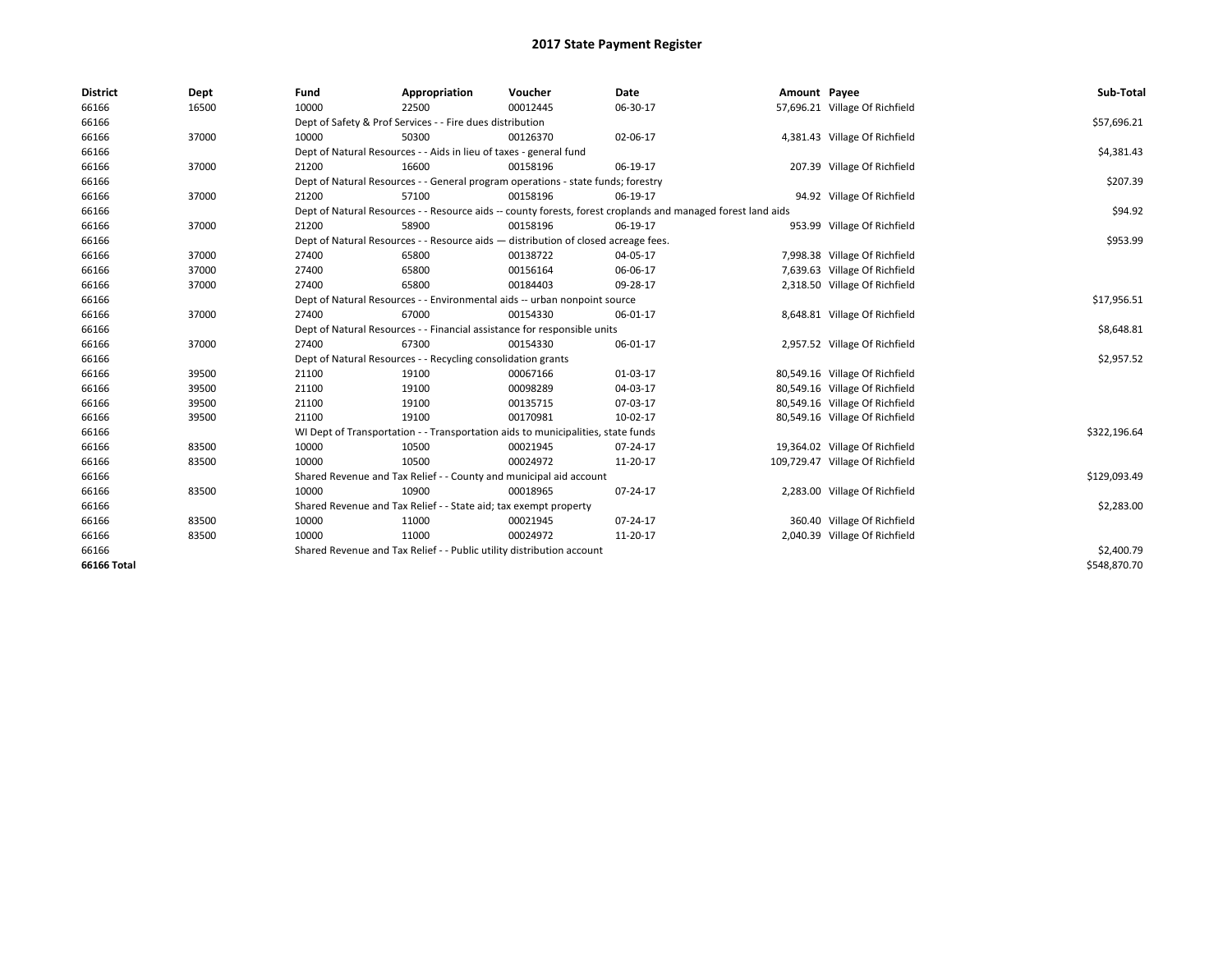| <b>District</b> | Dept  | Fund  | Appropriation                                                                              | Voucher  | Date     | Amount Payee |                              | Sub-Total    |
|-----------------|-------|-------|--------------------------------------------------------------------------------------------|----------|----------|--------------|------------------------------|--------------|
| 66181           | 16500 | 10000 | 22500                                                                                      | 00012111 | 06-26-17 |              | 20,663.92 Village Of Slinger |              |
| 66181           |       |       | Dept of Safety & Prof Services - - Fire dues distribution                                  |          |          |              |                              | \$20,663.92  |
| 66181           | 37000 | 21200 | 58700                                                                                      | 00198909 | 12-01-17 |              | 13,457.75 Village Of Slinger |              |
| 66181           |       |       | Dept of Natural Resources - - Resource aids -- urban forestry grants                       |          |          |              |                              | \$13,457.75  |
| 66181           | 37000 | 27400 | 65800                                                                                      | 00175088 | 08-17-17 |              | 34,639.89 Village Of Slinger |              |
| 66181           |       |       | Dept of Natural Resources - - Environmental aids -- urban nonpoint source                  |          |          |              |                              | \$34,639.89  |
| 66181           | 37000 | 27400 | 67000                                                                                      | 00154434 | 06-01-17 |              | 12,523.54 Village Of Slinger |              |
| 66181           |       |       | Dept of Natural Resources - - Financial assistance for responsible units                   |          |          |              |                              | \$12,523.54  |
| 66181           | 39500 | 21100 | 16200                                                                                      | 00067426 | 01-03-17 |              | 4,024.95 Village Of Slinger  |              |
| 66181           | 39500 | 21100 | 16200                                                                                      | 00098549 | 04-03-17 |              | 4,024.95 Village Of Slinger  |              |
| 66181           | 39500 | 21100 | 16200                                                                                      | 00135975 | 07-03-17 |              | 4,024.95 Village Of Slinger  |              |
| 66181           | 39500 | 21100 | 16200                                                                                      | 00171241 | 10-02-17 |              | 4,024.97 Village Of Slinger  |              |
| 66181           |       |       | WI Dept of Transportation - - Connecting highways aids, state funds                        |          |          |              |                              | \$16,099.82  |
| 66181           | 39500 | 21100 | 18500                                                                                      | 00099118 | 03-28-17 |              | 3,295.00 Village Of Slinger  |              |
| 66181           |       |       | WI Dept of Transportation - - Highway safety, local assistance, federal funds              |          |          |              |                              | \$3,295.00   |
| 66181           | 39500 | 21100 | 19100                                                                                      | 00067167 | 01-03-17 |              | 41,963.82 Village Of Slinger |              |
| 66181           | 39500 | 21100 | 19100                                                                                      | 00098290 | 04-03-17 |              | 41,963.82 Village Of Slinger |              |
| 66181           | 39500 | 21100 | 19100                                                                                      | 00135716 | 07-03-17 |              | 41,963.82 Village Of Slinger |              |
| 66181           | 39500 | 21100 | 19100                                                                                      | 00170982 | 10-02-17 |              | 41,963.83 Village Of Slinger |              |
| 66181           |       |       | WI Dept of Transportation - - Transportation aids to municipalities, state funds           |          |          |              |                              | \$167,855.29 |
| 66181           | 39500 | 21100 | 27800                                                                                      | 00101426 | 04-01-17 |              | 40,662.69 Village Of Slinger |              |
| 66181           |       |       | WI Dept of Transportation - - Local roads improvement program, state funds                 |          |          |              |                              | \$40,662.69  |
| 66181           | 39500 | 21100 | 36500                                                                                      | 00089626 | 02-27-17 |              | 248.31 Village Of Slinger    |              |
| 66181           | 39500 | 21100 | 36500                                                                                      | 00100514 | 03-28-17 |              | 206.64 Village Of Slinger    |              |
| 66181           | 39500 | 21100 | 36500                                                                                      | 00158387 | 08-25-17 |              | 96.54 Village Of Slinger     |              |
| 66181           | 39500 | 21100 | 36500                                                                                      | 00080940 | 01-31-17 |              | 297.52 Village Of Slinger    |              |
| 66181           | 39500 | 21100 | 36500                                                                                      | 00109357 | 04-25-17 |              | 215.82 Village Of Slinger    |              |
| 66181           | 39500 | 21100 | 36500                                                                                      | 00120545 | 05-24-17 |              | 198.18 Village Of Slinger    |              |
| 66181           | 39500 | 21100 | 36500                                                                                      | 00133429 | 06-27-17 |              | 167.21 Village Of Slinger    |              |
| 66181           | 39500 | 21100 | 36500                                                                                      | 00149850 | 08-02-17 |              | 133.79 Village Of Slinger    |              |
| 66181           | 39500 | 21100 | 36500                                                                                      | 00168787 | 09-25-17 |              | 105.59 Village Of Slinger    |              |
| 66181           | 39500 | 21100 | 36500                                                                                      | 00183263 | 10-24-17 |              | 106.87 Village Of Slinger    |              |
| 66181           | 39500 | 21100 | 36500                                                                                      | 00196207 | 11-28-17 |              | 118.00 Village Of Slinger    |              |
| 66181           |       |       | WI Dept of Transportation - - Highway system management and operations, state funds        |          |          |              |                              | \$1,894.47   |
| 66181           | 39500 | 21100 | 46100                                                                                      | 00089626 | 03-01-17 |              | 56.00 Village Of Slinger     |              |
| 66181           | 39500 | 21100 | 46100                                                                                      | 00100514 | 04-03-17 |              | 51.03 Village Of Slinger     |              |
| 66181           | 39500 | 21100 | 46100                                                                                      | 00158387 | 08-28-17 |              | 80.32 Village Of Slinger     |              |
| 66181           | 39500 | 21100 | 46100                                                                                      | 00080940 | 02-02-17 |              | 73.60 Village Of Slinger     |              |
| 66181           | 39500 | 21100 | 46100                                                                                      | 00109357 | 04-27-17 |              | 59.54 Village Of Slinger     |              |
| 66181           | 39500 | 21100 | 46100                                                                                      | 00120545 | 05-26-17 |              | 37.74 Village Of Slinger     |              |
| 66181           | 39500 | 21100 | 46100                                                                                      | 00133429 | 06-28-17 |              | 40.92 Village Of Slinger     |              |
| 66181           | 39500 | 21100 | 46100                                                                                      | 00149850 | 08-03-17 |              | 55.24 Village Of Slinger     |              |
| 66181           | 39500 | 21100 | 46100                                                                                      | 00168787 | 09-27-17 |              | 50.04 Village Of Slinger     |              |
| 66181           | 39500 | 21100 | 46100                                                                                      | 00183263 | 10-26-17 |              | 47.96 Village Of Slinger     |              |
| 66181           | 39500 | 21100 | 46100                                                                                      | 00196207 | 11-29-17 |              |                              |              |
|                 |       |       |                                                                                            |          |          |              | 48.26 Village Of Slinger     | \$600.65     |
| 66181<br>66181  | 45500 | 10000 | WI Dept of Transportation - - Departmental management and operations, state funds<br>23100 | 00029938 | 06-16-17 |              | 1,600.00 Village Of Slinger  |              |
|                 |       |       |                                                                                            |          |          |              |                              |              |
| 66181           |       |       | Department of Justice - - Law enforcement training fund, local assistance                  |          |          |              |                              | \$1,600.00   |
| 66181           | 83500 | 10000 | 10100                                                                                      | 00021946 | 07-24-17 |              | 64,096.48 Village Of Slinger | \$64,096.48  |
| 66181           |       |       | Shared Revenue and Tax Relief - - Expenditure restraint program account                    |          |          |              |                              |              |
| 66181           | 83500 | 10000 | 10500                                                                                      | 00021946 | 07-24-17 |              | 12,645.45 Village Of Slinger |              |
| 66181           | 83500 | 10000 | 10500                                                                                      | 00024973 | 11-20-17 |              | 71,657.56 Village Of Slinger |              |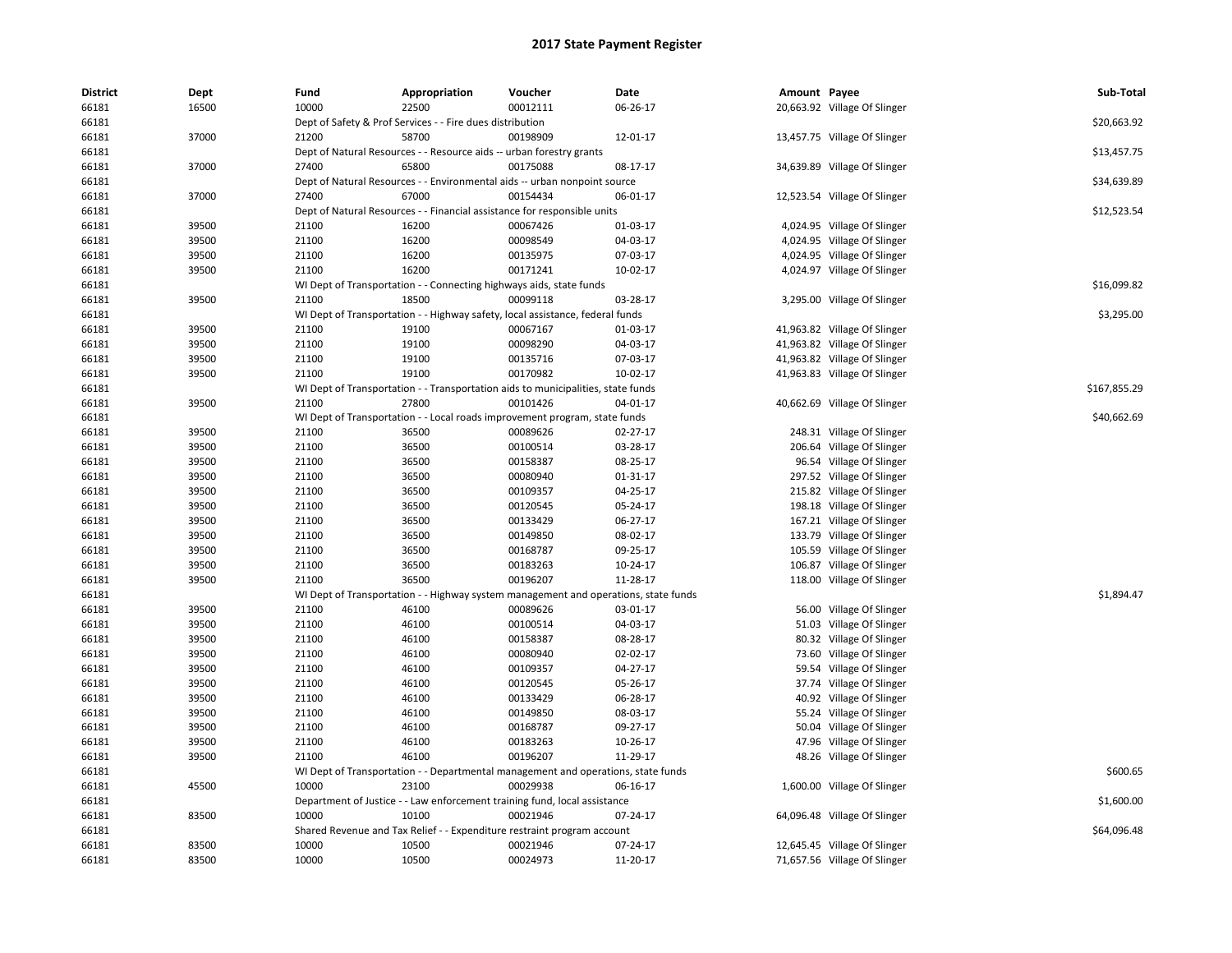| <b>District</b> | Dept  | Fund  | Appropriation                                                         | Voucher  | Date     | Amount Payee |                             | Sub-Total    |
|-----------------|-------|-------|-----------------------------------------------------------------------|----------|----------|--------------|-----------------------------|--------------|
| 66181           |       |       | Shared Revenue and Tax Relief - - County and municipal aid account    |          |          |              |                             | \$84,303.01  |
| 66181           | 83500 | 10000 | 10900                                                                 | 00018966 | 07-24-17 |              | 5,656.00 Village Of Slinger |              |
| 66181           |       |       | Shared Revenue and Tax Relief - - State aid; tax exempt property      |          |          |              |                             | \$5,656.00   |
| 66181           | 83500 | 10000 | 11000                                                                 | 00021946 | 07-24-17 |              | 601.86 Village Of Slinger   |              |
| 66181           | 83500 | 10000 | 11000                                                                 | 00024973 | 11-20-17 |              | 3,395.70 Village Of Slinger |              |
| 66181           |       |       | Shared Revenue and Tax Relief - - Public utility distribution account |          |          |              |                             | \$3,997.56   |
| 66181           | 83500 | 52100 | 36300                                                                 | 00016083 | 03-27-17 |              | 6,698.04 Village Of Slinger |              |
| 66181           |       |       | Shared Revenue and Tax Relief - - Lottery and gaming credit           |          |          |              |                             | \$6,698.04   |
| 66181 Total     |       |       |                                                                       |          |          |              |                             | \$478,044.11 |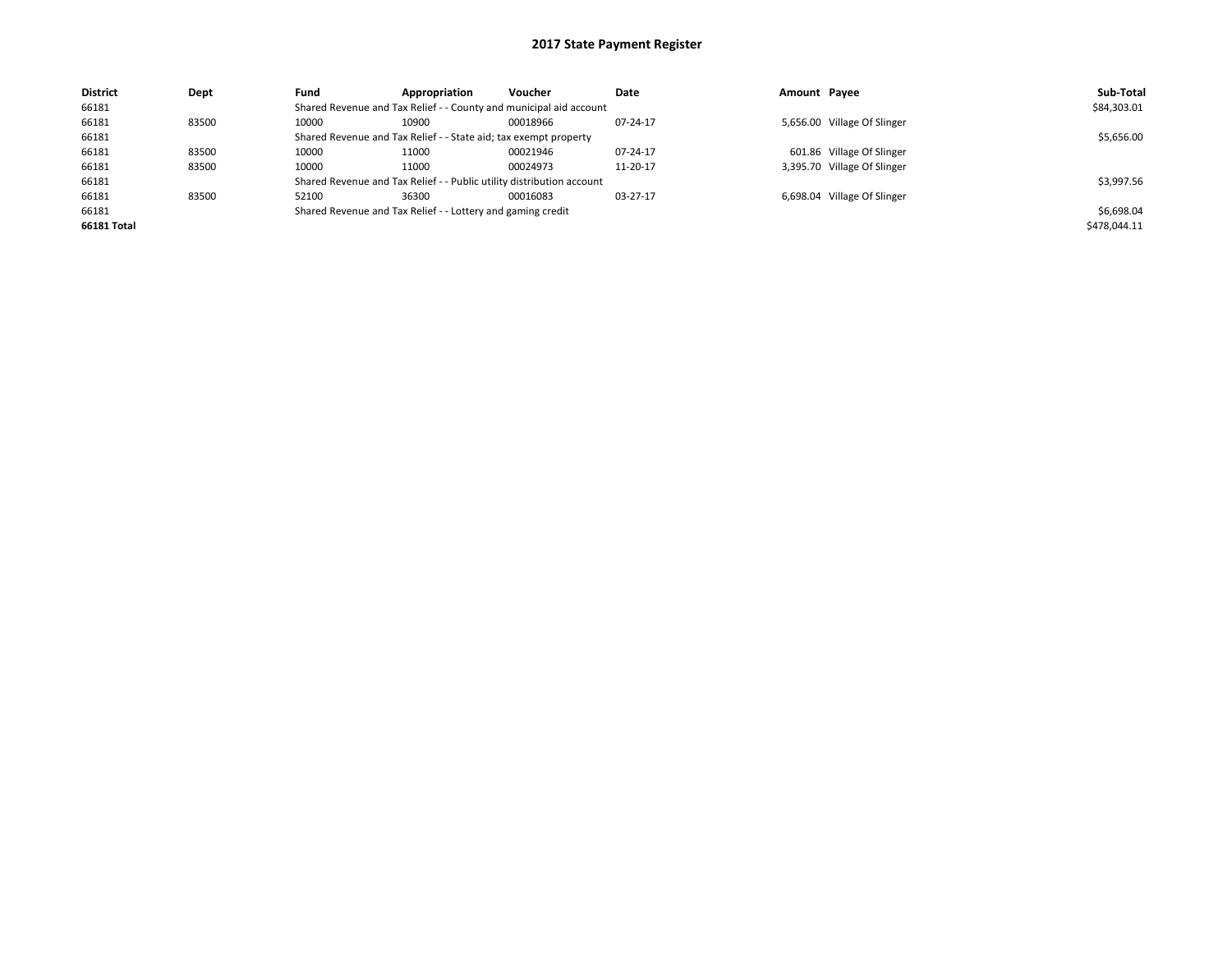| <b>District</b> | Dept  | Fund                                                                             | Appropriation                                                       | Voucher                                                                  | <b>Date</b> | Amount Payee |                             | Sub-Total      |
|-----------------|-------|----------------------------------------------------------------------------------|---------------------------------------------------------------------|--------------------------------------------------------------------------|-------------|--------------|-----------------------------|----------------|
| 66236           | 16500 | 10000                                                                            | 22500                                                               | 00012447                                                                 | 06-30-17    |              | 50,552.65 City Of Hartford  |                |
| 66236           |       | Dept of Safety & Prof Services - - Fire dues distribution                        |                                                                     | \$50,552.65                                                              |             |              |                             |                |
| 66236           | 39500 | 21100                                                                            | 16200                                                               | 00067427                                                                 | 01-03-17    |              | 24,544.47 City Of Hartford  |                |
| 66236           | 39500 | 21100                                                                            | 16200                                                               | 00098550                                                                 | 04-03-17    |              | 24,544.47 City Of Hartford  |                |
| 66236           | 39500 | 21100                                                                            | 16200                                                               | 00135976                                                                 | 07-03-17    |              | 24,544.47 City Of Hartford  |                |
| 66236           | 39500 | 21100                                                                            | 16200                                                               | 00171242                                                                 | 10-02-17    |              | 24,544.49 City Of Hartford  |                |
| 66236           |       |                                                                                  | WI Dept of Transportation - - Connecting highways aids, state funds |                                                                          |             |              |                             | \$98,177.90    |
| 66236           | 39500 | 21100                                                                            | 17600                                                               | 00125346                                                                 | 06-12-17    |              | 14,369.00 City Of Hartford  |                |
| 66236           | 39500 | 21100                                                                            | 17600                                                               | 00154629                                                                 | 08-16-17    |              | 37,223.00 City Of Hartford  |                |
| 66236           |       |                                                                                  |                                                                     | WI Dept of Transportation - - Tier B transit operating aids, state funds |             |              |                             | \$51,592.00    |
| 66236           | 39500 | 21100                                                                            | 19100                                                               | 00067168                                                                 | 01-03-17    |              | 134,138.05 City Of Hartford |                |
| 66236           | 39500 | 21100                                                                            | 19100                                                               | 00098291                                                                 | 04-03-17    |              | 134,138.05 City Of Hartford |                |
| 66236           | 39500 | 21100                                                                            | 19100                                                               | 00135717                                                                 | 07-03-17    |              | 134,138.05 City Of Hartford |                |
| 66236           | 39500 | 21100                                                                            | 19100                                                               | 00170983                                                                 | 10-02-17    |              | 134,138.08 City Of Hartford |                |
| 66236           |       | WI Dept of Transportation - - Transportation aids to municipalities, state funds |                                                                     | \$536,552.23                                                             |             |              |                             |                |
| 66236           | 43500 | 00005                                                                            | 16300                                                               | 01LGS                                                                    | 11-17-17    |              | 15,396.23 City Of Hartford  |                |
| 66236           |       |                                                                                  | Department of Health Services - - Guardianship grant program        |                                                                          |             |              |                             | \$15,396.23    |
| 66236           | 83500 | 10000                                                                            | 10100                                                               | 00021947                                                                 | 07-24-17    |              | 101,112.59 City Of Hartford |                |
| 66236           | 83500 | 10000                                                                            | 10100                                                               | 00024974                                                                 | 11-20-17    |              | 0.01 City Of Hartford       |                |
| 66236           |       |                                                                                  |                                                                     | Shared Revenue and Tax Relief - - Expenditure restraint program account  |             |              |                             | \$101,112.60   |
| 66236           | 83500 | 10000                                                                            | 10500                                                               | 00021947                                                                 | 07-24-17    |              | 106,922.69 City Of Hartford |                |
| 66236           | 83500 | 10000                                                                            | 10500                                                               | 00024974                                                                 | 11-20-17    |              | 590,499.01 City Of Hartford |                |
| 66236           |       | Shared Revenue and Tax Relief - - County and municipal aid account               |                                                                     | \$697,421.70                                                             |             |              |                             |                |
| 66236           | 83500 | 10000                                                                            | 10900                                                               | 00018967                                                                 | 07-24-17    |              | 30,319.00 City Of Hartford  |                |
| 66236           | 83500 | 10000                                                                            | 10900                                                               | 00020007                                                                 | 07-24-17    |              | 10,101.00 City Of Hartford  |                |
| 66236           |       | Shared Revenue and Tax Relief - - State aid; tax exempt property                 |                                                                     | \$40,420.00                                                              |             |              |                             |                |
| 66236           | 83500 | 10000                                                                            | 11000                                                               | 00021947                                                                 | 07-24-17    |              | 1,064.18 City Of Hartford   |                |
| 66236           | 83500 | 10000                                                                            | 11000                                                               | 00024974                                                                 | 11-20-17    |              | 5,964.12 City Of Hartford   |                |
| 66236           |       | Shared Revenue and Tax Relief - - Public utility distribution account            |                                                                     |                                                                          |             |              |                             | \$7,028.30     |
| 66236           | 83500 | 10000                                                                            | 50100                                                               | 00015442                                                                 | 01-31-17    |              | 2,777.40 City Of Hartford   |                |
| 66236           |       | Shared Revenue and Tax Relief - - Payments for municipal services                |                                                                     | \$2,777.40                                                               |             |              |                             |                |
| 66236 Total     |       |                                                                                  |                                                                     |                                                                          |             |              |                             | \$1,601,031.01 |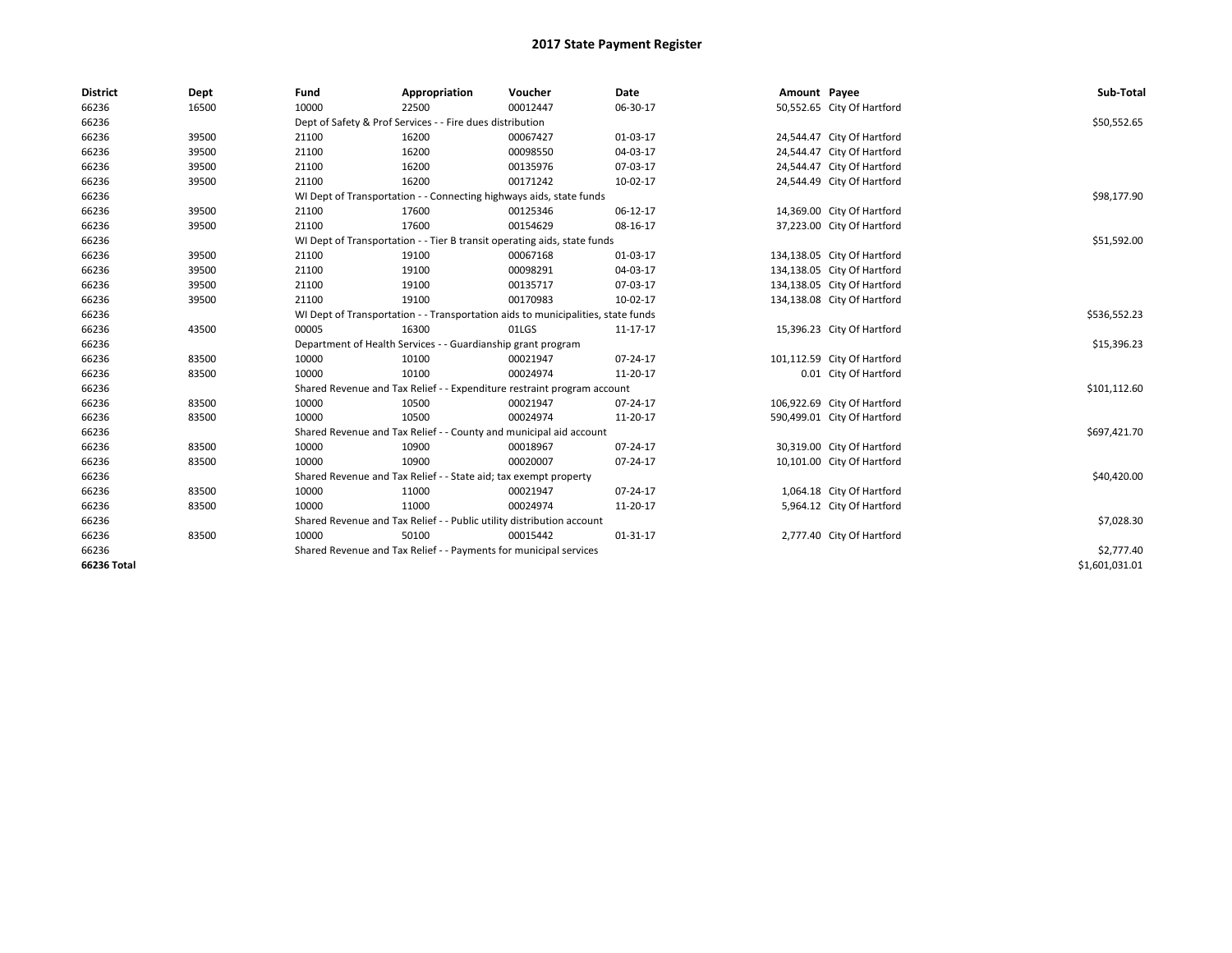| District    | Dept  | Fund                                                                             | Appropriation | Voucher  | Date     | Amount Pavee |                            | Sub-Total  |
|-------------|-------|----------------------------------------------------------------------------------|---------------|----------|----------|--------------|----------------------------|------------|
| 66251       | 83500 | 10000                                                                            | 30200         | 00022229 | 07-24-17 |              | 2,594.92 City Of Milwaukee |            |
| 66251       |       | Shared Revenue and Tax Relief - - School levy tax credit and first dollar credit |               |          |          |              |                            | \$2,594.92 |
| 66251 Total |       |                                                                                  |               |          |          |              |                            | \$2,594.92 |
|             |       |                                                                                  |               |          |          |              |                            |            |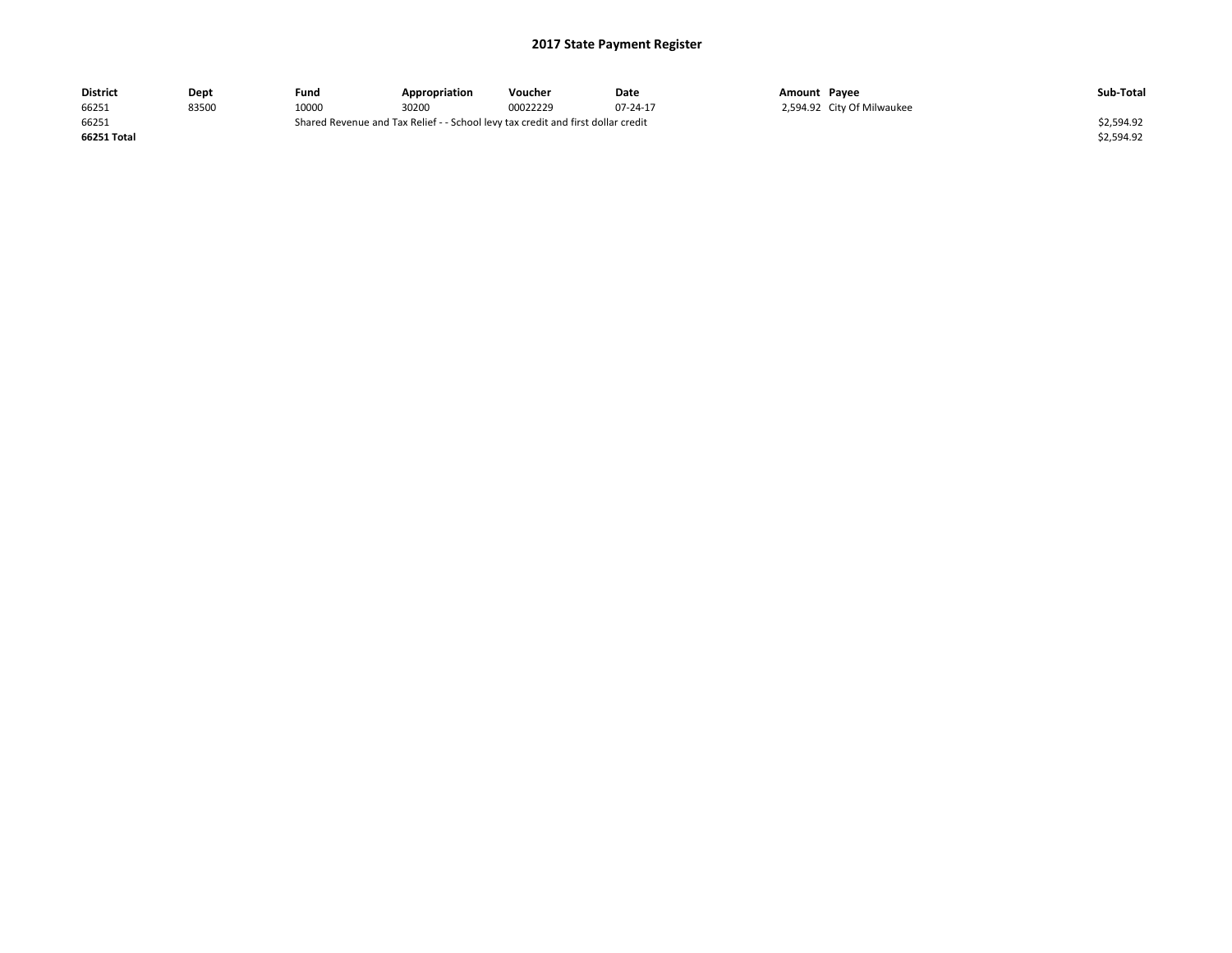| <b>District</b> | Dept  | Fund                                   | Appropriation                                                                             | Voucher                                             | Date     | Amount Payee |                                | Sub-Total      |  |
|-----------------|-------|----------------------------------------|-------------------------------------------------------------------------------------------|-----------------------------------------------------|----------|--------------|--------------------------------|----------------|--|
| 66291           | 16500 | 10000                                  | 22500                                                                                     | 00012112                                            | 06-26-17 |              | 107,345.02 City Of West Bend   |                |  |
| 66291           |       |                                        | Dept of Safety & Prof Services - - Fire dues distribution                                 |                                                     |          |              |                                |                |  |
| 66291           | 25500 | 10000                                  | 24100                                                                                     | 00087309                                            | 07-24-17 |              | 2,203.15 City Of West Bend     |                |  |
| 66291           | 25500 | 10000                                  | 24100                                                                                     | 00092908                                            | 09-05-17 |              | 4,061.72 City Of West Bend     |                |  |
| 66291           |       |                                        | Dept of Public Instruction - - Federal aids, local aid                                    |                                                     |          |              |                                | \$6,264.87     |  |
| 66291           | 37000 | 10000                                  | 50300                                                                                     | 00126096                                            | 02-06-17 |              | 7,985.08 City Of West Bend     |                |  |
| 66291           |       |                                        | Dept of Natural Resources - - Aids in lieu of taxes - general fund                        |                                                     |          |              |                                | \$7,985.08     |  |
| 66291           | 37000 | 27400                                  | 67000                                                                                     | 00154599                                            | 06-01-17 |              | 100,124.92 City Of West Bend   |                |  |
| 66291           |       |                                        | Dept of Natural Resources - - Financial assistance for responsible units                  |                                                     |          |              |                                | \$100,124.92   |  |
| 66291           | 37000 | 27400                                  | 67300                                                                                     | 00154599                                            | 06-01-17 |              | 8,120.16 City Of West Bend     |                |  |
| 66291           |       |                                        | Dept of Natural Resources - - Recycling consolidation grants                              |                                                     |          |              |                                | \$8,120.16     |  |
| 66291           | 39500 | 21100                                  | 16200                                                                                     | 00067428                                            | 01-03-17 |              | 32,289.95 City Of West Bend    |                |  |
| 66291           | 39500 | 21100                                  | 16200                                                                                     | 00098551                                            | 04-03-17 |              | 32,289.95 City Of West Bend    |                |  |
| 66291           | 39500 | 21100                                  | 16200                                                                                     | 00135977                                            | 07-03-17 |              | 32,289.95 City Of West Bend    |                |  |
| 66291           | 39500 | 21100                                  | 16200                                                                                     | 00171243                                            | 10-02-17 |              | 32,289.95 City Of West Bend    |                |  |
| 66291           |       |                                        | WI Dept of Transportation - - Connecting highways aids, state funds                       |                                                     |          |              |                                | \$129,159.80   |  |
| 66291           | 39500 | 21100                                  | 17600                                                                                     | 00125375                                            | 06-12-17 |              | 73,253.00 City Of West Bend    |                |  |
| 66291           | 39500 | 21100                                  | 17600                                                                                     | 00154644                                            | 08-16-17 |              | 196,327.00 City Of West Bend   |                |  |
| 66291           |       |                                        | WI Dept of Transportation - - Tier B transit operating aids, state funds                  |                                                     |          |              |                                | \$269,580.00   |  |
| 66291           | 39500 | 21100                                  | 19100                                                                                     | 00067169                                            | 01-03-17 |              | 323,426.07 City Of West Bend   |                |  |
| 66291           | 39500 | 21100                                  | 19100                                                                                     | 00098292                                            | 04-03-17 |              | 323,426.07 City Of West Bend   |                |  |
| 66291           | 39500 | 21100                                  | 19100                                                                                     | 00135718                                            | 07-03-17 |              | 323,426.07 City Of West Bend   |                |  |
| 66291           | 39500 | 21100                                  | 19100                                                                                     | 00170984                                            | 10-02-17 |              | 323,426.09 City Of West Bend   |                |  |
| 66291           |       |                                        | WI Dept of Transportation - - Transportation aids to municipalities, state funds          |                                                     |          |              |                                | \$1,293,704.30 |  |
| 66291           | 39500 | 21100                                  | 22600                                                                                     | 00070855                                            | 01-05-17 |              | 4,606.17 City Of West Bend     |                |  |
| 66291           |       |                                        | WI Dept of Transportation - - Transportation alternatives program, local funds            |                                                     |          |              |                                | \$4,606.17     |  |
| 66291           | 39500 | 21100                                  | 22700                                                                                     | 00070855                                            | 01-05-17 |              | 16,279.60 City Of West Bend    |                |  |
| 66291           |       |                                        | WI Dept of Transportation - - Transportation alternatives program, federal funds          |                                                     |          |              |                                | \$16,279.60    |  |
| 66291           | 43500 | 10000                                  | 11900                                                                                     | 00152348                                            | 09-01-17 |              | 4,760.51 City Of West Bend     |                |  |
| 66291           |       |                                        | Department of Health Services - - Emergency medical services; aids                        |                                                     |          |              |                                | \$4,760.51     |  |
| 66291           | 43500 | 00005                                  | 16300                                                                                     | 01LGS                                               | 11-17-17 |              | 38,150.94 City Of West Bend    |                |  |
| 66291           |       |                                        | Department of Health Services - - Guardianship grant program                              |                                                     |          |              |                                | \$38,150.94    |  |
| 66291           | 45500 | 10000                                  | 23100                                                                                     | 00038446                                            | 12-06-17 |              | 8,000.00 City Of West Bend     |                |  |
| 66291           |       |                                        | Department of Justice - - Law enforcement training fund, local assistance                 |                                                     |          |              |                                | \$8,000.00     |  |
| 66291           | 83500 | 10000                                  | 10100                                                                                     | 00021948                                            | 07-24-17 |              | 584,417.97 City Of West Bend   |                |  |
| 66291           | 83500 | 10000                                  | 10100                                                                                     | 00024975                                            | 11-20-17 |              | 0.01 City Of West Bend         |                |  |
| 66291           |       |                                        | Shared Revenue and Tax Relief - - Expenditure restraint program account                   |                                                     |          |              |                                | \$584,417.98   |  |
| 66291           | 83500 | 10000                                  | 10500                                                                                     | 00021948                                            | 07-24-17 |              | 167,852.24 City Of West Bend   |                |  |
| 66291           | 83500 | 10000                                  | 10500                                                                                     | 00024975                                            | 11-20-17 |              | 913,011.72 City Of West Bend   |                |  |
| 66291           |       |                                        | Shared Revenue and Tax Relief - - County and municipal aid account                        |                                                     |          |              |                                | \$1,080,863.96 |  |
| 66291           | 83500 | 10000                                  | 10900                                                                                     | 00018968                                            | 07-24-17 |              | 107,861.00 City Of West Bend   |                |  |
| 66291           | 83500 | 10000                                  | 10900                                                                                     | 00020008                                            | 07-24-17 |              | 89,931.00 City Of West Bend    |                |  |
| 66291           |       |                                        | Shared Revenue and Tax Relief - - State aid; tax exempt property                          |                                                     |          |              |                                | \$197,792.00   |  |
| 66291           | 83500 | 10000                                  | 11000                                                                                     | 00021948                                            | 07-24-17 |              | 2,918.96 City Of West Bend     |                |  |
| 66291           | 83500 | 10000                                  | 11000                                                                                     | 00024975                                            | 11-20-17 |              |                                |                |  |
|                 |       |                                        |                                                                                           |                                                     |          |              | 16,834.00 City Of West Bend    | \$19,752.96    |  |
| 66291           |       | Shared Revenue and Tax Relief<br>10000 |                                                                                           | - - Public utility distribution account<br>00020184 |          |              |                                |                |  |
| 66291           | 83500 |                                        | 30200                                                                                     |                                                     | 07-24-17 |              | 621,240.27 City Of West Bend   |                |  |
| 66291           | 83500 | 10000                                  | 30200                                                                                     | 00022230                                            | 07-24-17 |              | 3,549,624.66 City Of West Bend |                |  |
| 66291           | 83500 | 10000                                  | Shared Revenue and Tax Relief - - School levy tax credit and first dollar credit<br>50100 | 00015443                                            |          |              |                                | \$4,170,864.93 |  |
| 66291           |       |                                        |                                                                                           |                                                     | 01-31-17 |              | 120,482.57 City Of West Bend   |                |  |
| 66291           |       |                                        | Shared Revenue and Tax Relief - - Payments for municipal services                         |                                                     |          |              |                                | \$120,482.57   |  |
| 66291           | 83500 | 52100                                  | 36300                                                                                     | 00016234                                            | 03-27-17 |              | 882,791.00 City Of West Bend   |                |  |